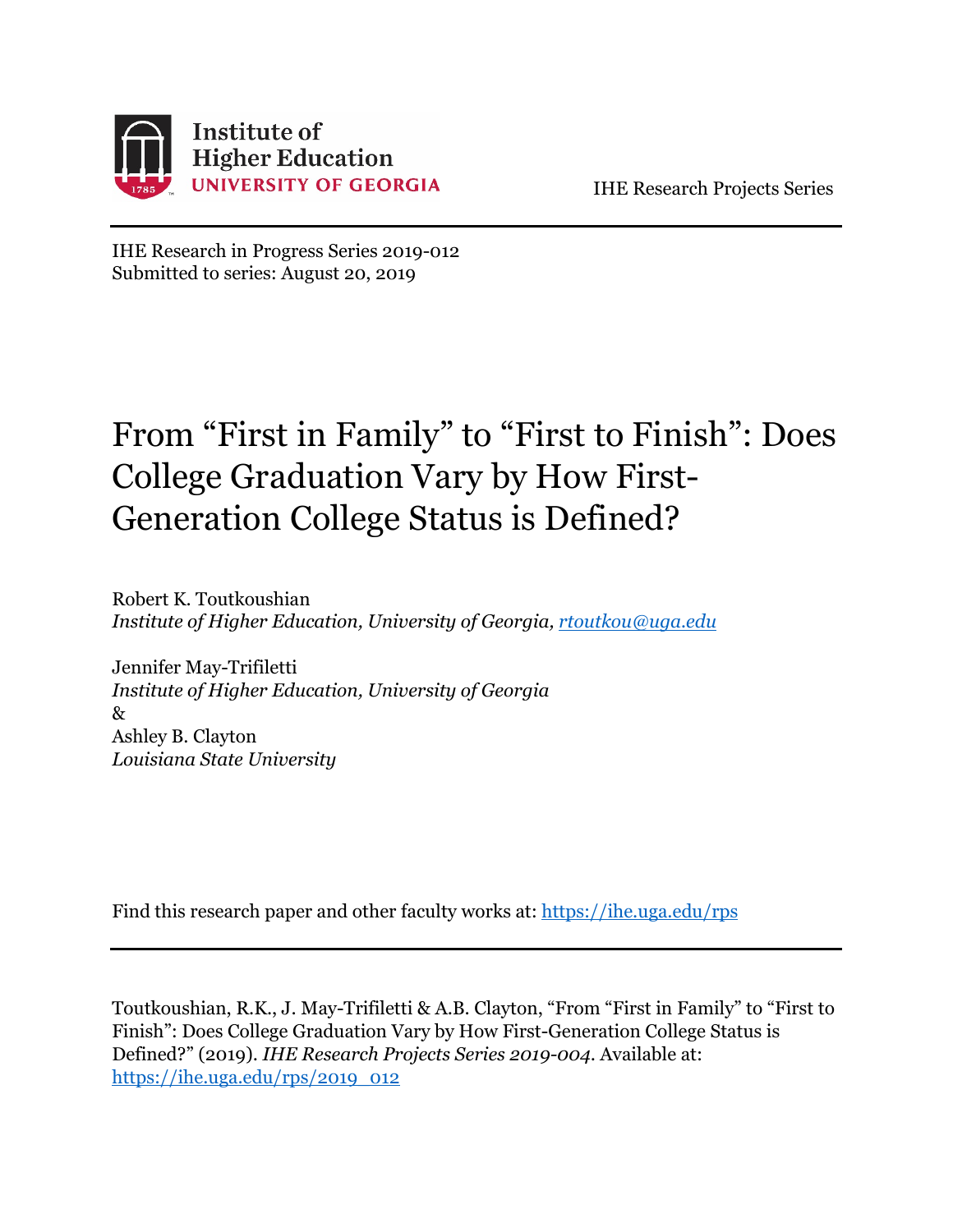From "First in Family" to "First to Finish":

Does College Graduation Vary by How First-Generation College Status is Defined?

Robert K. Toutkoushian Professor Institute of Higher Education University of Georgia

Jennifer A. May-Trifiletti Graduate Assistant Institute of Higher Education

Ashley B. Clayton Assistant Professor Louisiana State University

Forthcoming, *Educational Policy*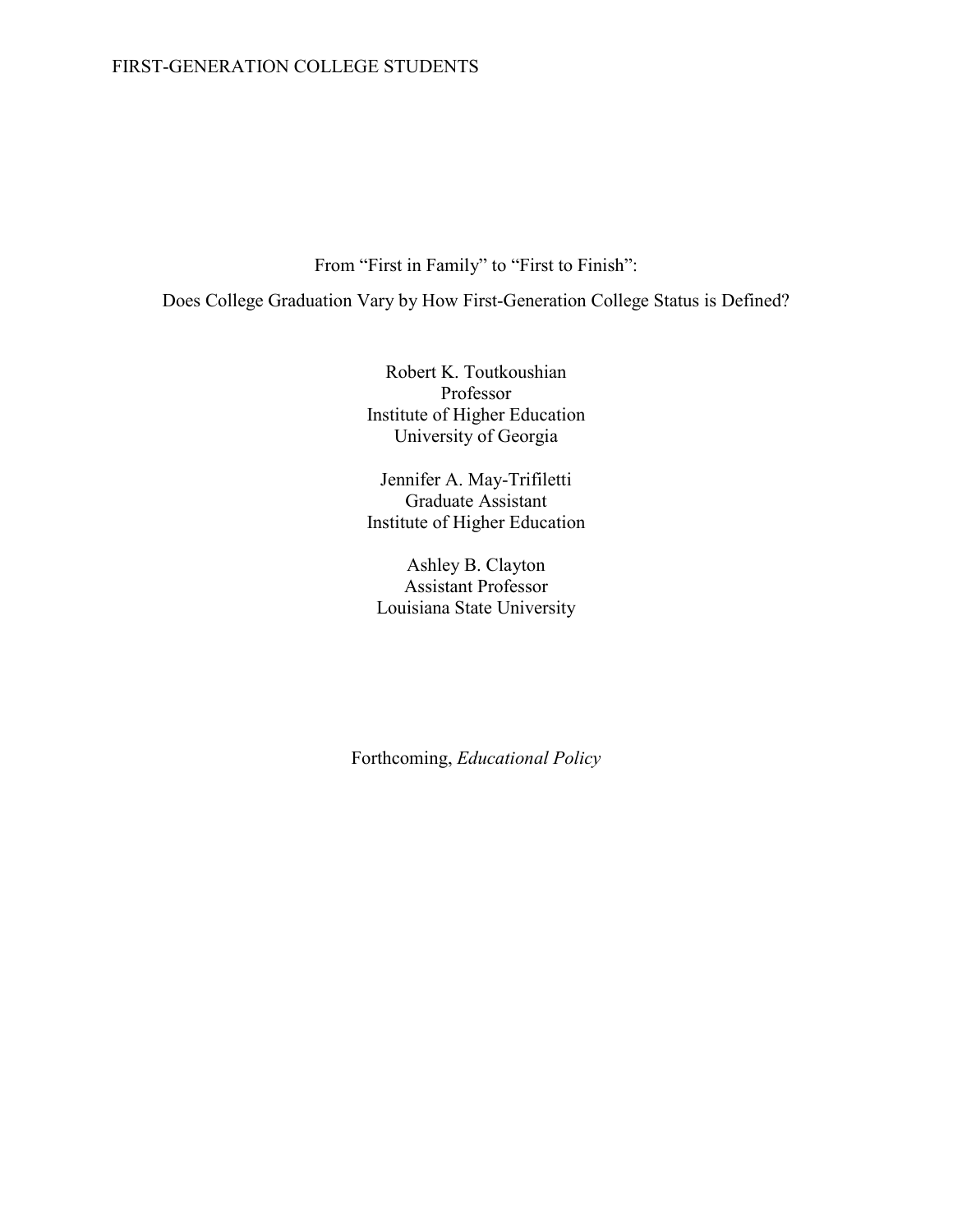#### Abstract

The purpose of our study was to examine the relationship between alternative definitions of firstgeneration college students (FGCSs) and graduation from 2- and 4-year colleges. Using Education Longitudinal Study of 2002 data, we constructed eight definitions of FGCSs based on parents' highest level of education and the number of parents at that level. We identified a series of regression models to explain whether the student earned a 2- or 4-year degree, and focused on the association between different definitions of FGCSs and student success. We estimated both unconditional models for all 10th graders in the sample as well as conditional models for only those who enrolled in college, to see if FGCS status mattered even for those who overcame the access hurdle. Furthermore, we examined the relationship between FGCSs and the pathways to college completion for students who have initially enrolled in a 2- versus 4-year colleges.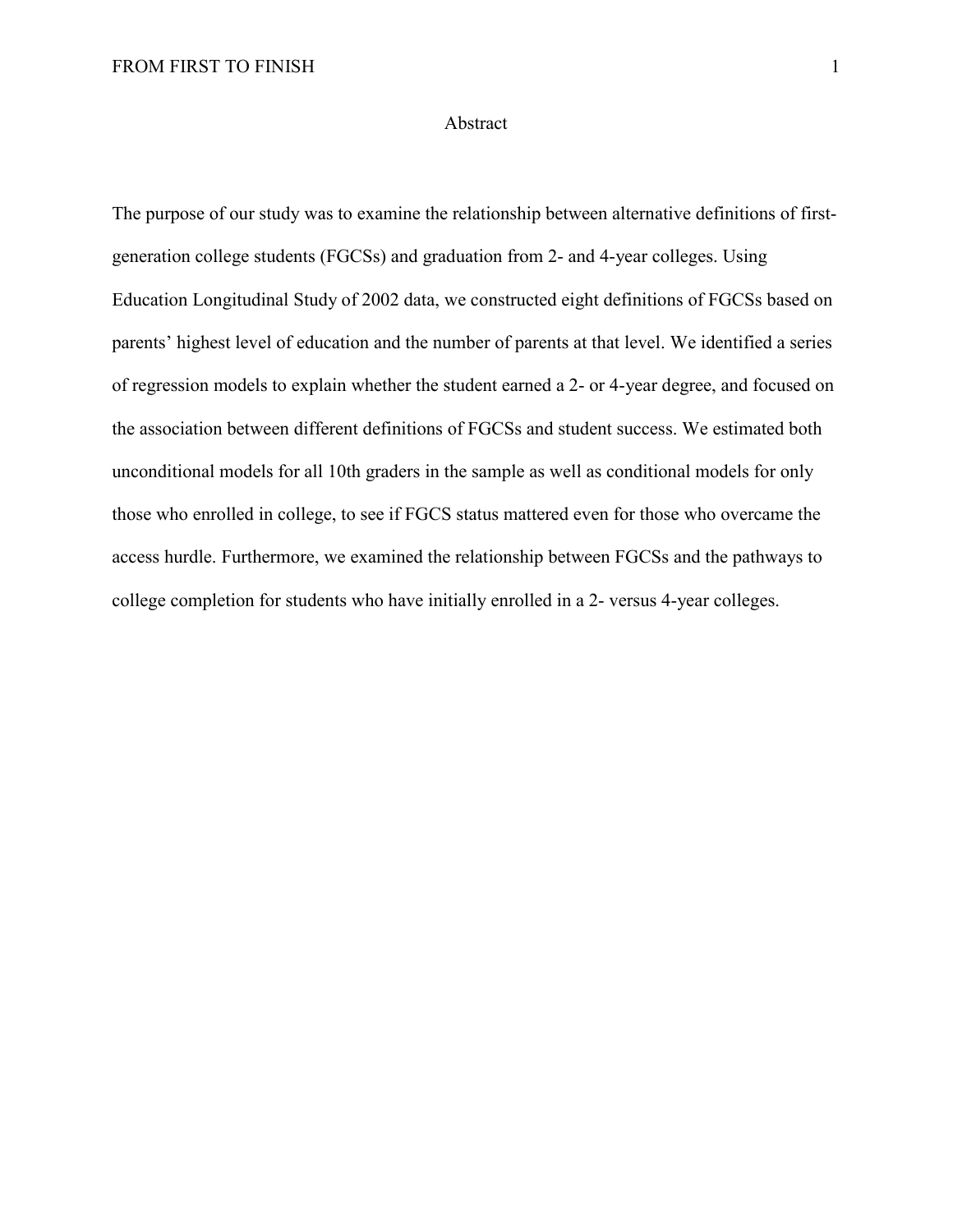#### **Introduction**

Higher education researchers, administrators, and policymakers are increasingly interested in understanding why some students succeed in college and others do not. Recently, policy conversations have shifted from expanding access to increasing completion among students who have already enrolled (Ma, Pender, & Welch, 2016). Several national organizations, such as Complete College America and the Lumina Foundation, have made college completion a priority, with Lumina establishing a specific goal of 60% of adults with a degree or certificate by 2025 (Lumina, 2017). This college completion agenda recognizes that although access to higher education is important, so is increasing degree attainment rates, especially for underserved student populations (CCA, 2014; Lumina Foundation, 2017).

One underserved group that has received significant attention as part of the completion agenda is first-generation college students (FGCS). Data has consistently shown that, on average, students whose parents did not attend college are not only less likely to enroll in college (Choy, 2001; Ward, Siegel, & Davenport, 2012), but are also less likely to graduate even if they do enroll (Choy; Engle & Tinto, 2008). However, FGCS often have other characteristics associated with lower rates of college enrollment and graduation, such as coming from lower-income homes and beginning college with less academic preparation (Engle, 2007; Nguyen & Nguyen, 2018; Nunez & Cuccaro-Alamin, 1998; Warburton, Bugarin, & Nunez, 2001). FGCS also differ from their non-FGCS peers in terms of on-campus experiences, with FGCS more likely to enroll parttime and less likely to participate in high-impact practices associated with college success (Billson & Terry, 1982; Chen & Carroll, 2005; Pascarella, Pierson, Wolniak, & Terenzini, 2004). Viewed differently, researchers have called attention to the ways in which many colleges' structures, policies, and practices presume students arrive with the social skills and "college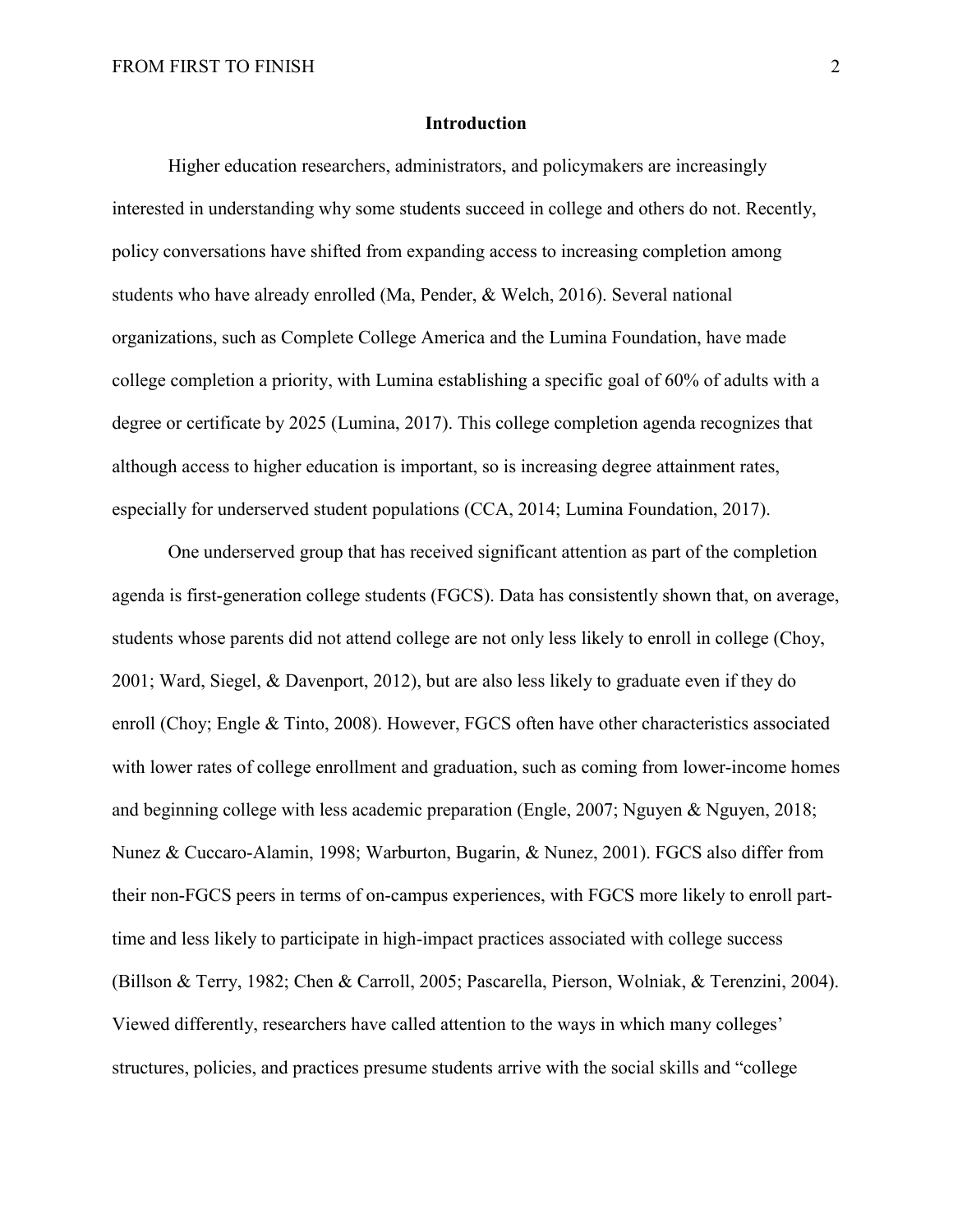knowledge" necessary to navigate the college environment, presumptions that disadvantage FGCS (Nguyen & Nguyen, 2018; Rosenbaum, Deil-Amen, & Person, 2006). Thus, it remains difficult to distinguish the effects of parental education from the effects of other characteristics on outcomes for FGCS and non-FGCS students.

Complicating our understanding of how and why FGCS tend to be less successful than their peers is a lack of consensus on how to define FGCS. First-generation college status can vary depending on who is counted as a parent, how many of their parents did not attend college, whether parents started or completed college, and the type of institution attended. Some researchers have defined FGCS as neither parent having earned a bachelor's degree, which is consistent with the language in the U.S. government's Higher Education Act (Auclair et al., 2008; Spiegler & Bednarek, 2013; U.S. Department of Education, 1998). Other studies have categorized FGCS as only students whose parents never attended college (Auclair et al.; Spiegler & Bednarek). Further, there are inconsistencies in how first-generation is defined on campuses with programs for this population of students (Ward, Seigel, & Davenport, 2012). A recent national landscape report on first-generation college student programs in the country revealed more than six different definitions of first-generation used in practice today (NASPA, 2018).

Inconsistencies in definitions of FGCS and reliance on simple binary constructions are problematic for several reasons. It is difficult to generalize across research using vastly different samples, and we know less about certain key groups, such as students enrolled in two-year colleges whose parents have associate's degrees. This also limits our understanding of the exact nature of the relationship between parental education and college outcomes. For example, if social and cultural capital are the mechanisms through which FGCS status affects college success, as often argued (Lohfink & Paulsen, 2005; Padgett, Johnson, & Pascarella, 2012;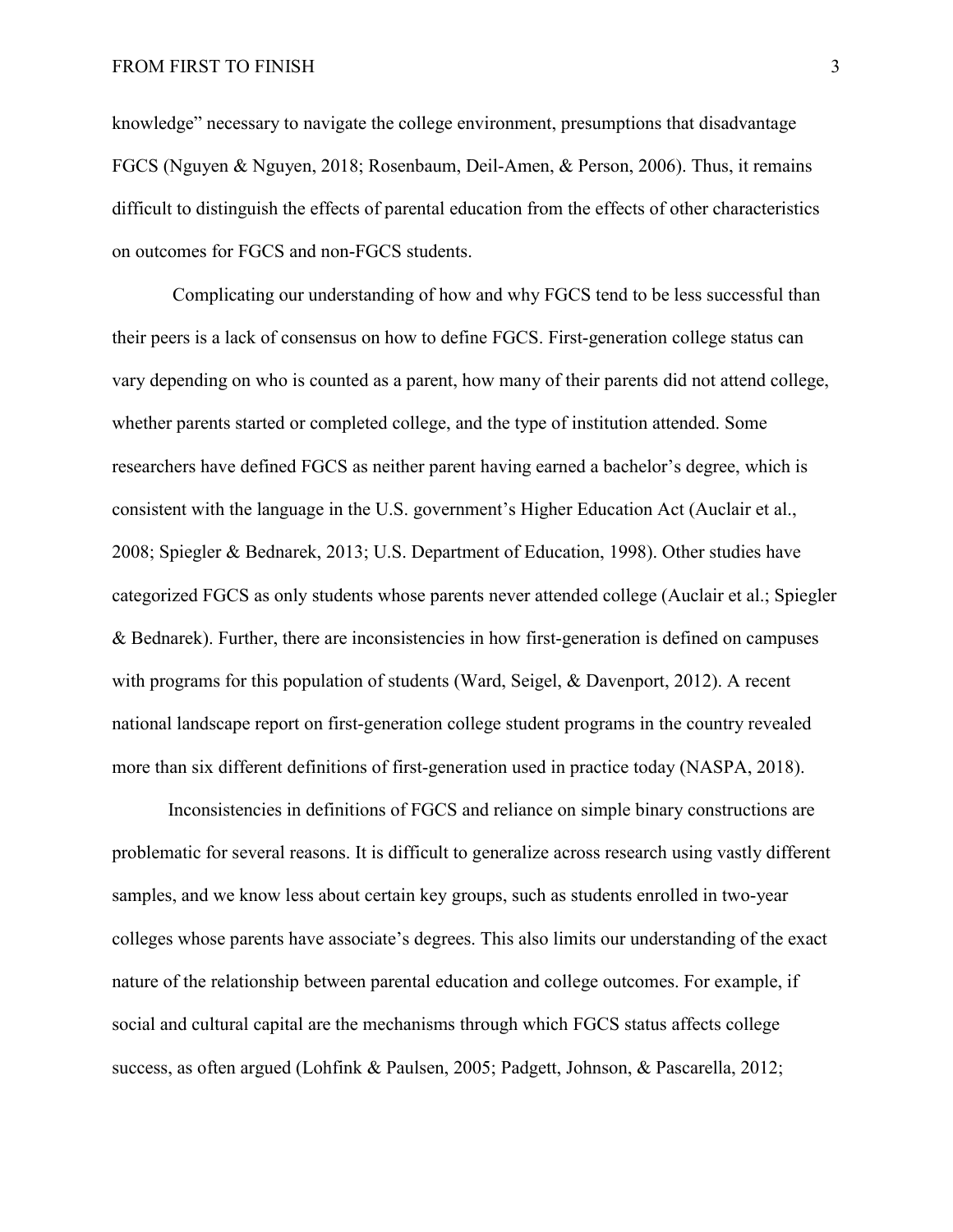Pascarella, Pierson, Wolniak, & Terenzini, 2004; Peralta & Klonowski, 2017), then simple binary definitions might overlook the effects of differences in the amounts of these resources. In policy and practice, definitions of FGCS can affect who receives and does not receive services and interventions designed to improve their success in college. Students with only one noncollege educated parent are often not considered to be FGCS, and yet they may be at a similar disadvantage as students with two parents without a college education. Clearly, how we define FGCS can have significant implications, especially if we do not understand the differences between alternative definitions.

Prior research also indicates the need for a granular analysis of student outcomes under alternative definitions of FGCS that consider a variety of differences in parental education and in student pathways. Recent work suggests that definition matters for understanding FGCS' access to higher education (Toutkoushian, Stollberg, & Slaton, 2018). The few studies that have used multiple levels of parental education or considered the number of college-educated parents found differences in graduation depending on whether parents had no college, some college, or a bachelor's degree (e.g., Redford & Mulvaney Hover, 2017), and between those with one versus two parents with bachelor's degrees (e.g. Ishitani, 2003, 2006). Yet only a few such studies exist; among these most considered only a limited set of options for parental education and limited their analysis to students enrolling in four-year colleges. These findings suggest the importance of jointly analyzing a variety of definitions and pathways with a single dataset.

#### **Purpose of the Study and Research Questions**

The purpose of our study was to examine the relationship between alternative definitions of FGCS and graduation from two- and four-year colleges. Drawing on findings from prior research employing complex definitions of FGCS and theories of human, cultural, and social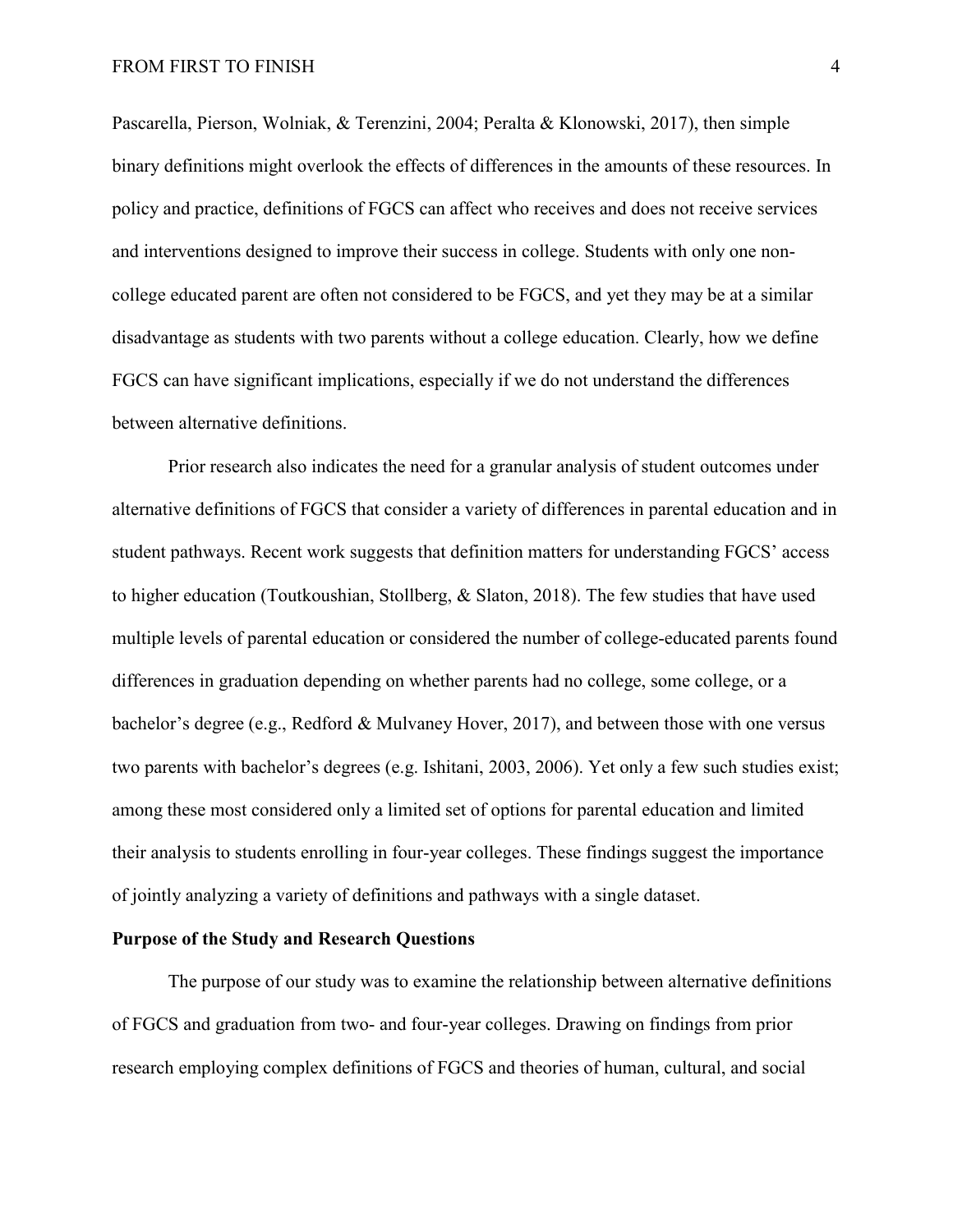#### FROM FIRST TO FINISH 5

capital, we hypothesized that both the highest level of parental education in a student's household and the number of parents at that level might influence graduation. We thus used both dimensions to construct eight alternative definitions of FGCS. Using these definitions and data from the nationally representative Education Longitudinal Study of 2002, we addressed three research questions:

- 1) What is the relationship between FGCS status and students' graduation from college? Does this relationship differ under alternative definitions of FGCS?
- 2) Do results differ for students initially enrolling in two- versus four-year colleges?
- 3) Do results differ for the subsample of students who successfully enrolled in college versus a sample of all  $10^{th}$  graders?

This study adds to the literature on FGCS by comparing results of different definitions of FGCS. Many prior studies have used only one definition and these definitions have varied substantially. A study focusing on outcomes for FGCS under different definitions provides context for interpreting the results of studies using each definition, insight into diversity within the FGCS population, and guidance for future research on FGCS. This study also has implications for the ways in which we define FGCS in policies and programs aimed at improving these students' college success.

#### **Literature Review**

#### **Defining a "First-Generation College Student"**

Policymakers and researchers have employed a variety of definitions of "first-generation college student" (Auclair et al., 2008; Nguyen & Nguyen, 2018; Peralta & Klonowski, 2017; Spiegler & Bednarek, 2013; Toutkoushian, Stollberg, & Slaton, 2018). According to the Higher Education Act of 1965, a first-generation college student is: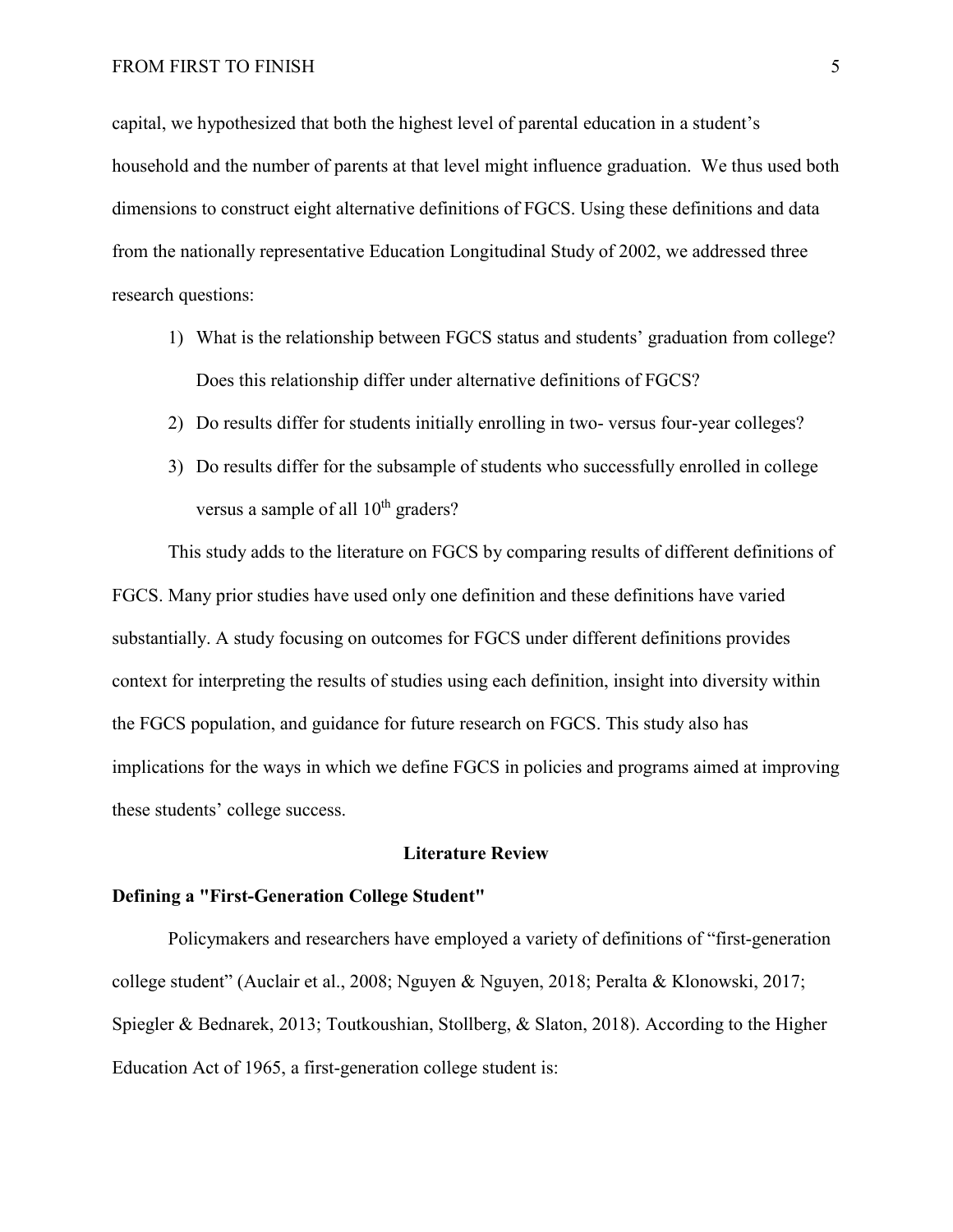(a) An individual both of whose parents did not complete a baccalaureate degree; or (b) In the case of any individual who regularly resided with and received support from only one parent, an individual whose only such parent did not complete a baccalaureate degree (U.S. Department of Education, 1998, para. f1).

Through the Higher Education Act, several college access programs were developed specifically to help FGCS, and this definition has had significant policy implications. Some examples of federal programs that serve first-generation college students include Upward Bound, Educational Talent Search, and Student Support Services. The majority of university programs for first-generation students use this federal definition of first-generation college student (NASPA, 2018). Some university programs for FGCS also use the federal definition, while others only consider a student to be FGCS if neither parent attended college at all (Ward, Seigel, & Davenport, 2012). Likewise, community colleges may define students as FGCS if their parents have less than an associate's degree (Ward et al., 2012).

Researchers vary in how they have defined FGCS, and, more often than not, they have differed from the federal definition. A majority of studies focusing on FGCS persistence and graduation employed the stricter definition, which considered a student to be FGCS only when neither parent attended any postsecondary institution (e.g., Billson & Terry, 1982; DeAngelo & Franke, 2016; Dumais & Ward, 2010: Lohfink & Paulsen, 2005; Ishitani, 2006; Redford & Mulvaney Hover, 2017). Fewer studies followed the federal government's lead and defined students as FGCS when neither parent has a bachelor's degree but either or both might have some college experience (e.g. Ishitani, 2003; Ishitani, 2016; Wolinak, Mayhew, & Engberg, 2012). Policymakers and researchers thus seem to differ in their understanding of how much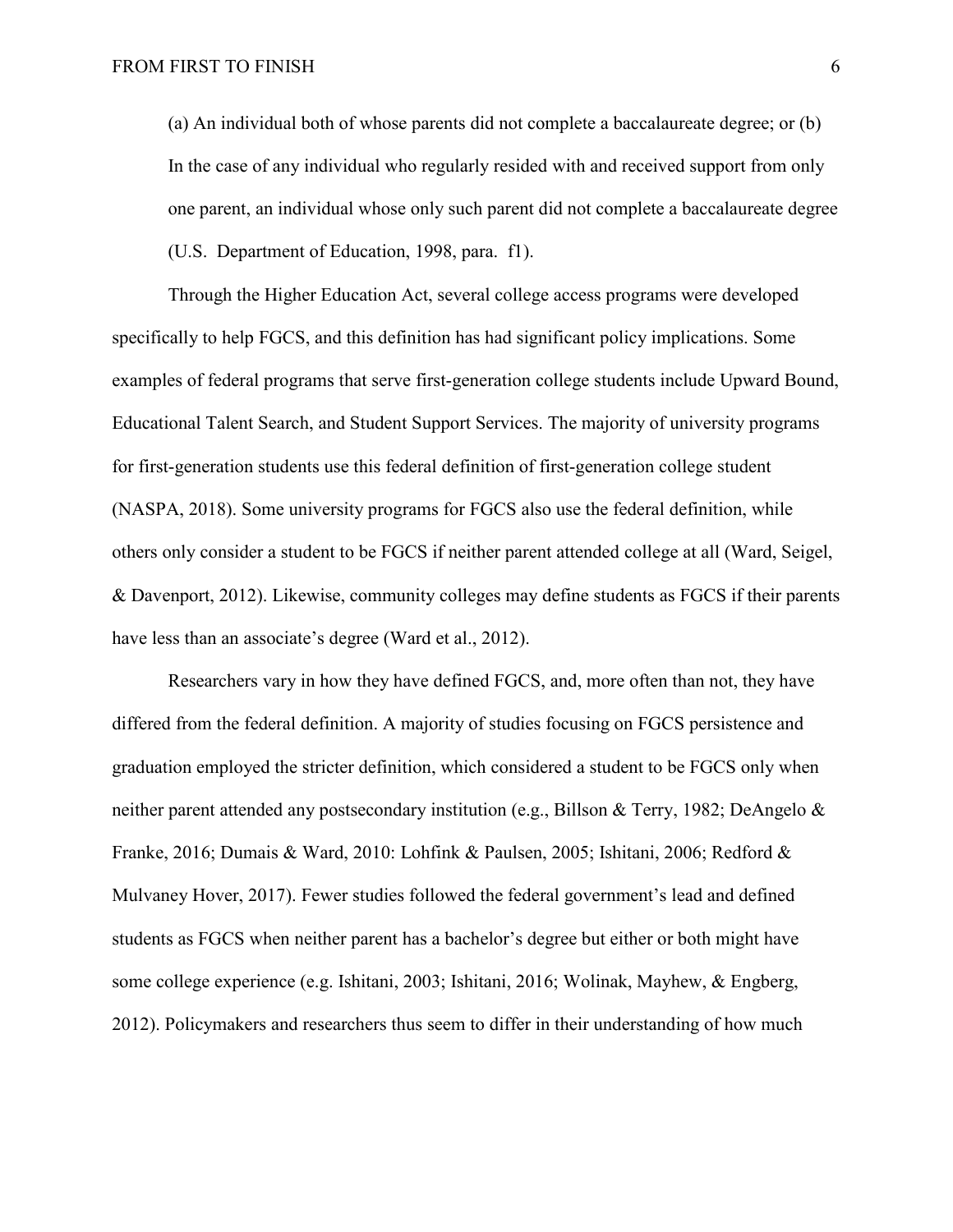parental education is necessary to provide students with an advantage in accessing and progressing through higher education.

Another problem with the most common definitions of FGCS is that they overlook the great deal of variation possible in the total "amount" of parental education in a student's home. Only a few studies have explicitly analyzed outcomes of students whose parents have "some college," and none of these distinguished between students whose parents earned only a few credits, those whose parents attained an associate's degree, and those whose parents completed most of a bachelor's degree (Cragg, 2009; Ishitani, 2006; Nunez & Cuccaro-Alamin, 1998; Redford & Mulvaney Hover, 2017; Warburton, Bugarin, & Nunez, 2001). Additionally, few studies have considered two parents' levels of education (in two-parent households), most often using only the highest level of education of either parent (e.g., Cragg, 2009; Fike & Fike, 2008; Hahs-Vaughn, 2004; Ishitani, 2003, 2006, 2016; Wolniak, Mayhew, & Engberg, 2012). Most studies employing these more complex definitions found differences in student outcomes. This suggests the need for a systematic analysis of these differences that jointly explores the effects of both level of parental education and number of college-educated parents. Given that a large number of FGCS first enroll in two-year colleges (Arbona & Nora, 2007; Redford & Mulvaney Hover, 2017), it may be especially important to understand whether having parent(s) with an associate's degree confers an advantage in this context.

Recent research has called attention to these inconsistencies and their implications. Auclair et al. (2008) and Spiegler and Bednarek (2013) both summarized the range of definitions used in literature on college access, experiences, and outcomes for FGCS, and discussed the importance of a consistent definition. Nguyen and Nguyen (2018) argued that, by treating studies using different definitions as if they applied to the same population, researchers may have made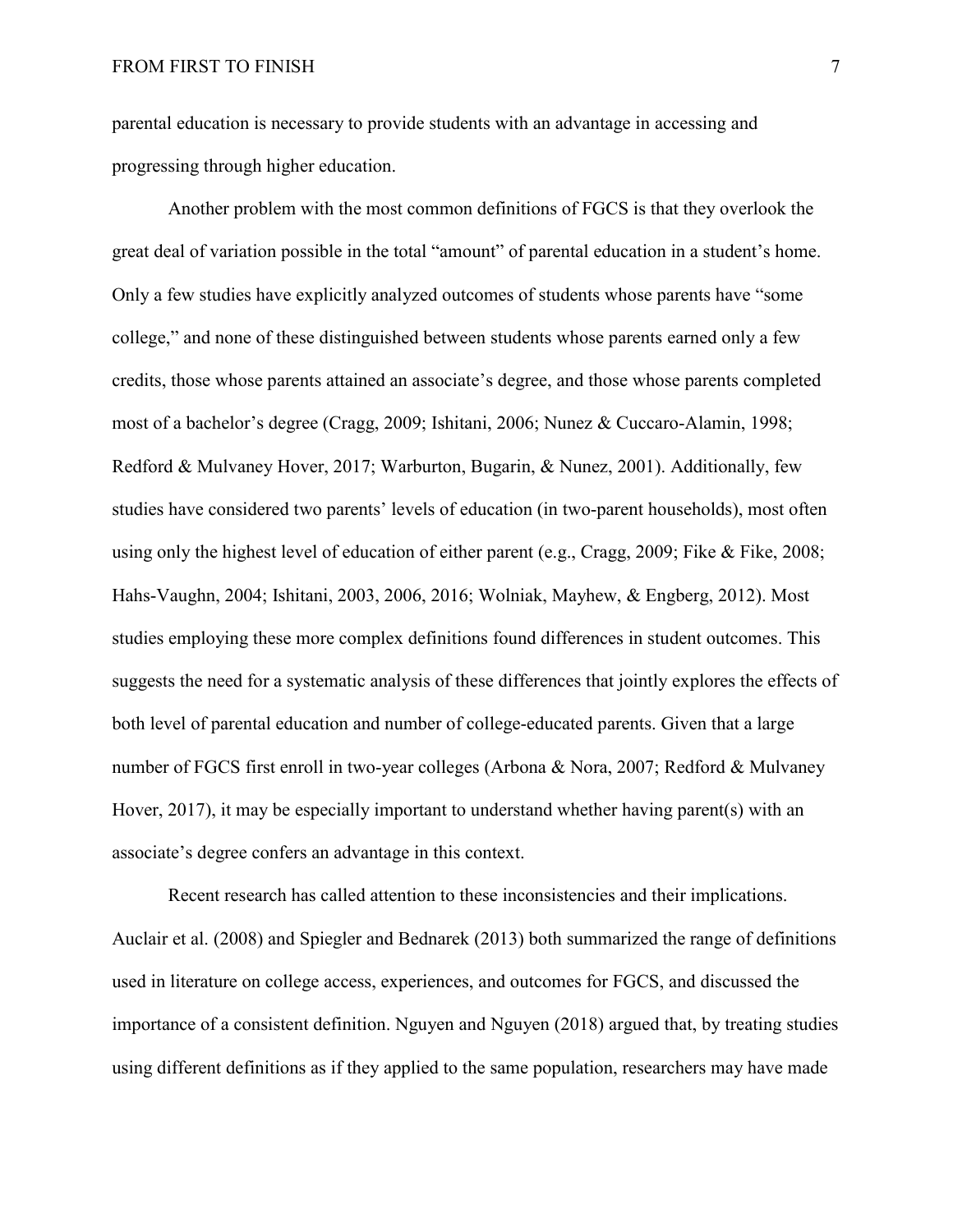#### FROM FIRST TO FINISH 8

incorrect generalizations and comparisons as well as overlooking potentially important differences among students with different parental education backgrounds. Studies employing different definitions sometimes even yielded conflicting results, especially in terms of college experiences associated with positive outcomes. Ward, Seigel, and Davenport (2012) and Peralta and Klonowski (2017) not only described variations in definitions, but also advocated to define FGCS as students for whom neither parent has any college experience. They argued that any college experience increases the social and cultural capital parents can share with their children, and thus advantages them in the college environment. However, this fails to consider whether and to what extent parents with more education have more capital and the implications of this extra capital. While these studies called for a better understanding of the FGCS construct and an appropriate, consistent definition, they did not relate definitions to differences in outcomes. We thus have little information with which to make an informed decision about who "should" be considered FGCS and whether these decisions "should" vary in two- versus four-year contexts.

#### **FGCS and College Success**

Most prior research on FGCS' persistence and graduation has found that FGCS are less likely than their non-FGCS peers to persist and graduate from college. For example, a recent descriptive study analyzing nationally representative data found that both students whose parents did not attend college and those whose parents had some college earned bachelor's degrees at lower rates than those with at least one parent with a bachelor's degree (Redford & Mulvaney Hover, 2017). Other studies using national-level data and controlling for other characteristics correlated to college outcomes yielded similar findings for persistence (e.g., Dowd, 2004; Ishitani, 2006, 2016; Lohfink & Paulsen, 2005; Warburton, Bugrain, & Nunez, 2001) and bachelor's degree attainment (e.g., Arbona & Nora, 2007; Cragg, 2009; Dumais & Ward, 2010;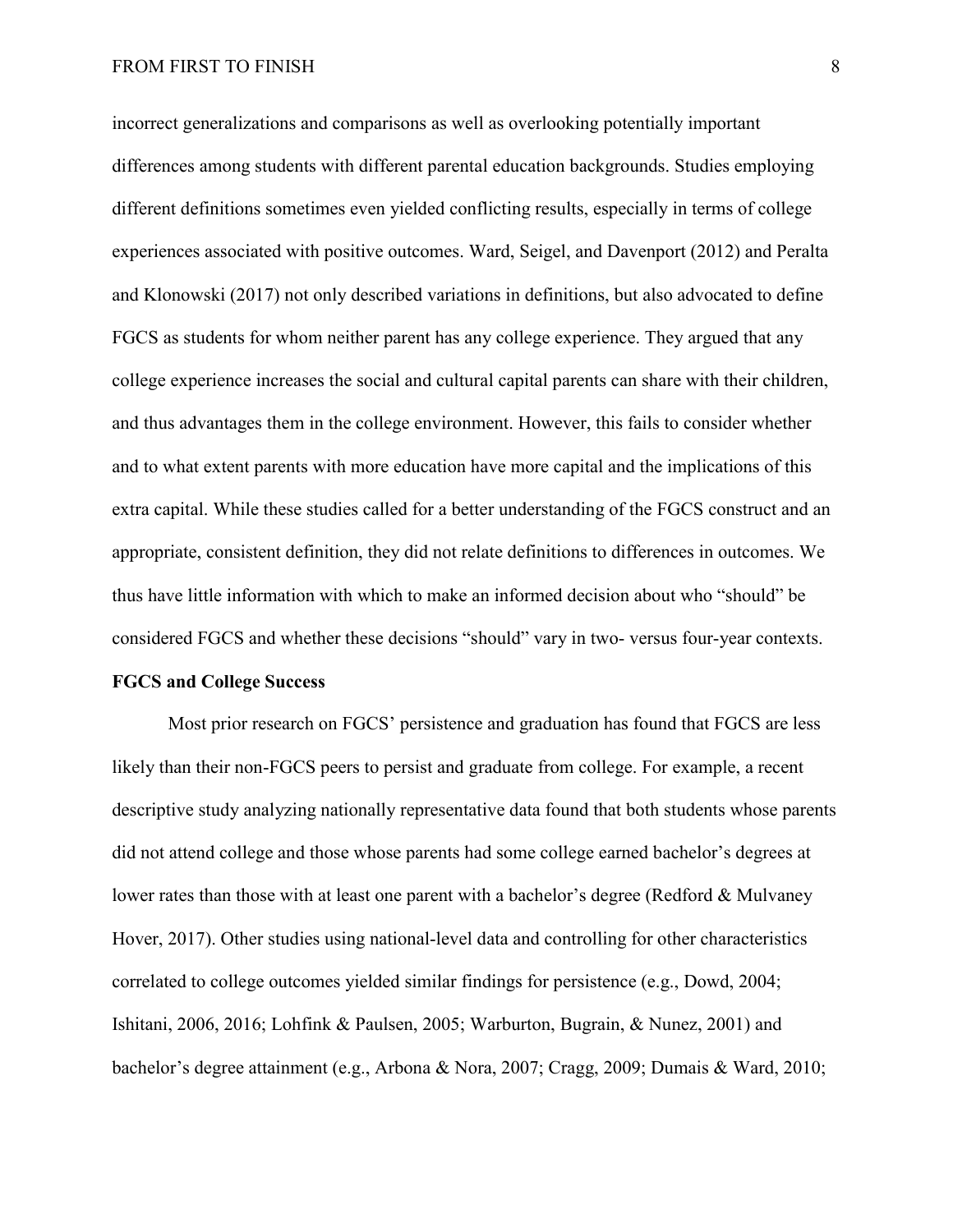Hahs-Vaughn, 2004; Ishitani, 2006, 2016; Nunez & Cuccaro-Alamin, 1998; Warburton et al., 2001), across a range of FGCS definitions.

In contrast to the wealth of literature on FGCS' bachelor's degree attainment, only a few studies have examined FGCS and associate's degree attainment (Auclair et al., 2008). Defining FGCS as those whose parents did not earn bachelor's degrees, Engle and Tinto (2008) found that, compared to non-FGCS, FGCS less likely to earn a bachelor's degree, but more likely to earn an associate's degrees. Other studies found students to be equally likely to earn an associate's degree regardless of parental education (Nunez & Cuccaro-Alamin, 1998; Roksa, 2011). Note that none of these studies examined whether there was a relationship between having a parent with an associate's degree and student associate's degree attainment comparable to the relationship between having a parent with a bachelor's degree and student bachelor's degree attainment. The minimal research, mixed findings, and lack of complexity in operationalization of parental education for students attending two-year colleges suggests the need for research that considers both two- and four-year pathways. This is especially important given the large proportion of FGCS who begin their education in two-year colleges (Redford & Mulvaney Hover, 2017).

Similarly, only a few studies have employed more complex variables for parental education. Ishitani (2003) examined persistence of students with neither parent with bachelor's degrees, one parent with a bachelor's degree, and two parents with bachelor's degrees. Students with two parents with bachelor's degrees were significantly more likely to persist, and differences in persistence increased over time, suggesting that the number of parents who attended college may be important. Chen and Carroll (2005) and Ishitani (2006) both found significant differences in graduation between students whose parents never attended college,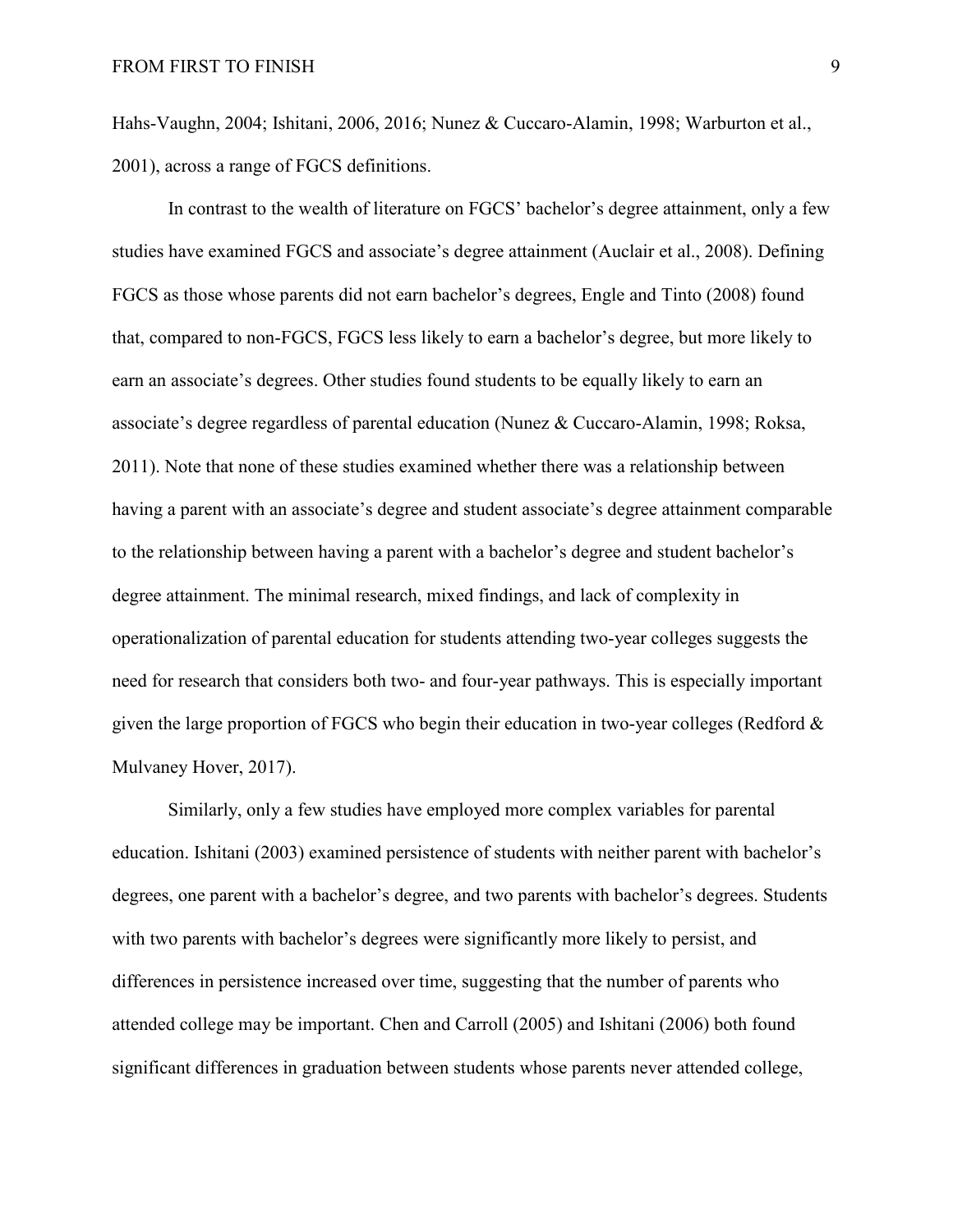attended college but did not graduate, and graduated with a bachelor's degree. While these studies provide initial evidence for differences based on several levels of parental education and the number of parents at a given level, further research is necessary to explore both dimensions at the same time.

Clearly, despite substantial prior research on the relationship between parental education and student outcomes, our knowledge is incomplete. Few studies have operationalized parental education in appropriately complex ways, and those that have done so have at most examined either three levels of parental education or one versus two parents have bachelor's degrees. We thus do not know whether the advantages associated with college-educated parents accrue incrementally or at a threshold, which has implications for how we operationalize parental education in our research and where programs and policies set thresholds for service. We also understand little about FGCS in two-year colleges, including both FGCS who attend two-year colleges and children of parents with two-year degrees. Until we examine these issues simultaneously, we cannot begin to resolve discrepancies in definitions or resolve disagreements about which definition might be most appropriate.

Moreover, many studies of FGCS have relied on single-institution data with small numbers of students of color and students from low-income backgrounds. In their review of studies of FGCS, Nguyen and Nguyen (2018) noted that such data are especially problematic for studying FGCS given the strong correlations between FGCS status and these other characteristics. Among studies employing nationally representative data with larger numbers of students of color and those from low-income backgrounds, only one descriptive study (Redford & Mulvaney Hover, 2017) has employed the most recent complete national dataset. Most studies using the national longitudinal datasets also fail to take full advantage of these datasets' abilities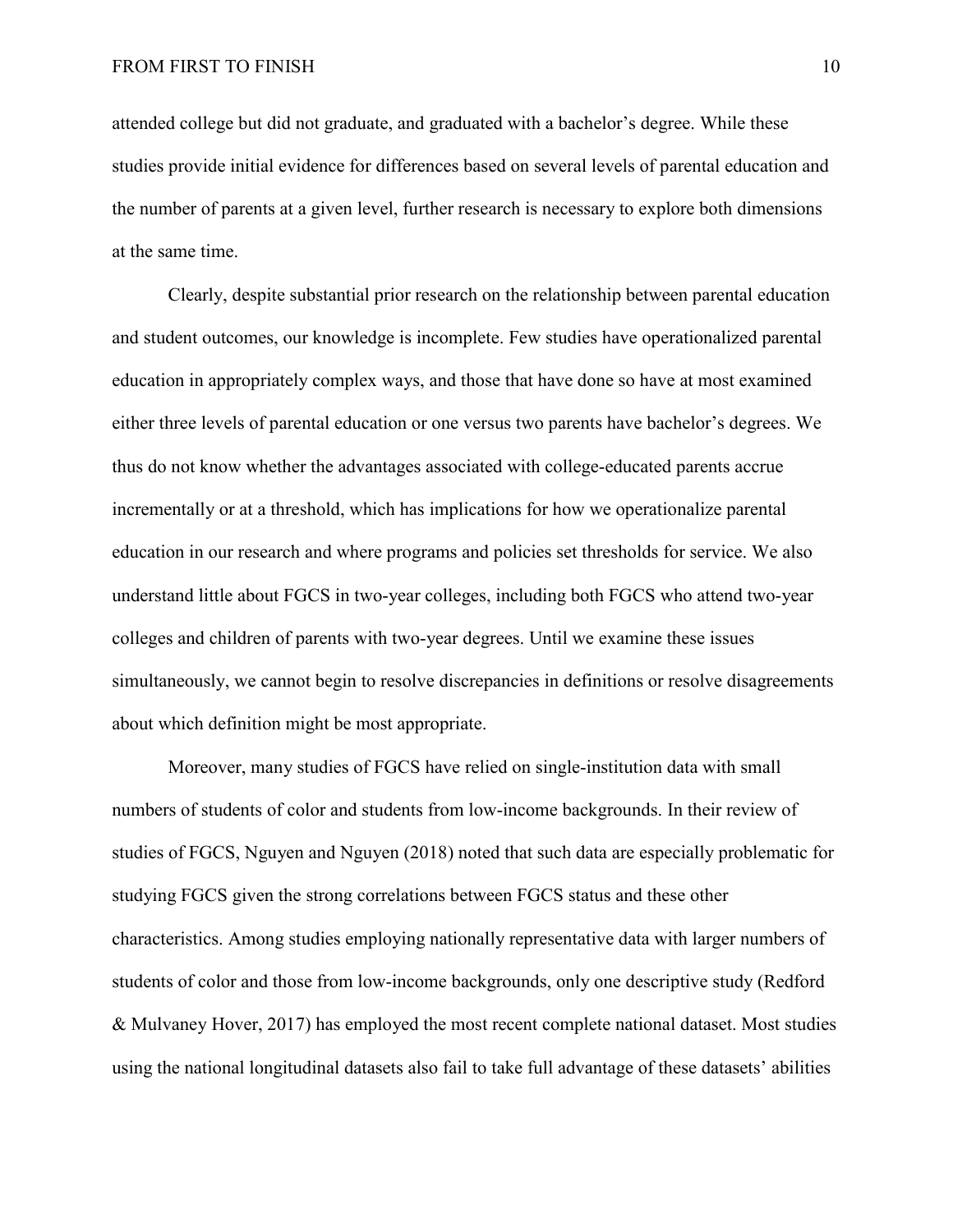to track students from high school into and through postsecondary education. Examining pathways beginning in high school can help us better understand whether parental education is more significant for access, persistence, or both.

#### **Conceptual Frameworks**

 The complexity of students' pathways to graduation suggests the need to examine them through the lenses of several different conceptual frameworks. Those especially relevant to understanding FGCS' outcomes include human capital, social and cultural capital, and college persistence theories. All three forms of capital relate to the notion of social reproduction in education, in that students who come from families with higher levels of capital are themselves more successful in education (Bourdieu, 1977). College persistence theories view persistence as a longitudinal process and emphasize the effects of academic and social interactions on campus (Tinto, 1993). They provide a framework for understanding the ways in which various forms of capital not only directly affect student persistence, but may also indirectly affect persistence through their effects on student-institution interactions.

 Human capital theory views the pursuit of a college degree as an investment in oneself, and suggests that individuals will make the investment when the expected benefits outweigh the costs (e.g., Becker, 1993). There are several reasons why students with college-educated parents may be more likely to perceive the benefits of completing college as outweighing the costs. Because of their own educational attainment, college-educated parents are likely to have greater financial resources to support their children's college education, and thus reduce the cost of a degree. Such financial resources may also enable college-educated parents to invest in their children's pre-college academic preparation and abilities, which in turn may make them more likely to persist in college. Additionally, college-educated parents are in a better position to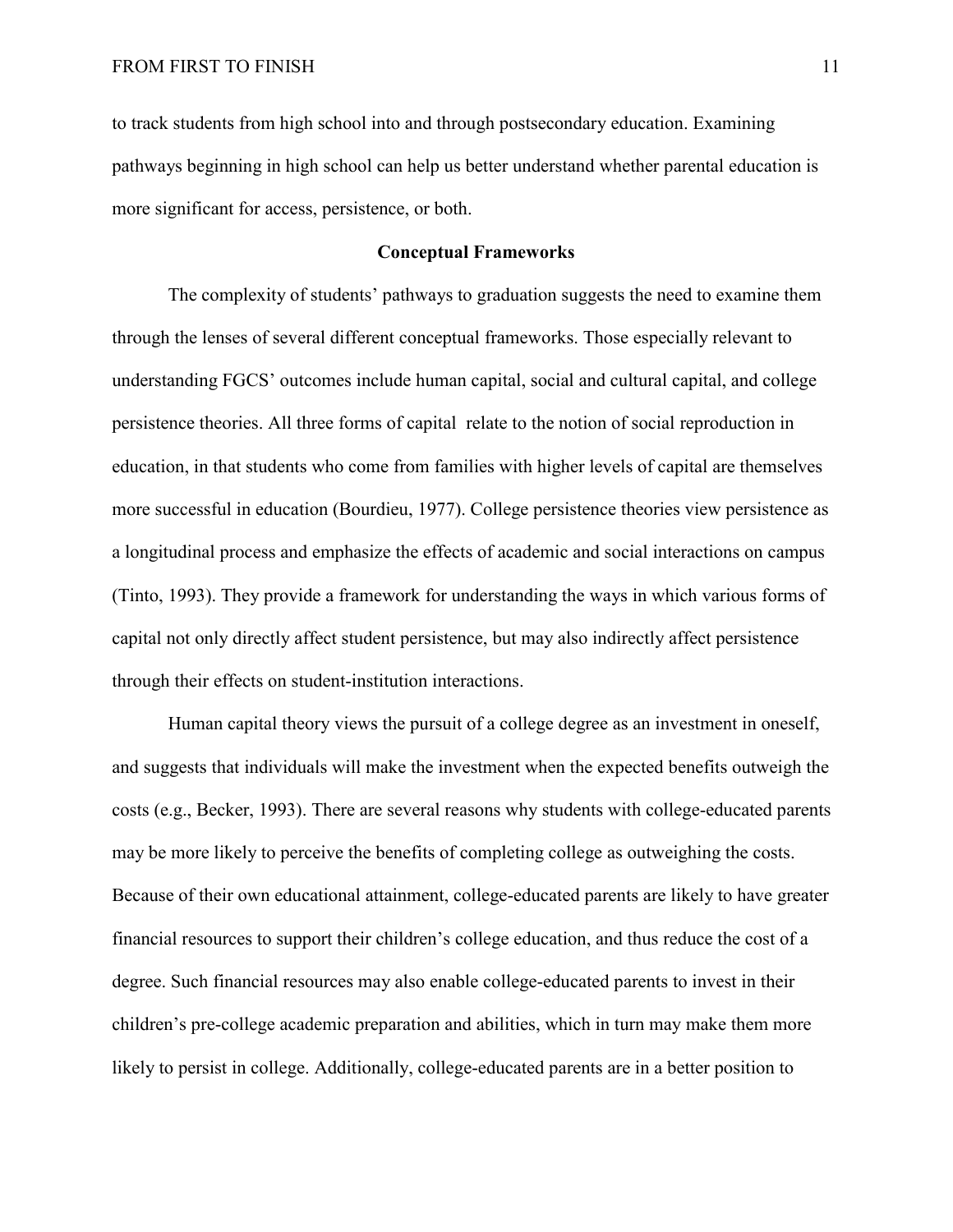#### FROM FIRST TO FINISH 12

communicate to their children the economic and social benefits of a college degree. Therefore, first-generation students might have lower levels of academic preparation and fewer financial resources when they enter college, compared to their peers with college-educated parents.

 Two related but distinct concepts, cultural and social capital, offer additional explanations for differences in FGCS' and non-FGCS' college outcomes. Cultural capital includes knowledge and skills for navigating the college experience from application to graduation (Berger, 2000; Bourdieu, 1977, 1986; Jaeger & Karlson, 2015; Mollegaard & Jaeger, 2015; Tan, 2017). Parents who have experience in college settings may be better able to share this knowledge with their children, improving their ability to navigate the college environment. Social capital refers to the way in which college-educated parents and their networks of friends and associates are more likely to realize and transfer information about the importance of a college degree to their children (Bourdieu, 1977, 1986; Coleman, 1988; Field, 2017; Lin, 2002; Mollegaard & Jaeger, 2015; Moschetti & Hudley, 2015). As with cultural capital, this social capital provides students of college-educated parents with important resources to support them in graduating from college. Likewise, an FGCS student may not be able to go to their parents or their parents' networks for help in navigating college.

Students enter college with variation in these three forms of capital, or what Tinto (1993) describes as pre-entry attributes, that play a role in postsecondary persistence to completion. Tinto's (1993) Theory of Student Departure focuses on student integration into their institutions, and has been one of the most widely cited explanations of college student persistence (Braxton et al., 2013; Mayhew et al., 2016). Tinto suggests that student background characteristics, including parental education, influence students' educational goals and commitment to these goals. Parents that went to college might plausibly place a higher value on their child going to college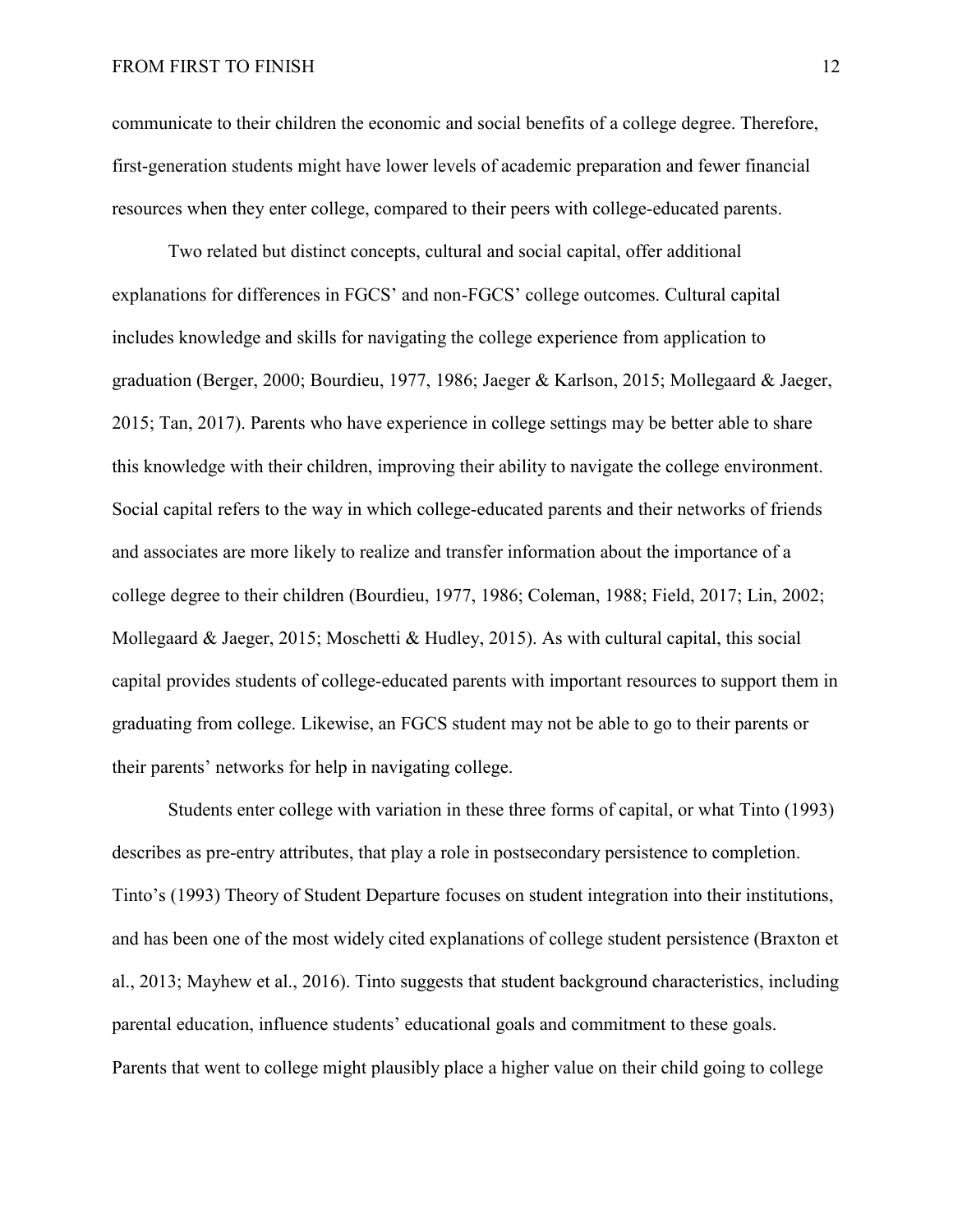and ultimately earning a degree; this may be especially important when students encounter setbacks or obstacles to persistence. All three forms of capital also shape students' academic and social integration into college and likelihood to persist. For example, an FGCS with lower levels of cultural and social capital might have trouble navigating and integrating into a college campus that was likely not designed with their needs in mind. Alternatively, FGCS may be less likely to participate in high-impact practices, especially extracurricular activities, associated with persistence due to limited financial capital and a lack of information on the value of such activities, which is often transferred from parent to child as a form of cultural capital as well as through social networks (Billson & Terry, 1982; Chen & Carroll, 2005; Lohfink & Paulsen, 2005; Pascarella, Pierson, Wolniak, & Terenzini, 2004).

 Some scholars have argued that Tinto's (1993) emphasis on integration into college inherently disadvantages underserved students, including FGCS (Attinasi, 1989; Braxton et al., 2013; Cabrera, Nora, & Castaneda, 1993; Hurtado & Carter, 1997; Melguizo, 2011; Museus, 2014; Tierney, 1991, 1992, 1993). According to these arguments, requiring students to separate from their home environments in order to integrate into their college environments may be problematic for students from some cultural and family backgrounds, including many FGCS (Museus, 2014; Tierney, 1992). Recent critiques have also challenged the way in which Tinto's model asks students to adapt to institutional culture rather than asking institutions to modify their environments and structures (Museus, 2014). Still, alternative models explaining persistence for FGCS and other underserved students often modify rather than reject Tinto's work (Berger, 2000; Cabrera, et al., 1993; Stuart, Rios-Aguilar, & Deil-Amen, 2014). Recent FGCS studies have often incorporated constructs from Tinto's model as well as from other models in order to account for the variety of factors that may affect this population's persistence decisions (e.g.,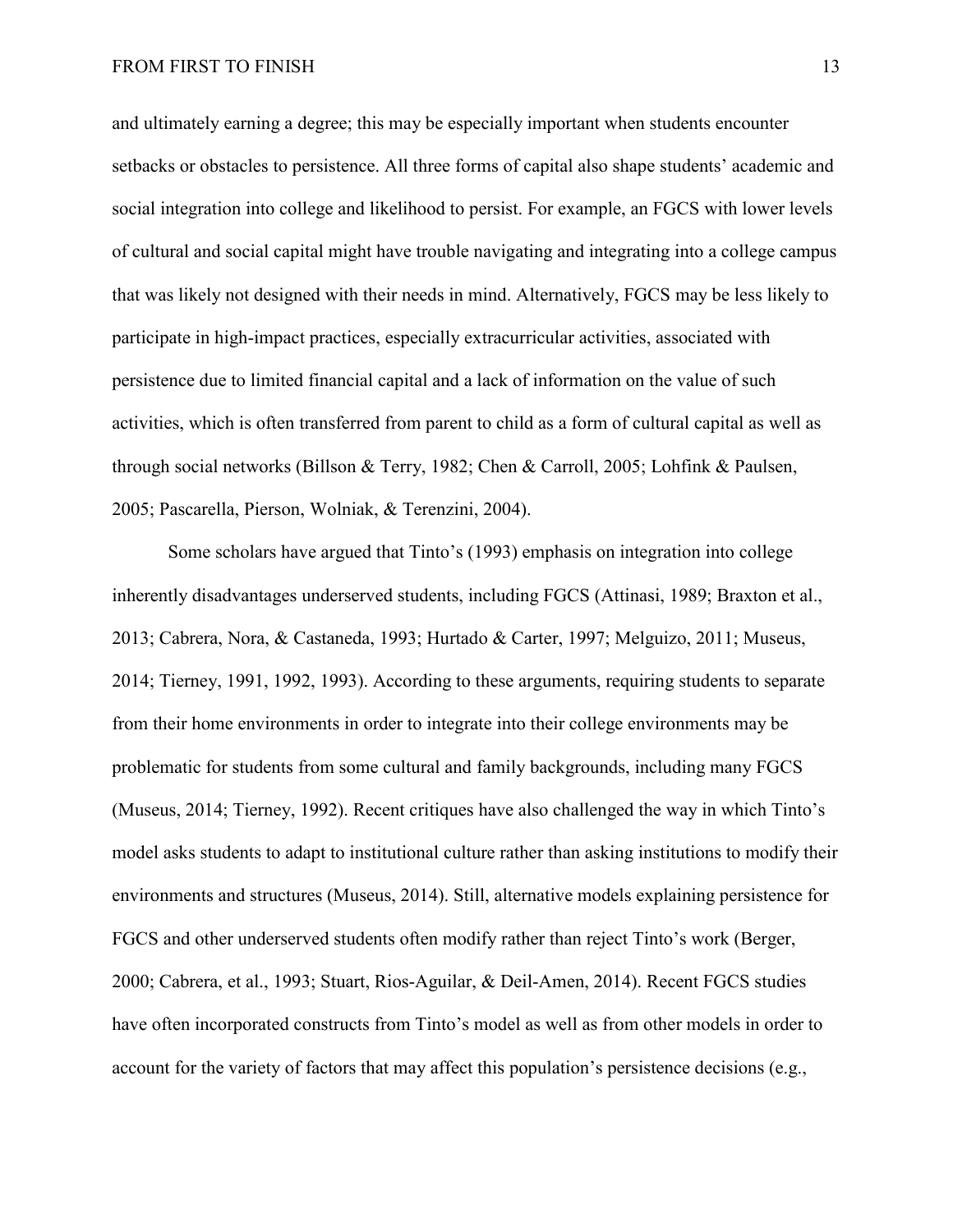Lohfink & Paulsen, 2005; Martinez, Sher, Krull, & Wood, 2009). Therefore, this study still acknowledges the tenets of Tinto's (1993) model, while focusing on the variation in capital that is passed on to students based on parent education level.

#### **Data and Methods**

#### **Data**

For the purpose of this study, we relied on the Education Longitudinal Study of 2002 (ELS:02). Conducted by the National Center for Education Statistics (NCES), ELS:02 is a national study of  $10<sup>th</sup>$  graders who were first surveyed during their  $10<sup>th</sup>$  grade year in 2002 and completed follow-up surveys in 2004, 2006, and 2012. We restricted our sample to students who indicated in 2002 that they were living full-time with two parents (whether biological, step, foster, or adoptive) who each reported their highest level of educational attainment which is roughly half of the ELS sample. This restriction enabled us to examine the relationship between the number of college-educated parents and whether a student graduates from college. After deleting cases with missing data on the dependent variable, our final weighted sample consisted of approximately 7,800 students (all sample sizes are rounded per NCES requirements).

We selected ELS:02 for this study for several reasons. First, ELS:02 is a nationally representative dataset, and thus allows us to generalize findings to the broader U.S. student population. Second, the survey collected information from students during high school and throughout college, enabling us to examine their pathways through both K-12 and postsecondary education. Third, ELS:02 included both student and parent surveys with the latter providing a more reliable measure of parental educational attainment and their relationship to the student.

#### **Dependent Variables**

The primary dependent variable used in this study was whether or not a student had graduated from college as of 2012. The ELS:02 data further allowed us to determine the highest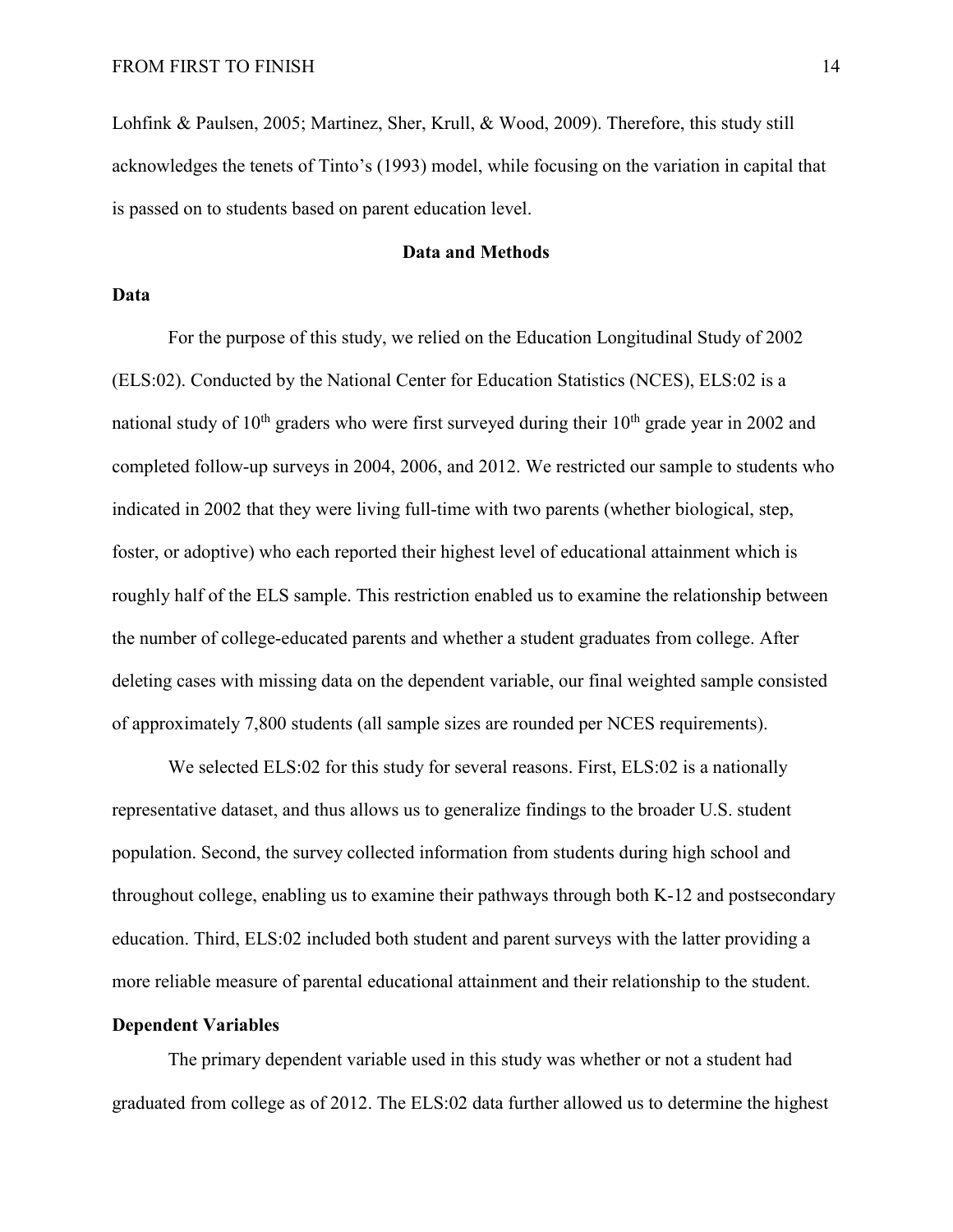level of educational attainment completed by each student as of 2012. Accordingly, the dependent variable was categorical with three possible values: (1) highest degree earned was at least a bachelor's degree, (2) highest degree earned was an associate's degree, and (3) did not earn either a bachelor's or an associate's degree.

#### **Explanatory Variables**

We created several groups of explanatory variables that theory and prior literature suggest may be associated with college completion. The first group (*E*) was the main focus of our study, namely, the parental education level of each student's parents. We created twelve different measures of parental education, where each variable depended on the level of education needed for a parent to be labeled college-educated and the number of parents meeting the education criteria, as depicted in Figure 1. We used four levels to determine whether a parent was college-educated: (1) enrolled in any postsecondary institution, (2) earned an associate's degree or more, (3) attended a 4-year institution or more, or (4) earned a bachelor's degree or more. These education levels were constructed so that they would be nested within each other. We used three values for the number of college-educated parents: zero, one, or two. When combined, these criteria gave rise to  $4 \times 3 = 12$  different variables. Finally, we labeled a student being a FGCS when either zero or at most one parent met the designated criteria for being college-educated, resulting in eight possible definitions of FGCS status.

----------------------------- Insert Figure 1 Here ------------------------------

The next group of explanatory variables (*P*) were the student's personal characteristics, including the student's gender, race/ethnicity, ninth grade GPA, and PISA:2003 concordance test scores in reading and mathematics. The decision to include these variables was based on prior research identifying significant differences in persistence by gender and race/ethnicity, and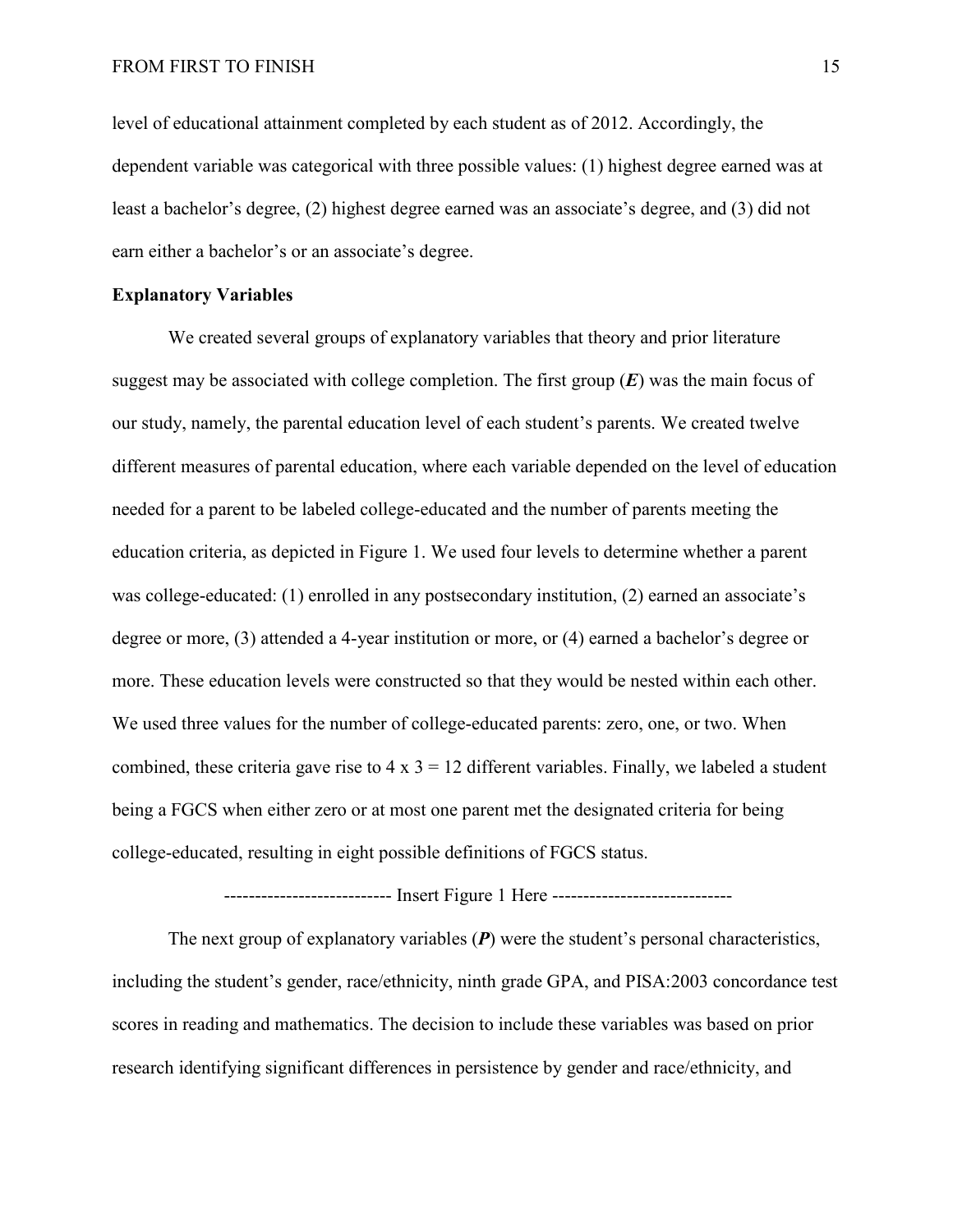especially strong effects of prior academic preparation (Adelman, 2006; Mayhew et al., 2016; Perna & Thomas, 2008). Most models of student persistence, including Tinto's (1993) model, likewise emphasize the importance of these attributes (Perna & Thomas, 2008).

The third group of explanatory variables (*F*) represents family measures such as whether the student lived with their biological parents, their number of siblings, number of dependents, and family income (four categories). The fourth group of explanatory variables (*S*) capture the following high school measures for each student: urbanicity of high school, percentage of students on free lunch, percentage of students who took at least one Advanced Placement (AP) course, public/private status, and Census region where the school is located. Perna and Thomas (2008) summarized research on the role of both family and high school characteristics not only on enrollment in college, but also on longer-term college outcomes. Controlling for family income is an especially important control given the high correlations between family income and FGCS status (e.g. Engle & Tinto, 2008) and the ways in which financial resources can inform the cost/benefit analysis resulting in persistence decisions (Long, 2007; Perna & Thomas, 2008).

Finally, the college-level factors for the first institution attended (*C*) include whether the student enrolled in college full time, the type of college attended (public, private not-for-profit, private for-profit), the student's planned major (STEM, business, other), and whether the student relied on grants or loans to help pay for college. Full-time enrollment has been found to be an especially strong predictor of college completion, perhaps by increasing integration in ways consistent with Tinto's (1993) model (Braxton et al., 2013). Although the mechanism by which financial aid influences persistence remains somewhat unclear, research has at least established a clear, significant connection between these variables (Long, 2007; Mayhew et al., 2016).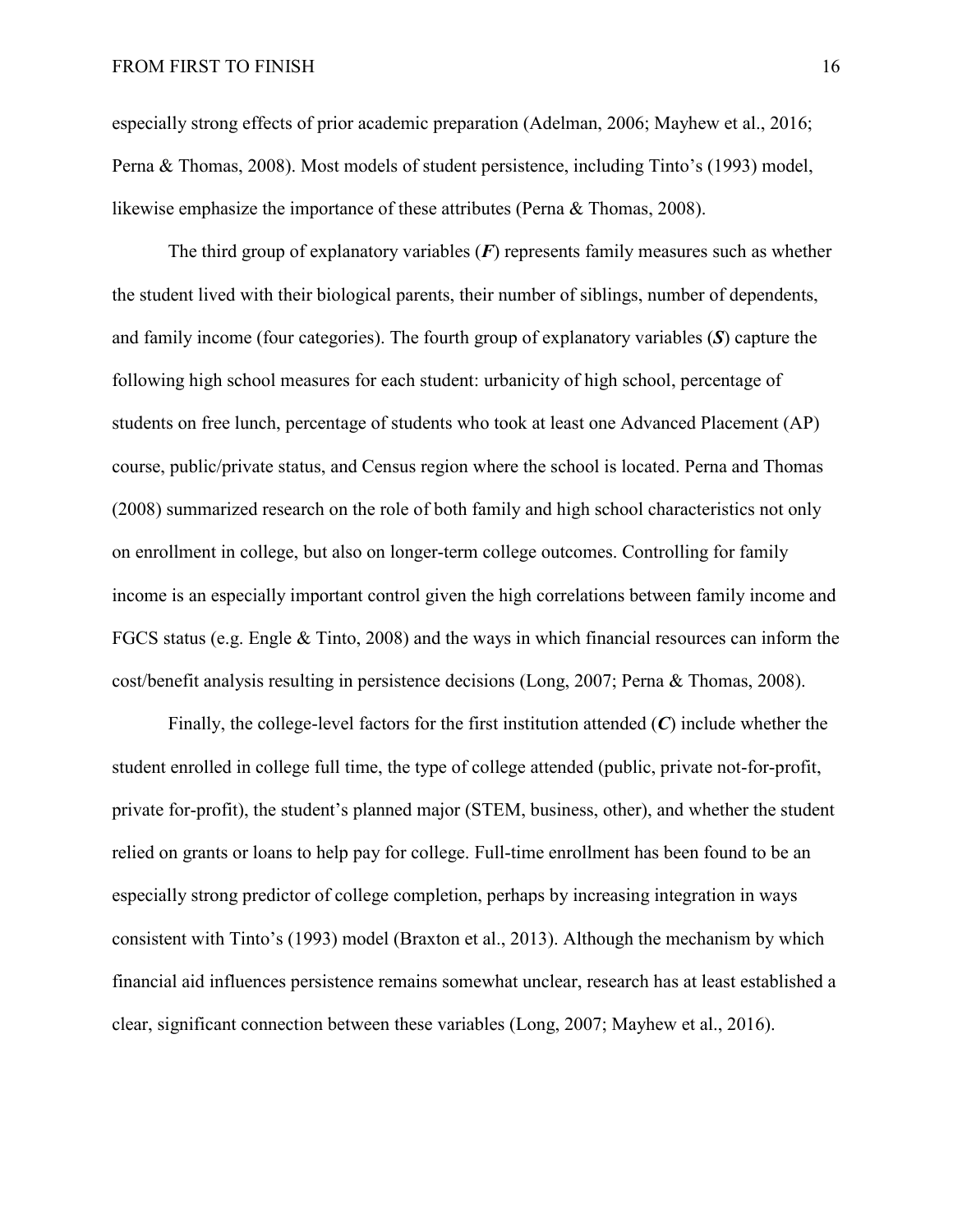#### **Methods**

To examine college completion, we relied on multinomial logistic regression. The dependent variable of interest in our study had three possible values: (1) highest degree earned was a bachelor's degree or more, (2) highest degree earned was an associate's degree, and (3) did not earn either an associate's or bachelor's degree. In each of the following models, we converted the coefficients into marginal effects so that they could be interpreted as the effect of each variable on the probability of the given educational attainment levels. In all models, we clustered the standard errors at the high school level to account for possible non-independence of the errors for students within schools. We also weighted the data to account for the complex sampling design NCES used in the ELS:02 survey.

In the first set of models, we focused on all  $10^{th}$  graders in our sample ( $N \sim 7,800$ ). The multinomial logistic regression model was of the general form:

$$
Y = \alpha + \beta_1 E_1 + \beta_2 E_2 + \gamma \mathbf{P} + \delta \mathbf{F} + \theta \mathbf{S} + \varepsilon \ , \ N = \text{all } 10^{\text{th}} \text{ graders} \tag{1}
$$

where  $Y =$  college outcome,  $P =$  personal characteristics,  $F =$  family characteristics, and  $S =$  high school characteristics. We included two dummy variables in the equation to capture parental education, where  $E_1 = 1$  if exactly one parent was college educated, and  $E_2 = 1$  if neither parent was college educated. Accordingly, the coefficients  $\beta_1$  and  $\beta_2$  measure the difference in the rates at which these students earned college credentials relative to other  $10<sup>th</sup>$  grade students with two college-educated parents, holding constant their personal, family, and high school characteristics. We estimated equation (1) four times for the sample of  $10<sup>th</sup>$  graders, where each time we varied the education level needed for parents to be labeled college educated. In addition, we repeated the analysis after replacing the two dummy variables  $E_l$  and  $E_2$  with a single dummy variable for whether at least one parent was not college educated since this corresponds to our second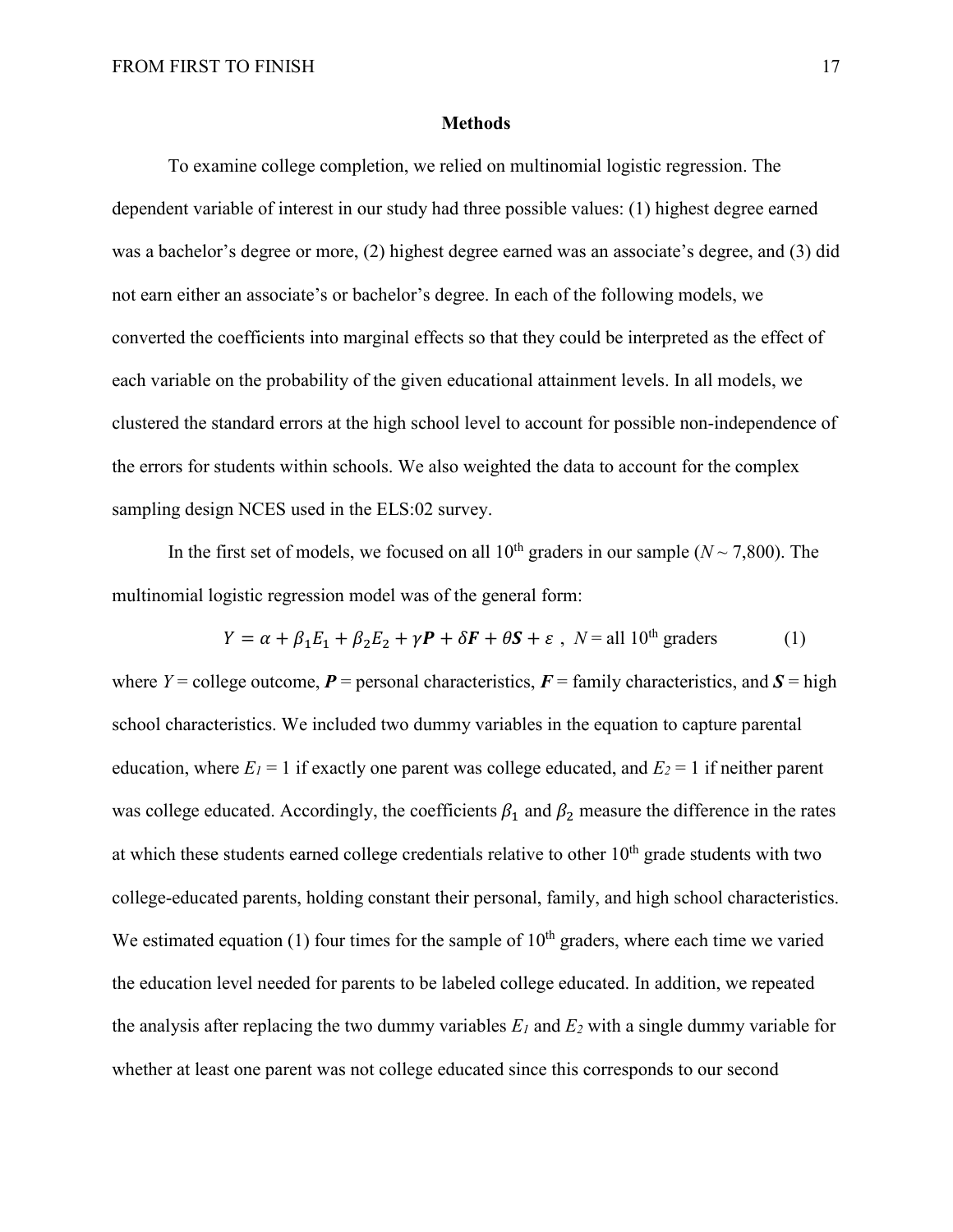definition of FGCS. Taken together, this gave us 12 different multinomial logistic regression models for the  $10<sup>th</sup>$  grade sample.

The effects of FGCS on college graduation for  $10<sup>th</sup>$  graders, however, entails two hurdles: first a student must enroll in college and then graduate from college conditional on enrollment. Accordingly, we also estimated the model for only those students who initially enrolled in college  $(N \sim 6,300)$  to determine if FGCS were still at a greater risk of failure even after getting to college. These models were of the form:

 $Y = \alpha + \beta_1 E_1 + \beta_2 E_2 + \gamma P + \delta F + \theta S + \tau C + \varepsilon$ ,  $N =$  college enrollees (2) where all variables are defined as before, and  $C =$  college-specific variables defined earlier. The coefficients for the variables  $E_l$  and  $E_2$  now capture whether those FGCS who enrolled in college were less likely than their peers to earn a degree. Taken together, equations (1) and (2) allow us to determine if the lower college graduation rate for FGCS is due to their being less likely to go to college or graduate once they have enrolled or both.

Finally, we examined whether FGCS graduation rates varied depending on whether they initially enrolled at a two- or four-year institution. To do this, we partitioned the sample into those who reported initially enrolling at a two-year institution  $(N \sim 1,600)$  or a four-year institution  $(N \sim 3,900)$  and estimated separate conditional multinomial logistic regression models for each group.

#### **Results**

In Figure 2 we provide a breakdown of  $10<sup>th</sup>$  grade students by the parental education categories used in our study. Each column represents a different definition of a college-educated parent, ranging from "attend any college" to "earned a bachelor's degree." Within each column, we report the percentage of students with zero, one, or two college-educated parents according to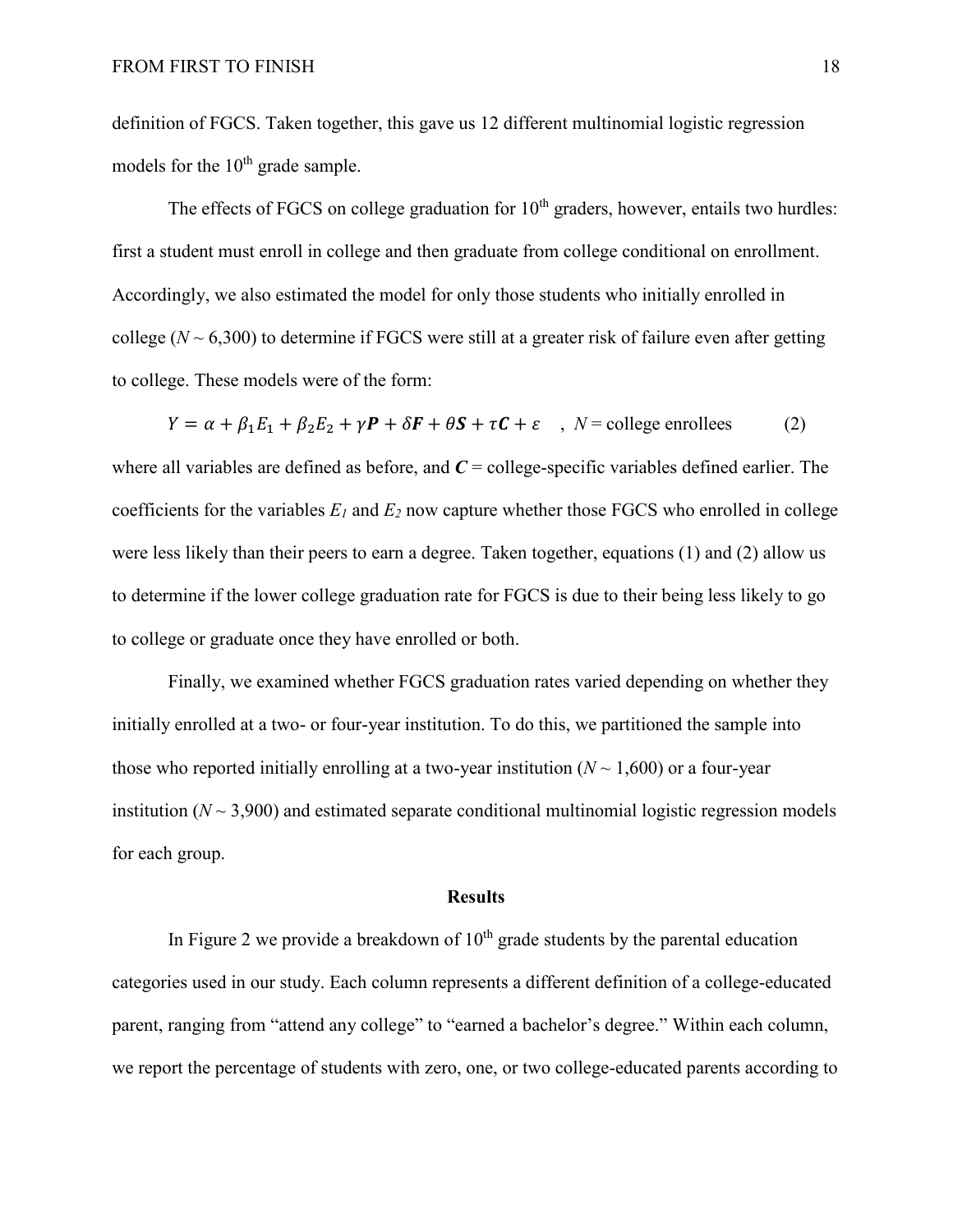the designated criteria. As expected, the percentage of students with no college-educated parents increased as we raised the level of education required to be labeled college-educated. The bottom two portions of each column represent FGCS. If we adhere to a strict definition where FGCS are only those for whom neither parent is college educated, then these are shown as the bottom section of each column. Alternatively, if we loosen the criteria to also include students with exactly one non-college-educated parent as FGCS, then the sum of the bottom two sections of each column represents their proportions. Accordingly, the share of FGCS in our  $10<sup>th</sup>$  grade sample could range from as low as 22% to a high of 76%.

--------------------------- Insert Figure 2 Here ------------------------------

Table 1 contains the descriptive statistics for the various explanatory variables used in our statistical models. More specific details on how we constructed the dependent and other explanatory variables are provided in the Appendix. In the interest of space we only present the descriptive statistics for the full sample of  $10<sup>th</sup>$  graders.

-------------------------- Insert Table 1 Here -----------------------------

In Table 2, we present breakdowns of college completion rates by the various definitions of parental education used in our study. The first column denotes whether the student graduated from a four-year, two-year, or either type of college. The second column describes the level of education needed for a parent to be categorized as college educated. Columns three through five show the percentages of students achieving each outcome broken down by the number of college-educated parents. The last three columns show differences in college completion rates between students with two college-educated parents (non-FGCS) and either one or no collegeeducated parents.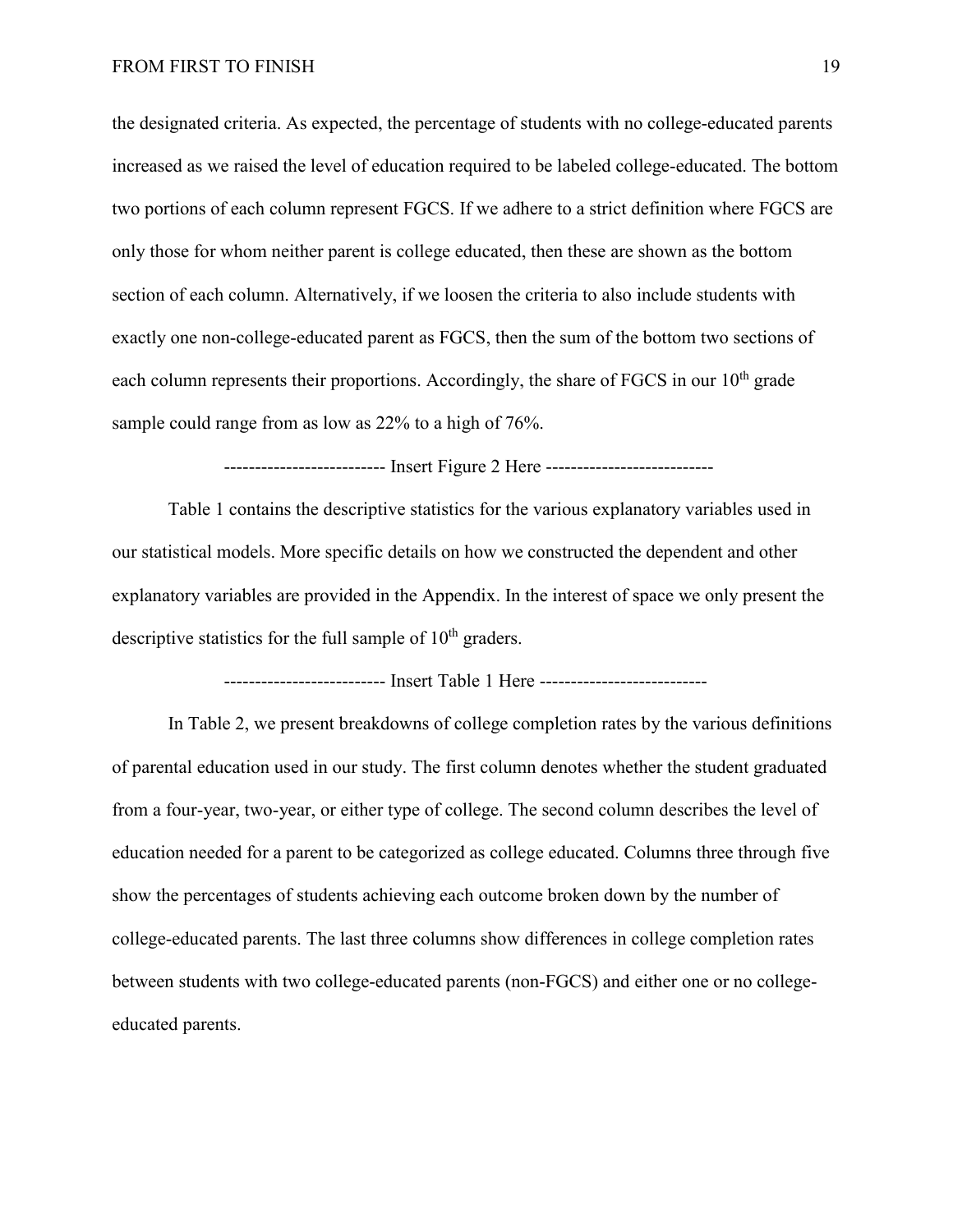Our results document that there are large gaps in four-year and overall college completion rates by parental education. For example, Table 2 shows that the four-year college completion gap between students with two college-educated parents and no college-educated parents range from 34% to 42% depending on how we defined college-educated parents. However, the 4-year college completion gaps were also quite large between students with one and two college-educated parents (18% to 23%). As we increased the level of education required for a parent to be labeled college educated, the gaps in four-year and overall college completion rates for students with one versus two college-educated parents fell. We found the opposite pattern, however, when comparing students with no versus two college-educated parents. Overall, the four-year college completion gaps increased along with the difference in the number of parents meeting the definition of college educated. Finally, we noted no statistically significant difference in two-year college completion rates for students with different numbers of college-educated parents, and this result held across definitions of college-educated parent.

-------------------------- Insert Table 2 Here -----------------------------

The results from the multinomial logistic regression model for the full  $(10<sup>th</sup> \text{ grade})$ sample are shown in Table 3. Recall that the dependent variable has three possible values: (1) highest degree earned was at least a bachelor's degree, (2) highest degree earned was an associate's degree, and (3) did not earn either a bachelor's or an associate's degree. As noted earlier, the values in the table represent the marginal effect of each variable on the college completion alternatives. Collectively, the independent variables accounted for approximately 25% of the variation in college completion outcomes.

-------------------------- Insert Table 3 Here -----------------------------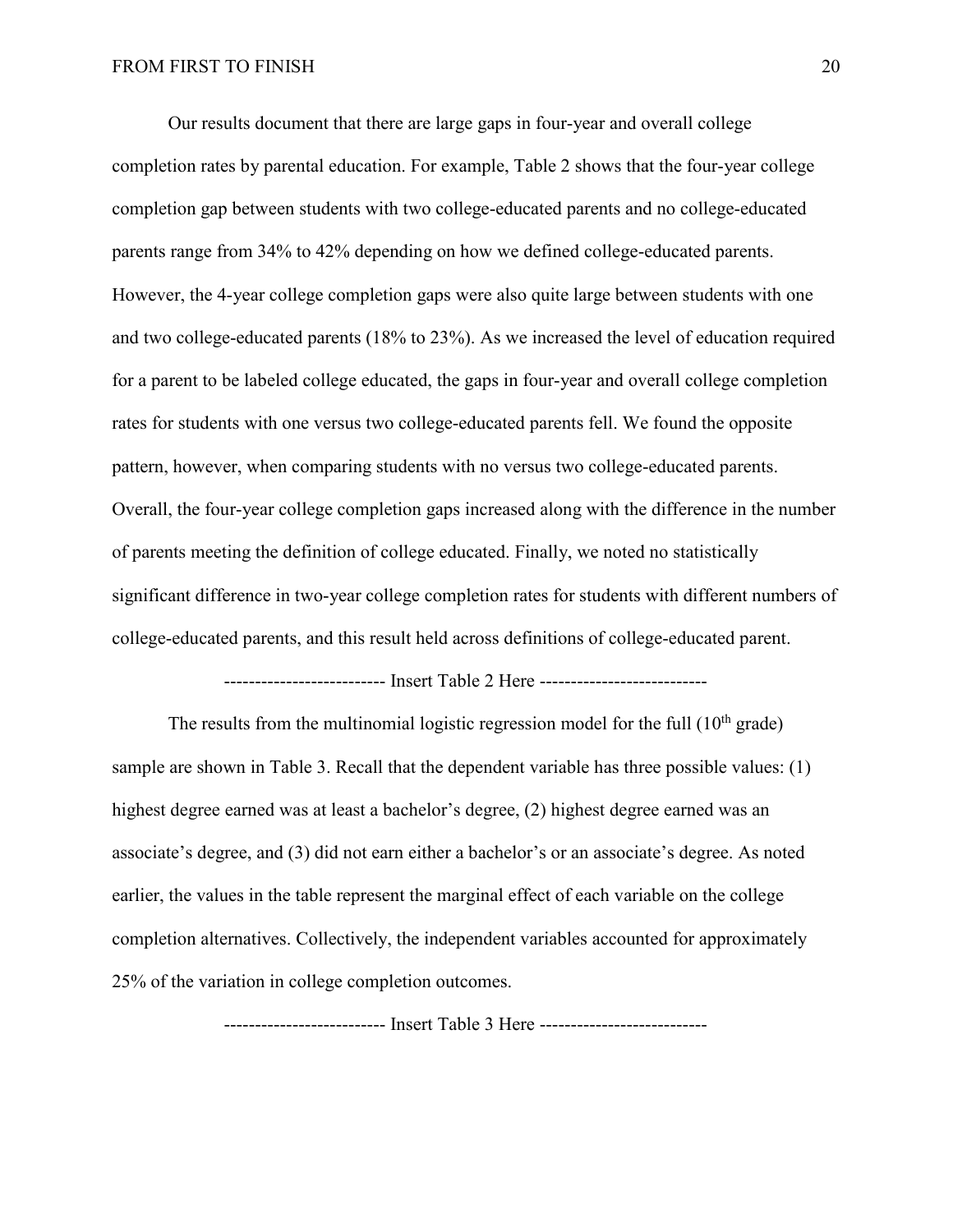Beginning with parental education, we found that  $10<sup>th</sup>$  grade students with at least one parent who did not have more than a high school education were significantly less likely than students with two college-educated parents to have earned a bachelor's degree, even after controlling for a range of personal, family, and school characteristics. The differentials were larger for students who had two non-college-educated parents than they were for those with exactly one non-college-educated parent. However, even those with one college-educated parent completed college at lower rates than their peers with two college-educated parents.

Although not the focus of our study, the findings among several non-parental education variables are also worth noting. Female students were more likely than comparable male students to earn a college degree. Black students were 6.6% more likely than similar white students to earn a four-year degree. Not surprisingly, academic performance and aptitude in high school was positively and strongly associated with a student's chance of earning a bachelor's degree. Family characteristics also seemed to matter for  $10<sup>th</sup>$  graders, in that those who lived with both biological parents and/or resided in higher-income families were more likely to complete fouryear degrees.

In Table 4, we present the results for the 12 alternative parental education variables for the full  $10<sup>th</sup>$  grade sample. Recall that the first four rows (zero college-educated parents) and the last four rows (zero or one college-educated parents) correspond to definitions that could be used for "first-generation college students". In every instance, we found that students without two college-educated parents were significantly less likely than their counterparts to earn a four-year degree. The estimated marginal effects, however, varied considerably by definition from a low of 5.4% to a high of 11.4%. This also means that students with only one college-educated parent were at greater risk of not graduating from college relative to their peers with two college-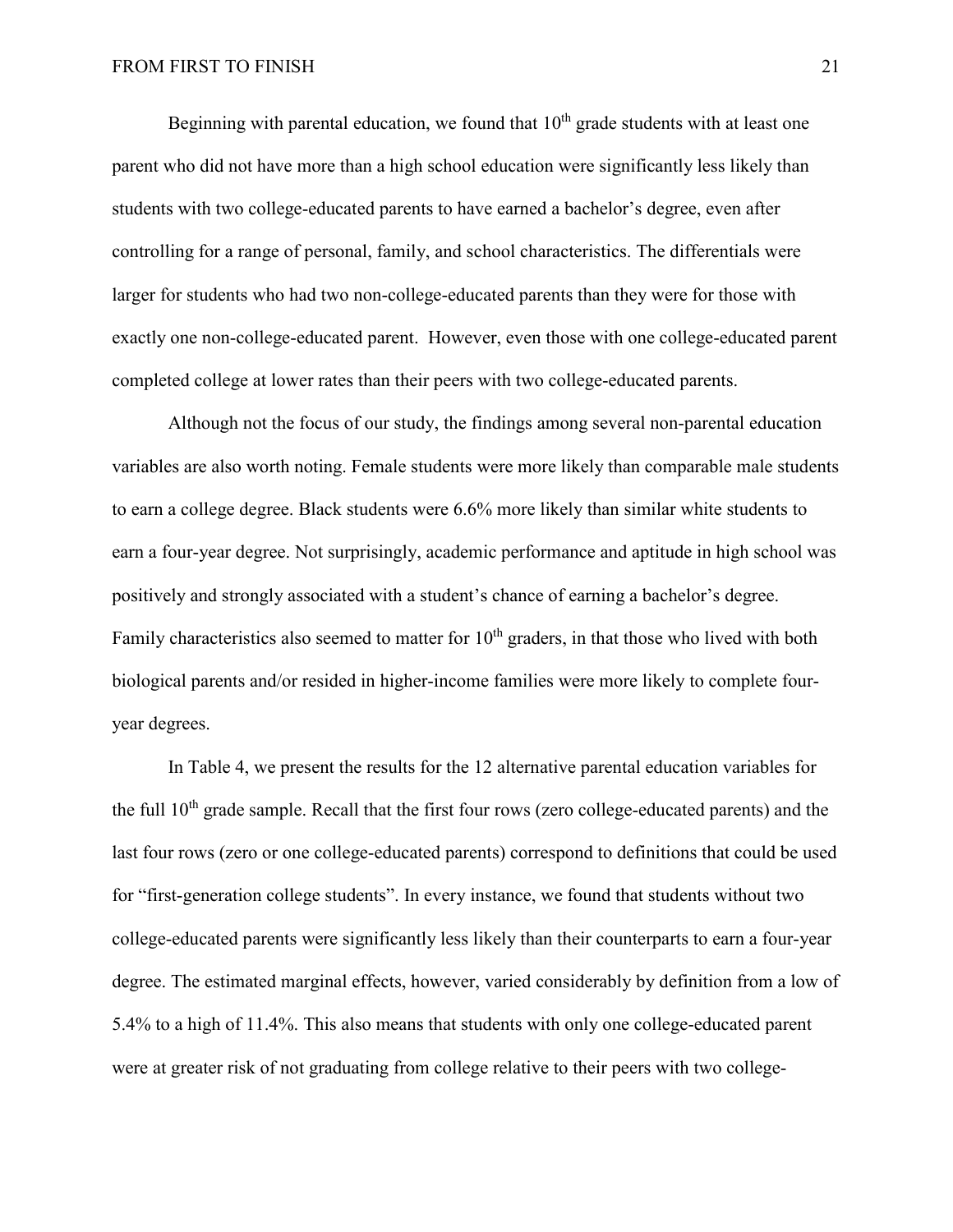#### FROM FIRST TO FINISH 22

educated parents. The results were mixed with regard to the connection between parental education and completion of a two-year degree, with roughly half of the models showing a positive and significant association and the rest having insignificant marginal effects. As a result, in most models FGCS were more likely to not earn any type of postsecondary credential.

--------------------------------- Insert Table 4 Here ----------------------------

Our next step was to reestimate the multinomial logistic regression models for only those students who enrolled in college. Accordingly, the marginal effects show the relationship between each factor and college completion conditional on the student enrolling in college. College enrollees represent approximately 80% of the sample of  $10<sup>th</sup>$  graders in our dataset. The complete results are shown in Table 5 for the case where we defined a non-college-educated parent as someone who never enrolled in college at any level. We found that students without two college-educated parents were still significantly less likely than their peers to earn a bachelor's degree. The marginal effects for students with exactly one college-educated parent in Table 5 were virtually the same as for the full sample (Table 3). This finding means that the disadvantage these students face in terms of completion are driven mostly by their being less likely to graduate once they enrolled in college. In contrast, the marginal effects for students with two non-college-educated parents were negative and significant for only college enrollees, but these effects were several percentage points smaller than for the full sample of  $10<sup>th</sup>$  graders. For them, the disadvantage in terms of college completion is thus driven by both access and completion conditional on enrollment.

-------------------------- Insert Table 5 Here -----------------------------

Table 6 is structured in the same way as Table 4, where we present only the results for the 12 parental education variables across multiple ways of defining this construct. Overall, the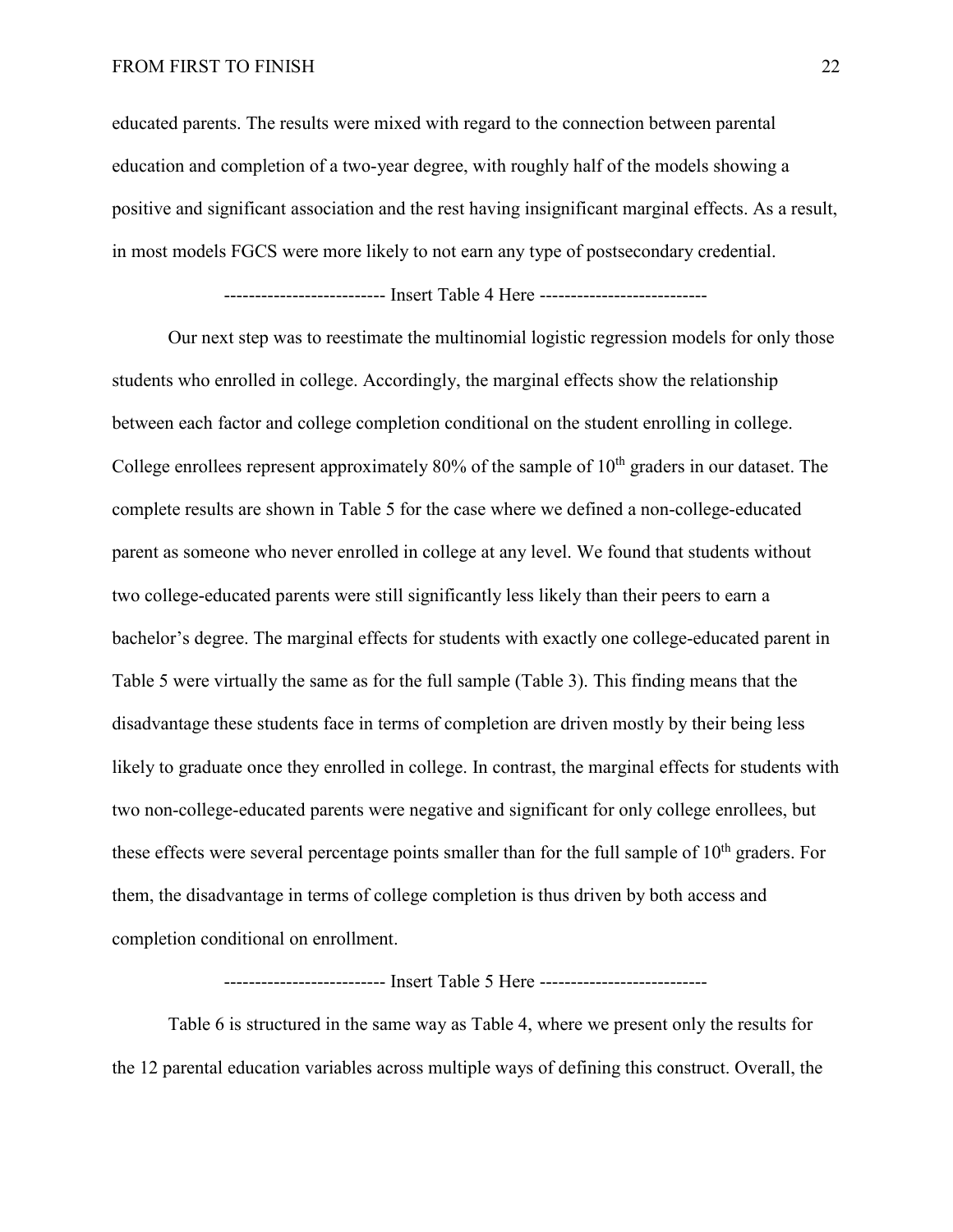#### FROM FIRST TO FINISH 23

results were very similar to what we observed for the full sample, except that the marginal effects in the conditional models in Table 5 were about one percentage point smaller than for the full sample. As before, the marginal effects for FGCS (first four and last four rows) varied substantially across definitions, further emphasizing the importance of being specific about how one defines FGCS in empirical studies. Regardless, the results show that overall FGCS were less likely than non-FGCS to earn a four-year degree, even among those who had successfully navigated the college search process and enrolled in college. Across many definitions, students with exactly one college-educated parent were less likely to graduate than were students with two college-educated parents. It is also worth noting that out of those students who enrolled in college, FGCS were often found to be more likely than non-FGCS students to earn a two-year degree depending on how we defined FGCS.

--------------------------- Insert Table 6 Here -------------------------------

In Table 7, we repeated the analysis in Table 6 after further limiting the sample to only those students who reported that their first postsecondary institution attended was a four-year college. Overall, the results in Table 7 parallel what we found in Table 6, which in large part reflects the fact that the majority of students in this dataset who enrolled in college chose a fouryear institution. Regardless of how we defined parental education, students without two collegeeducated parents were less likely than other students to earn a bachelor's degree.

-------------------------- Insert Table 7 Here -----------------------------

Finally, we estimated the multinomial logistic regression model for only those students who initially enrolled at a two-year institution (Table 8). Unlike the four-year sector, for this subset of students we found relatively few differences between FGCS and non-FGCS that were statistically significant. FGCS were equally likely to not earn any degree or to earn a two-year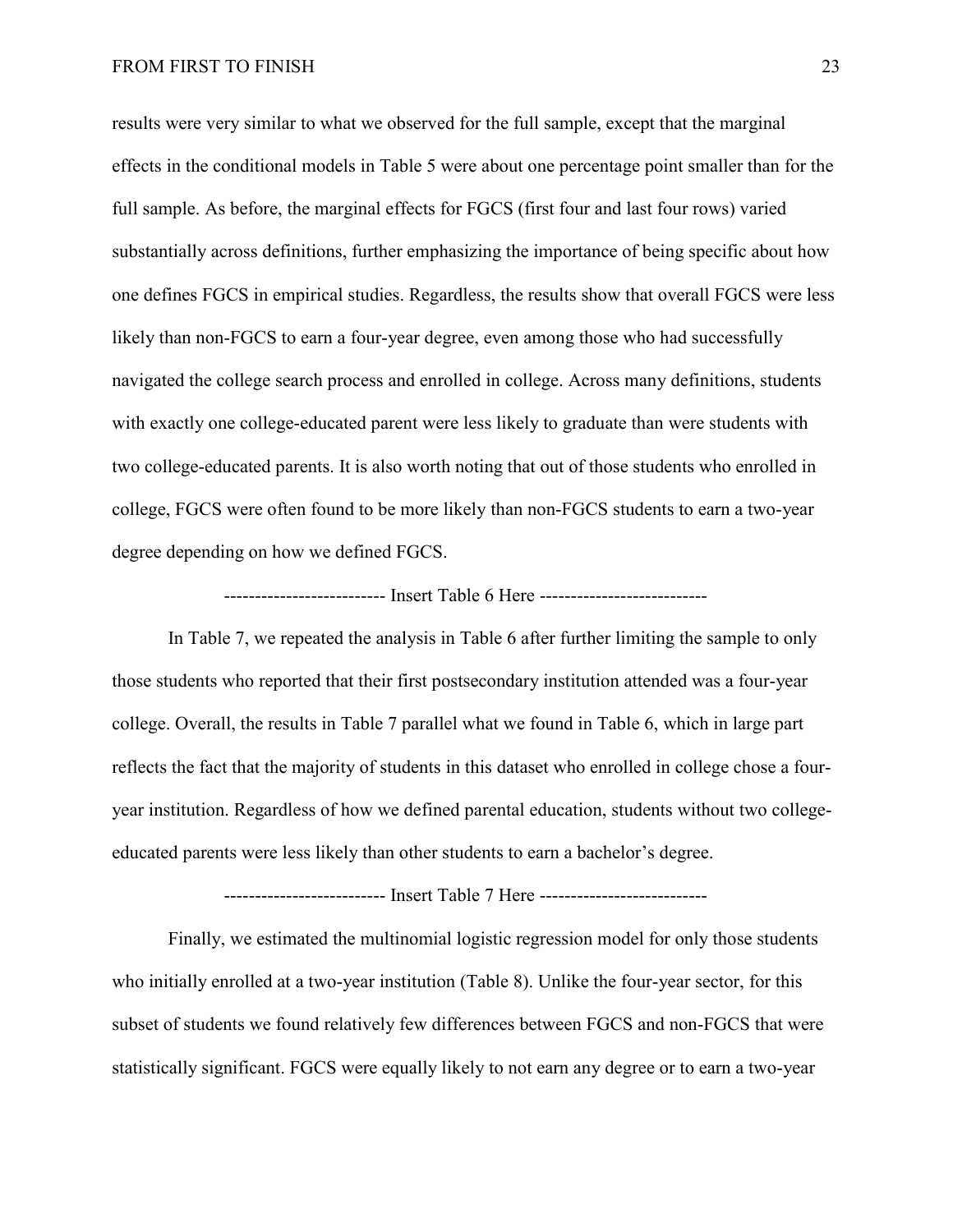degree. Depending on how FGCS was defined, however, we did note several instances where FGCS who began at a two-year institution were less likely than their non-FGCS counterparts to earn a four-year degree.

-------------------------- Insert Table 8 Here -----------------------------

#### **Discussion**

 Researchers have long been interested in the role of parental education in their children's postsecondary outcomes, especially for FGCS. However, definitions of FGCS have varied across studies, limiting our understanding of how and why outcomes vary for different students. The primary goal of this study was to examine whether the relationship between FGCS and college graduation differed with different definitions of FGCS. We created a series of alternative definitions of FGCS based on the level of parental education and the number of parents with this level of education. In addition, we were interested in whether results differed for FGCS and non-FGCS beginning in the two-year versus four-year sector and whether differences persisted even among those who successfully enrolled in college.

We found that FGCS were less likely to graduate from a four-year college than were non-FGCS across most definitions; however, the magnitude of the effect varied with each definition. In general, the likelihood of four-year college graduation increased along with the level of parent education and the number of parents at that level. These results are consistent with prior research on FGCS, but provide additional insight into the outcomes of students who fall somewhere in the middle of the spectrum of zero parents attending college and two parents with bachelor's degrees. It is important to note that students with one college-educated parent also face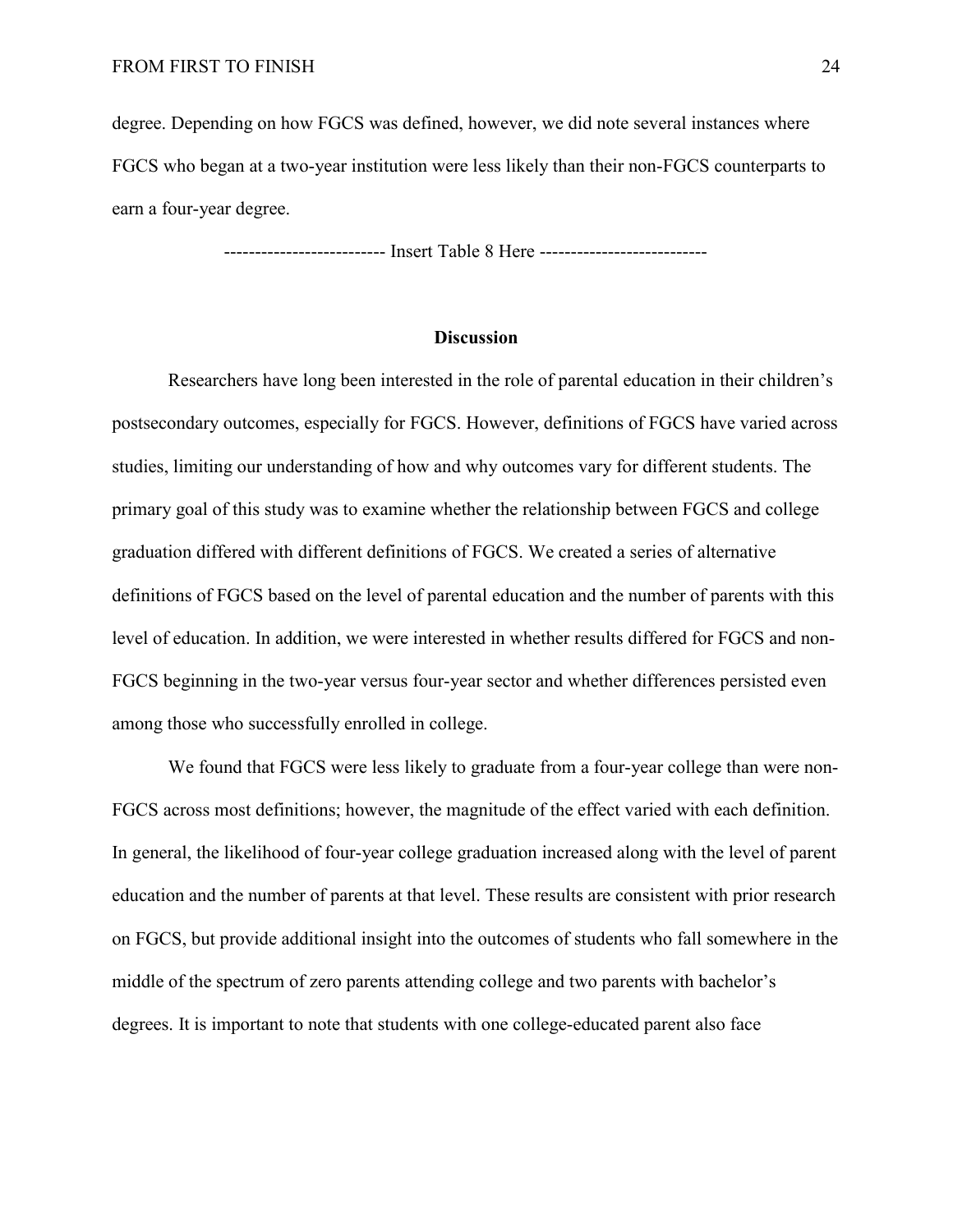challenges in completing a college education. They are often overlooked, however, in terms of support and attention because they are not typically included in definitions of FGCS.

The lower likelihood of graduation for students whose parents have less than bachelor's degrees indicates an important difference between students whose parents attended but did not complete college and those whose parents completed college. Definitions of FGCS often use college attendance as the threshold, which our results suggest may be problematic. Perhaps parents who complete bachelor's degrees better understand the full range of benefits of a college degree, and can pass this on to their children. Their children may also benefit from parents' greater social, cultural, and human capital that can translate to resources to support their children in attending and completing college. Their understanding of the benefits of completing college and access to the resources necessary to support college completion may also encourage and enable their children to devote more time and effort to college, which researchers have identified as an important factor in persistence (Mayhew et al., 2016; Tinto, 1993). On the contrary, FGCS, who may lack this social and cultural capital even though many campuses assume students possess it, might be less academically and socially integrated into college, which according to theory can lead to higher student attrition (Rosenbaum, Deil-Amen, & Person, 2006; Tinto, 1993).

There was relatively little prior research on the outcomes of FGCS who initially enrolled in two-year colleges, which was surprising given that FGCS enroll in two-year colleges at higher rates (Redford & Mulvaney, 2017). We found that, under some definitions, FGCS were slightly more likely to graduate from two-year colleges; under other definitions, there no differences in two-year graduation rates for FGCS and non-FGCS. Many students who enroll at community colleges, including FGCS, may view the community college as their only viable option for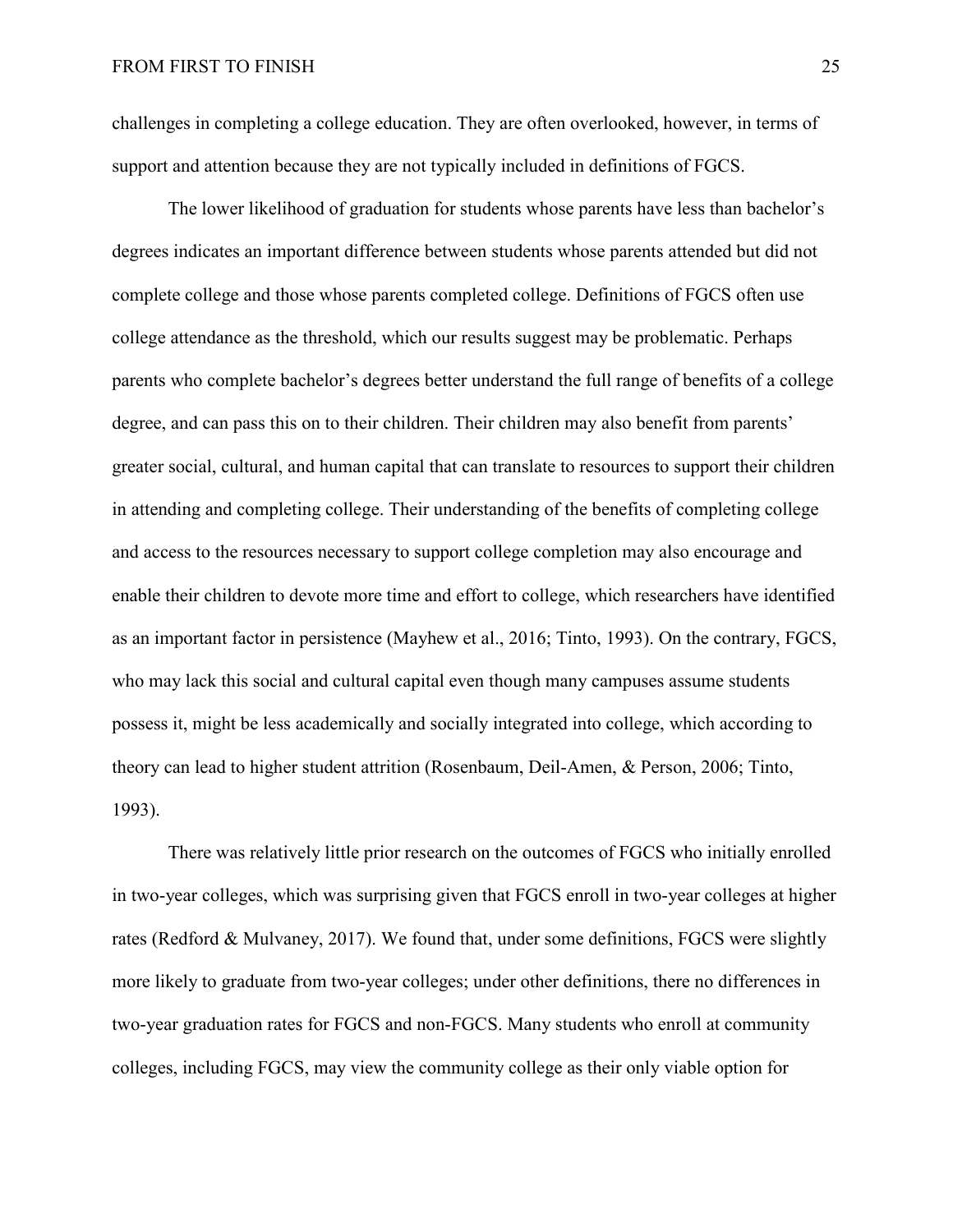#### FROM FIRST TO FINISH 26

higher education due to location, family and community obligations and expectations, lower levels of academic preparation, or concerns about cost (Cohen, Brawer, & Kisker, 2014; Rosenbaum, Deil-Amen, & Person, 2006). Such students may necessarily stop at the associate's degree, thus accounting for the spike in associate's degree attainment among some FGCS students relative to non-FGCS students. As our definitions shifted to include more highlyeducated parents, students may have faced fewer of these constraints and been more likely to pursue a bachelor's degree, eliminating the FGCS edge in associate's degree attainment.

When limiting the sample to only students who initially enrolled in two-year college, there was no difference between FGCS and non-FGCS in the likelihood of graduating from a two-year college. We also noted that having a parent with a two-year degree did not increase the likelihood of a student completing a two-year degree even though having a parent with a fouryear degree increases the likelihood of completing a four-year degree. These differences between two-year enrollment and attainment and four-year enrollment and attainment may reflect the differences between two- and four-year students. While we controlled for many key differences, such as family income and race/ethnicity, we were not able to control for all factors. For example, two-year college students tend to have a more diverse set of educational goals, are more likely to be unsure of their educational goals, and are more likely to have chosen between a two-year college and no higher education (Cohen, Brawer, & Kisker, 2014; Rosenbaum, Deil-Amen, & Person, 2006). These differences may explain why non-FGCS have no advantage in graduation among students who initially enroll in two-year college. Additional research is necessary to more fully understand the experiences of FGCS on community college campuses. However, regardless of the reason, it is clear that employing different definitions of FGCS can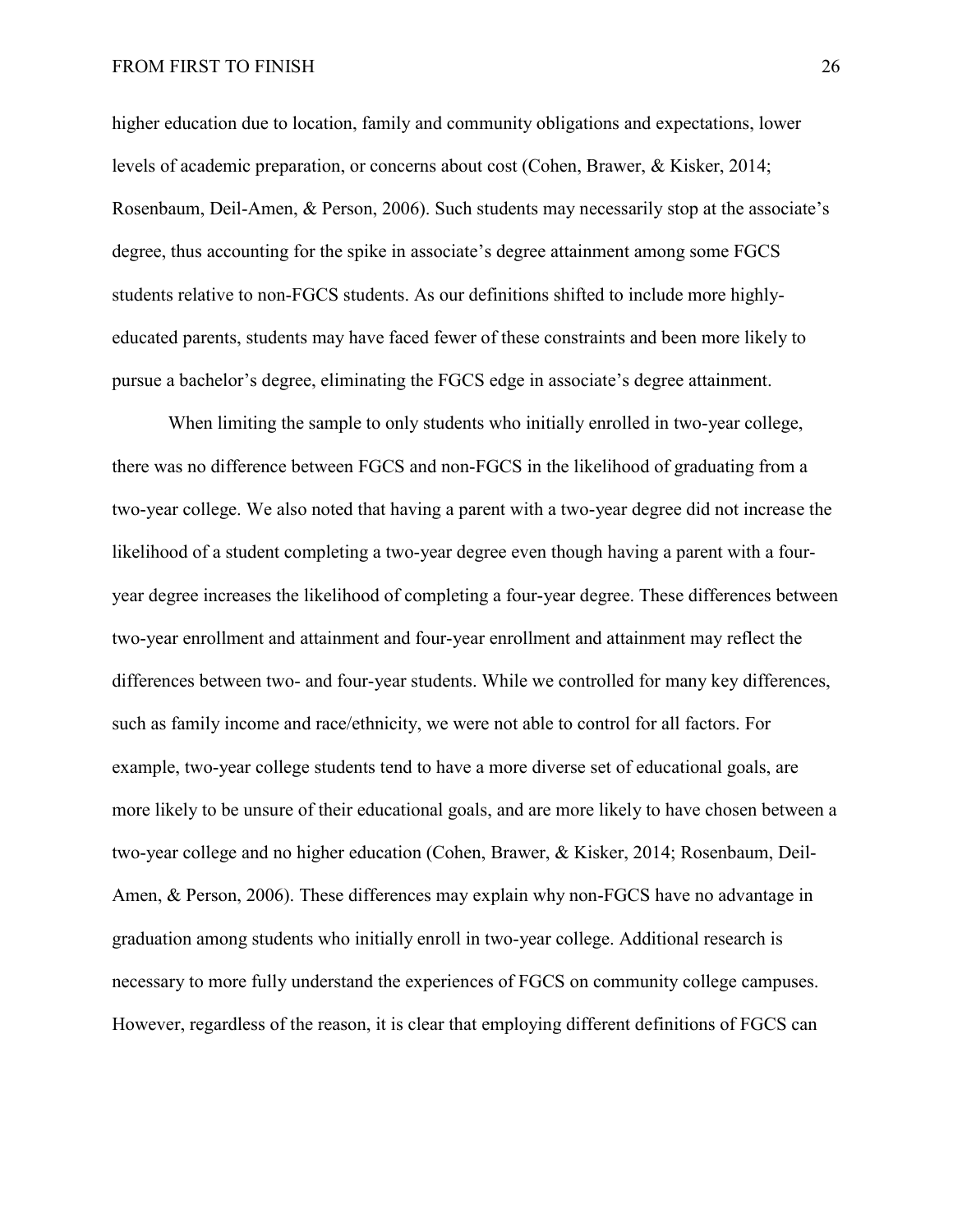lead to significantly different results for students attending and graduating from two-year colleges in particular.

FGCS effects were largely similar for both a sample of all  $10<sup>th</sup>$  graders and a sample of only those who successfully enrolled in college. FGCS who enrolled in college were less likely than non-FGCS to graduate from a four-year college, suggesting that FGCS remain at a disadvantage even after surpassing the access to college hurdle. Again, perhaps college-educated parents are more likely or better able to help their children acclimate to the college environment or take advantage of campus resources, and thus persist to completion. They are also likely in a better position to communicate the benefits of completing a college degree, which may also encourage persistence.

#### **Implications**

These findings also have implications for policy and practice. Colleges, government agencies, and non-profit organizations sponsor many programs to support college enrollment and completion of historically underserved students, including FGCS students. When participation is conditional upon FGCS, these organizations must carefully consider an appropriate definition. Limiting services to only students whose parents had no postsecondary experience would overlook students who, according to our findings, may experience difficulties and could benefit from such services. Based on the findings of this study, we suggest that more policies and programs use the federal definition of FGCS, which TRIO programs have always utilized. This more inclusive definition will broaden our conception of an FGCS and expand their access to key services and programs.

If institutions and policymakers have varying definitions, it is also challenging for students to know if they should personally identify as an FGCS. For example, a student might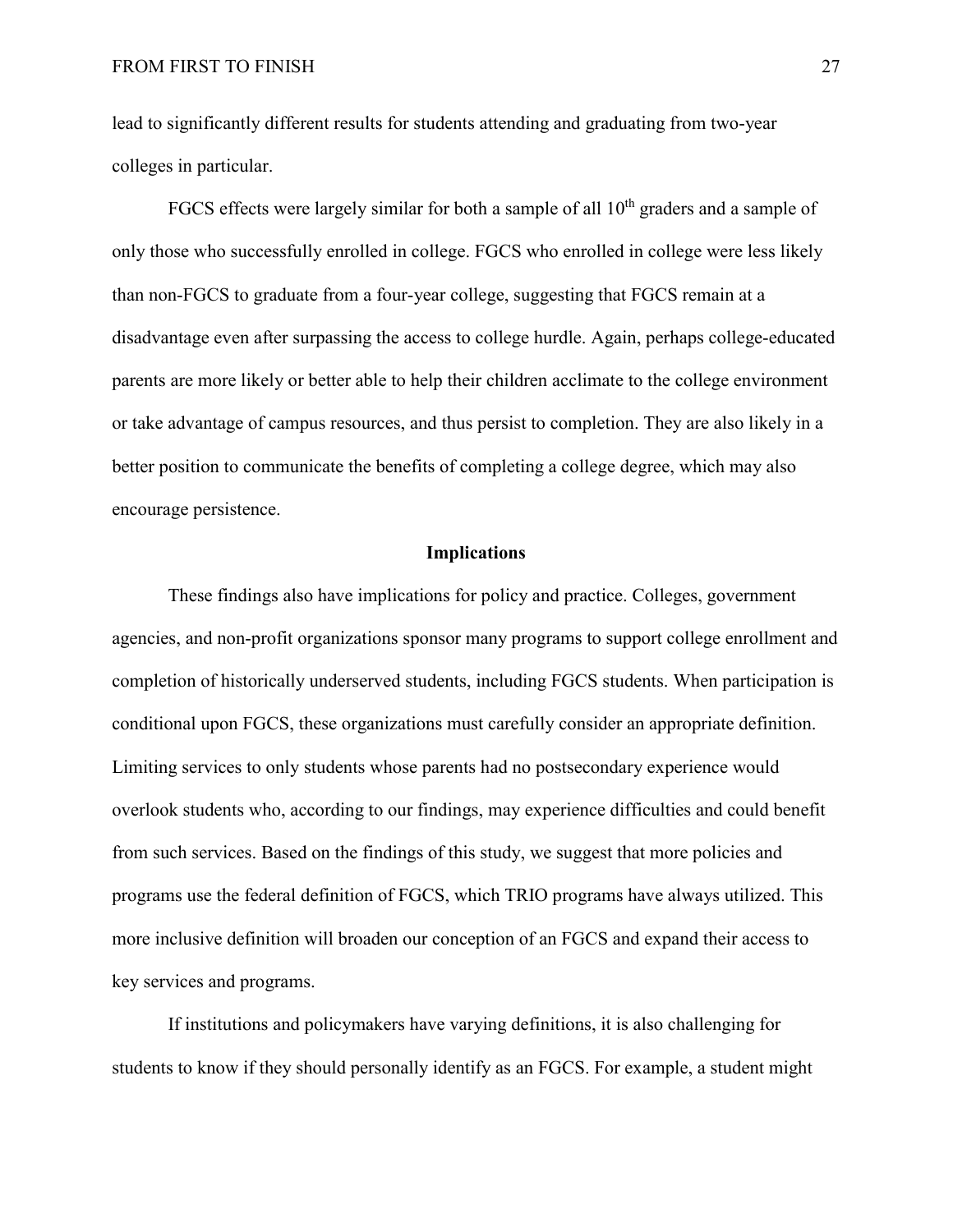not apply for TRIO programs, such as Student Support Services or McNair Scholars, because their parent(s) attended some college (did not graduate) and thus they do not perceive themselves to be FGCS. However, the TRIO programs use the federal definition and serve students whose parents have not earned a bachelor's. Definitions of FGCS are also especially important in community college contexts given our finding that students of one or two parents with associate's degrees were still less likely to complete either an associate's or bachelor's degree. When the definition of first-generation status is not clearly defined, it is plausible that students might miss out on services that are dependent on FGCS status.

In addition to streamlining the definition of FGCS, institutions of higher education need to recognize their role in first generation college student success. Our findings indicate that this population is at a unique disadvantage net of the highly correlated financial disadvantage, and higher education professionals need to provide the necessary support to help FGCS persist and graduate. Tinto's (2012) Model of Institutional Action acknowledges the role of pre-entry attributes (e.g. parent education level), but focuses on what the institution can do to improve student success outcomes. A university with a strong institutional commitment to student success "sets the tone for the exceptional climate for success that students encounter their everyday interactions with the institution, its policies, practices, and various members (faculty, staff, administrators, and other students)" (Tinto, 2012, p. 259). Institutions should make a strong commitment to provide services and support for students with lower levels of parental education and invest in their success in college.

This study also has several implications for future research. Currently, researchers are using a variety of different definitions of FGCS. This variation highlights the importance of carefully considering the most appropriate definition of FGCS for a given study, and clearly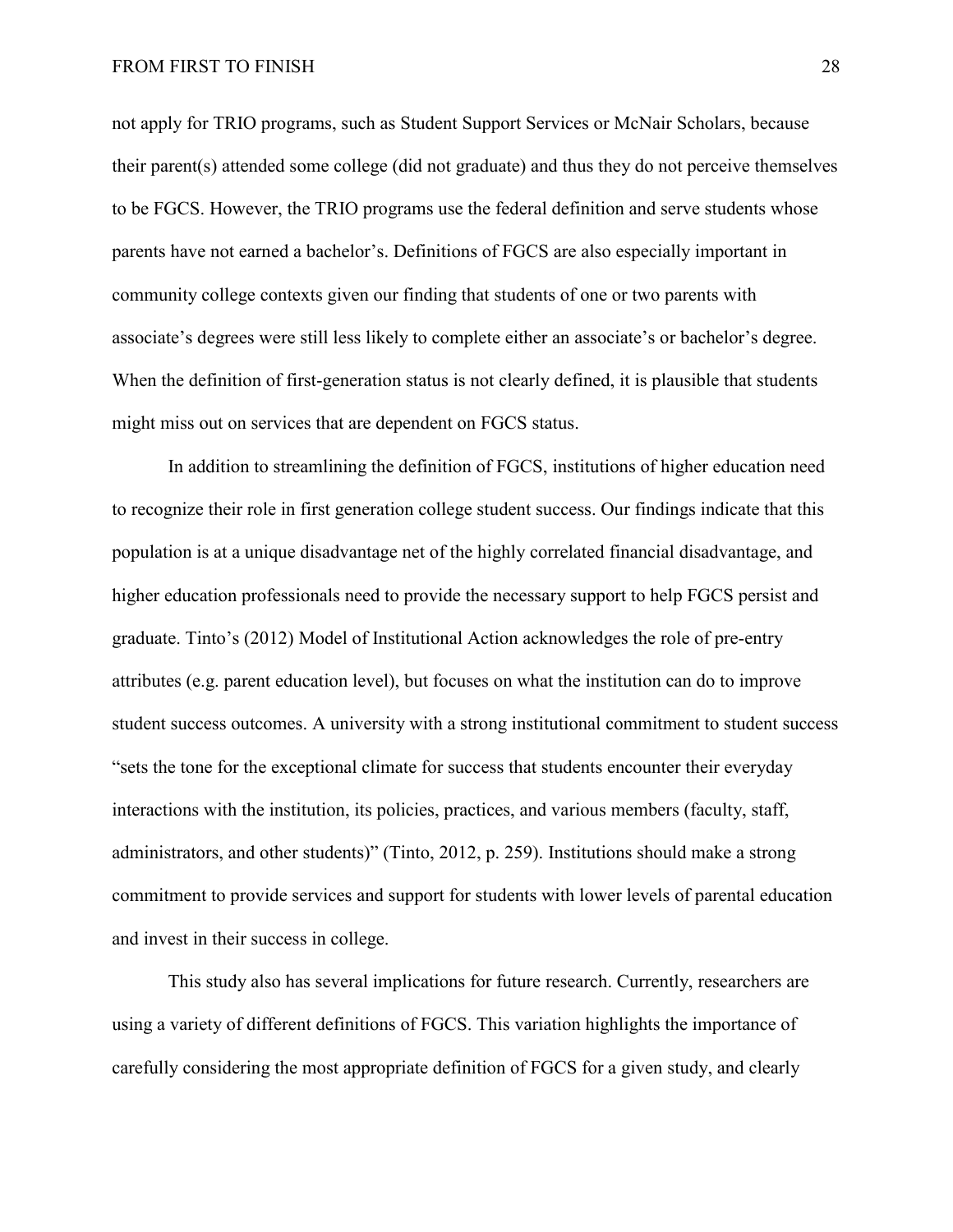#### FROM FIRST TO FINISH 29

articulating this definition. Researchers must consider who is counted as a parent, the threshold at which a parent is considered "college-educated," and the number of parents who are "collegeeducated." When possible, researchers should determine if their findings are robust with regard to different definitions. They might also consider a multi-level construct or distinguishing by the number of parents who attained a particular level of education. Further, qualitative research can examine the experiences of students with various levels of parental education, to better understand the social and cultural capital that is passed down through parents, and how this shapes postsecondary experiences and outcomes.

One potential limitation of this study is that our sample is limited to students with two parents. More research is needed to examine students, including FGCS, from single-parent households, as this could form an additional barrier to successful educational outcomes. Further, future studies should examine postsecondary outcomes for students from non-traditional family structures. While our study included biological, step, adopted, and foster parents, we did not have sufficient numbers of observations in these groups to examine whether differences exist based on who is counted as a parent. For example, do FGCS living with foster parents have different outcomes than FGCS living with biological parents? Due to the ever-evolving nature of families, this line of inquiry will be important in the future.

Given that many FGCS are also from low-income backgrounds or students of color, future research should employ data enabling examination of the combined effects of these multiple characteristics. Our study found that the group of students commonly considered "FGCS" is much more diverse than previously thought and that such diversity has implications for their outcomes. It would not be surprising to also find differences in outcomes among FGCS from different racial/ethnic and family income backgrounds. Other researchers have also called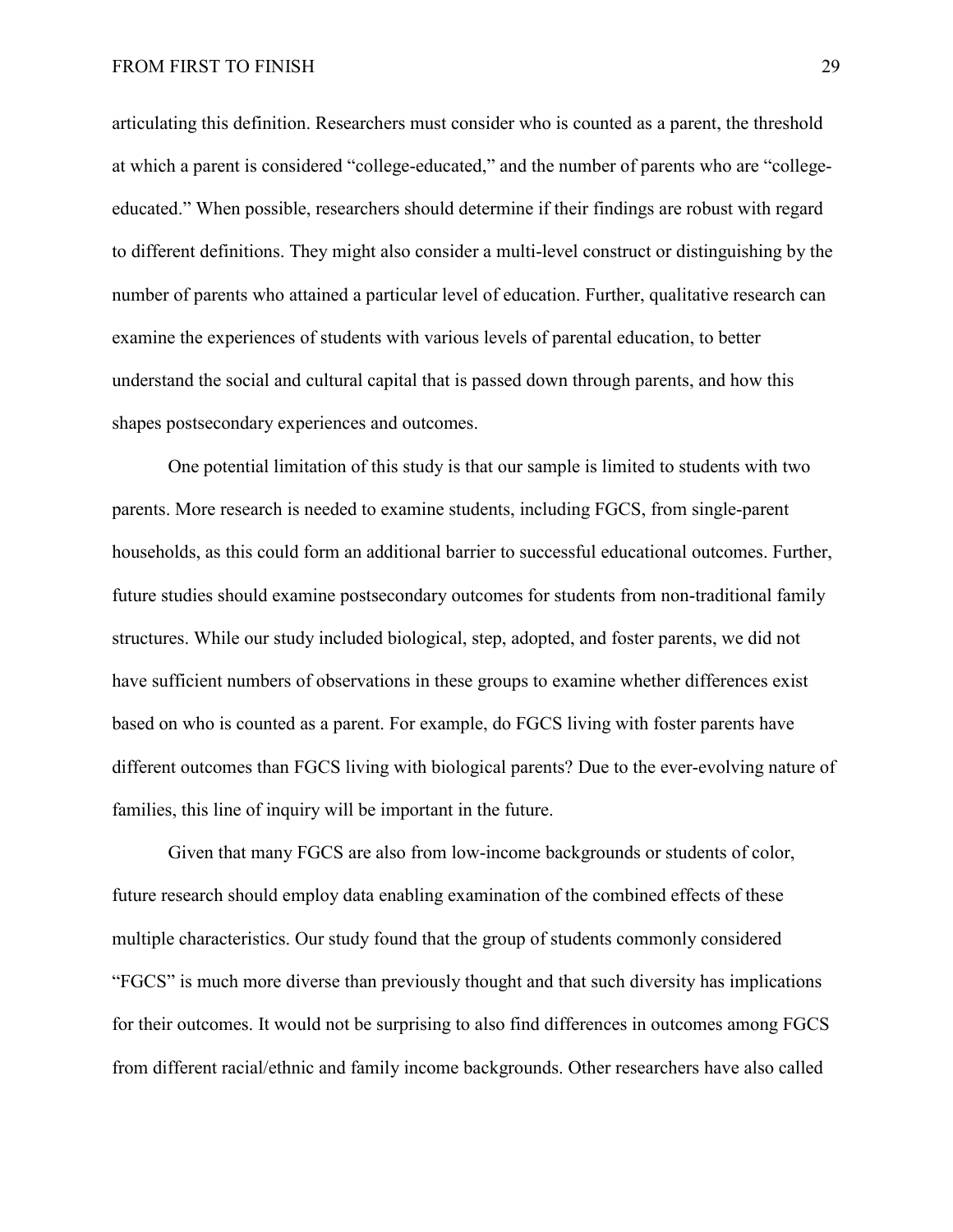for an increasing understanding of the effects of multiple intersecting identities (Deil-Amen, 2015; Nguyen & Nguyen, 2018). Although our study was primarily interested in isolating as best as possible the effect of FGCS status net of these other characteristics and data limitations precluded analysis of interaction variables, studying these intersections can further enhance our understanding of FGCS experiences and outcomes.

It is important that researchers continue this line of inquiry to determine why parental education matters and whether FGCS status affects longer-term outcomes. While quantitative methods allow researchers to rule out certain variables, future research can help us further clarify why FGCS matters to college completion. However, this study and other quantitative work will not be able to fully understand why this group is at a disadvantage. Qualitative work might be helpful for better understanding the experiences of college students with varying levels of parental education to better inform practice.

Still, our study provides important evidence about the relationship between parental education level and increased college completion rates. Students with slightly more parental education have slightly more capital in navigating the college completion process. Future research should examine the relationship between parental education on outcomes beyond a baccalaureate, such as graduate school enrollment and persistence, and labor market outcomes. It would also be worthwhile to examine career choices of FGCS and if they select different types of professions. Through these future studies, we can better unpack the ways in which parental education shapes the education and subsequent careers of their children.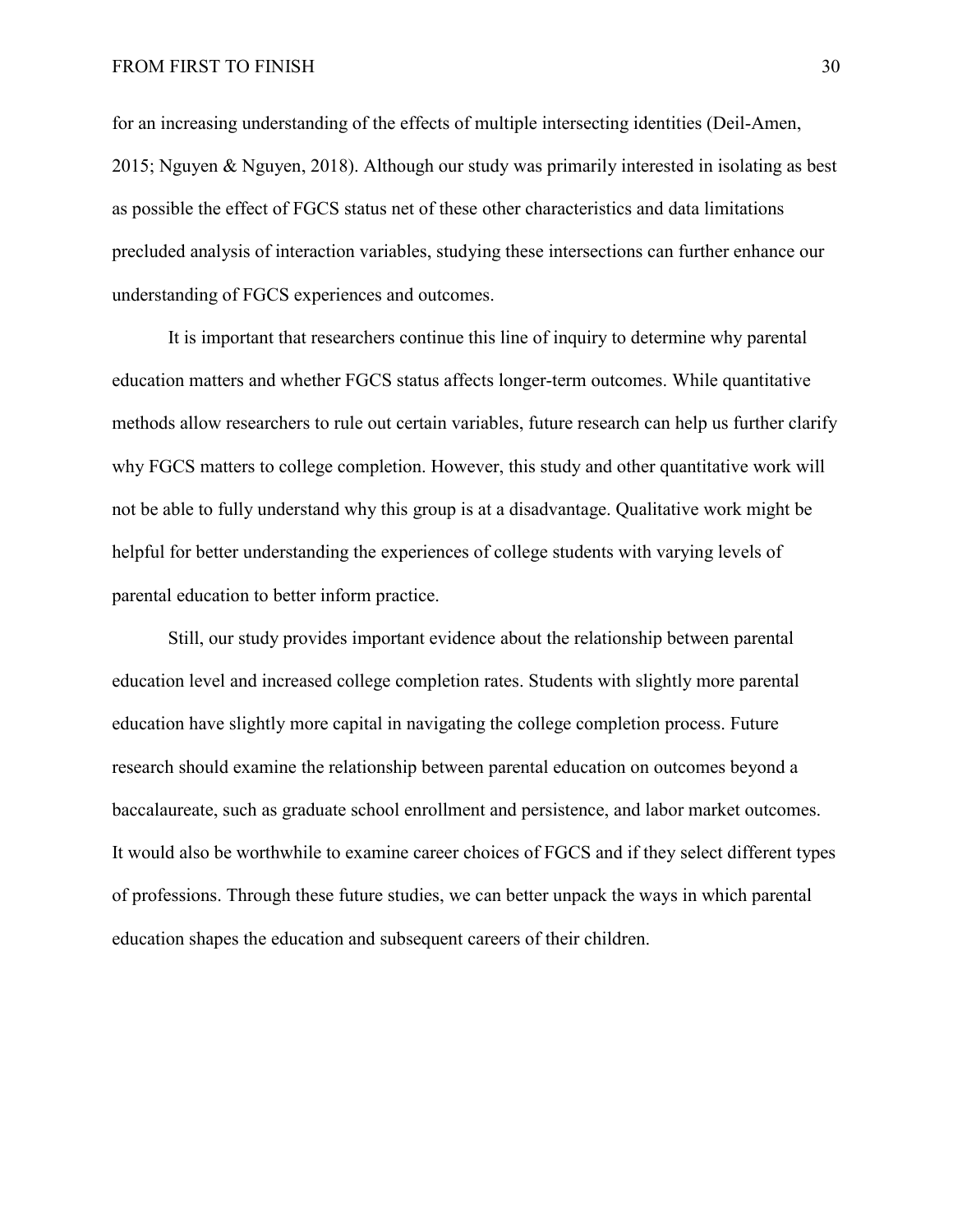#### References

- Adelman, C. (2006). *The toolbox revisited: Paths to degree completion from high school through college*. Washington, DC: US Department of Education.
- Arbona, C., & Nora, A. (2007). The influence of academic and environmental factors on Hispanic college degree attainment. *Review of Higher Education, 30*(3), 247-269.
- Attinasi Jr, L. C. (1989). Getting in: Mexican Americans' perceptions of university attendance and the implications for freshman year persistence. *The Journal of Higher Education*, *60*(3), 247-277.
- Auclair, R., Bélanger, P., Doray, P., Gallien, M., Groleau, A., Mason, L., & Mercie, P. (2008). *Transitions: Research paper 2: First-generation students: A promising concept?*  Montreal: Canada Millennium Scholarship Foundation. Retrieved from https://www.researchgate.net/publication/236592424 First-Generation Students A Promising Concept
- Becker, G. (1993). *Human capital: A theoretical and empirical analysis, with special reference to education* (3rd ed.). Chicago: University of Chicago Press.
- Berger, J. (2000). Optimizing capital, social reproduction, and undergraduate persistence. In J. M. Braxton (Ed.), Reworking the student deaprture puzzle (pp. 195-224). Nashville: Vanderbilt University Press.
- Billson, J., & Terry, M. (1982). In search of the silken purse: Factors in attrition among firstgeneration students. *College and University, 58*, 57-75.

Bourdieu, P. (1977). Cultural reproduction and social reproduction. In J. Karabel & A. H. Halsey (Eds.), *Power and ideology in education* (pp. 487-510). New York: Oxford University Press.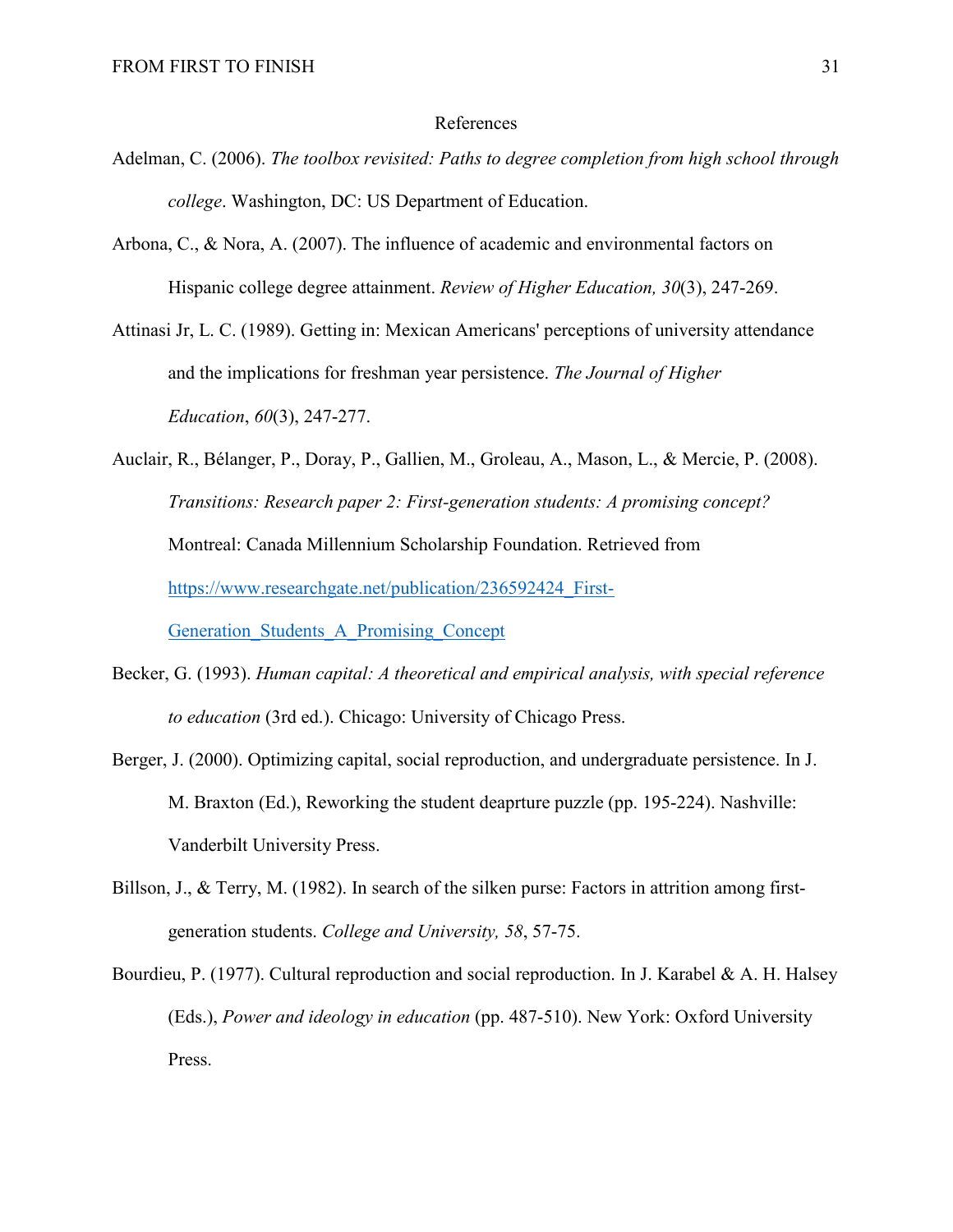- Bourdieu, P. (1986). The forms of capital. In J. Richardson (Ed.), *Handbook of theory and research for the sociology of education* (pp. 241-258). New York: Greenwood.
- Braxton, J., Doyle, W., Hartley III, H., Hirschy, A., Jones, A., & McLendon, M. (2013). *Rethinking college student retention*. San Francisco, CA: Jossey-Bass.
- Cabrera, A., Nora, A., & Castaneda, M. (1993). College persistence: Structural equations modeling test of an integrated model of student retention. *The Journal of Higher Education, 64*, 123-139.
- Chen, X., & Carroll, C. (2005). *First-generation students in postsecondary education: A look at their college transcripts.* (NCES 2005-171). Washington, DC: National Center for Education Statistics.
- Choy, S. (2001). Students whose parents did not go to college: Postsecondary access, persistence, and attainment. *The Condition of Education 2001*, 18-43. Washington, DC: National Center for Education Statistics.
- Cohen, A., Brawer, F., & Kisker, C. (2014). *The American community college* (6th ed.). San Francisco, CA: Jossey-Bass.
- Coleman, J. (1988). Social capital in the creation of human capital. *American Journal of Sociology, 94*, S95-S120.
- Complete College America (2014). Alliance of the states: leading the college completion movement. [\(http://completecollege.org/the-alliance-of-states/\)](http://completecollege.org/the-alliance-of-states/)
- Cragg, K. (2009). Influencing the probability for graduation at four-year institutions: A multimodel analysis. *Research in Higher Education, 50*, 394-413.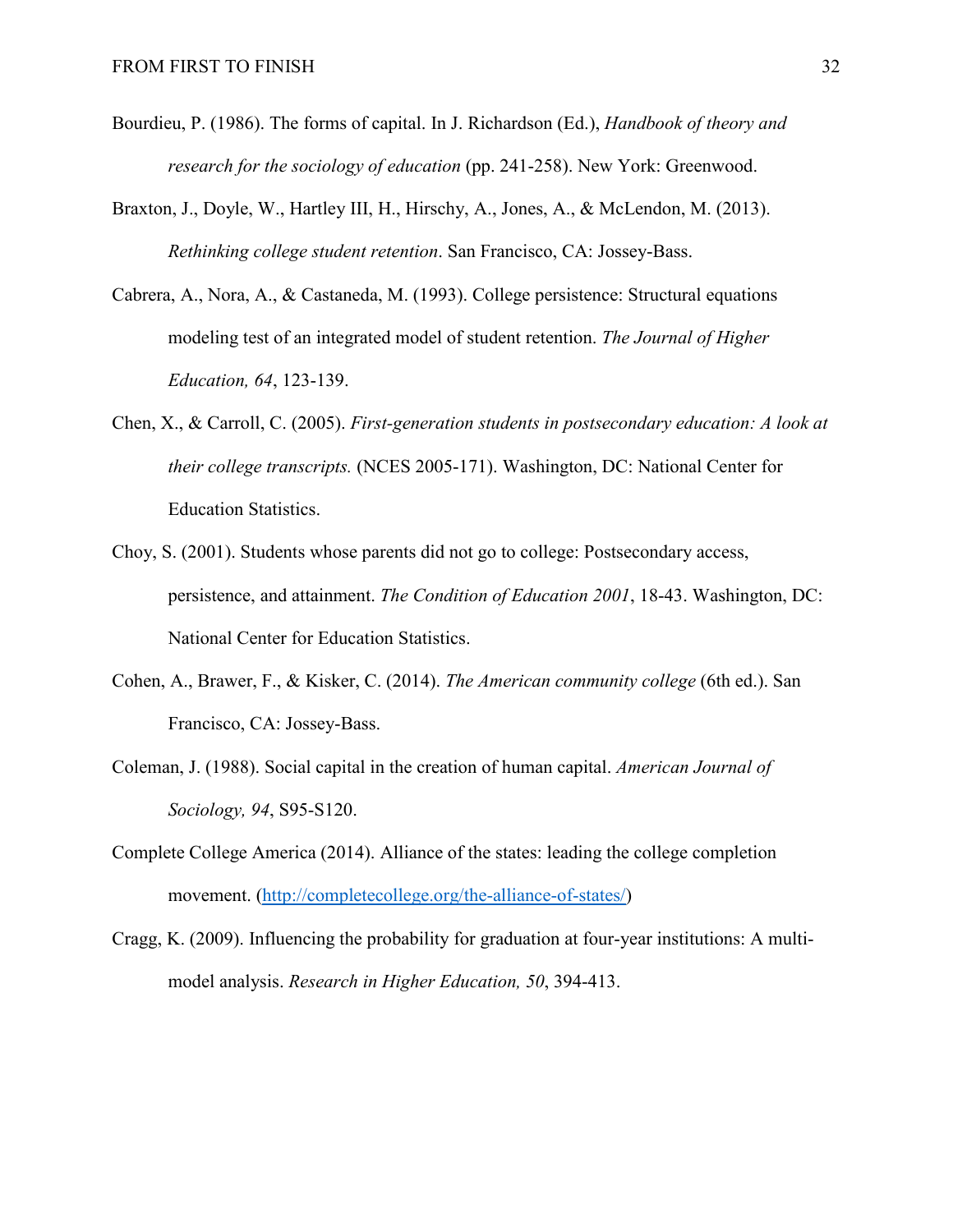- D'Allegro, M., & Kerns, S. (2011). Is there such a thing as too much of a good thing when it comes to education? Reexamining first generation student success. *The Journal of College Student Retention: Research, Theory & Practice, 12*, 293-317.
- D'Amico, M., & Dika, S. (2013). Using data known at the time of admission to predict firstgeneration college student success. J*ournal of College Student Retention: Research, Theory and Practice, 15*, 173-192.
- DeAngelo, L., & Franke, R. (2016). Social mobility and reproduction for whom? College readiness and first-year retention. *American Educational Research Journal, 53*, 1588- 1625.
- Deil-Amen, R. (2015). The traditional college student: A smaller and smaller minority and its implications for diversity and access. In M. Stevens & M. Kirst (Eds.), *Remaking college: The changing ecology of higher education* (pp. 134-165). Palo Alto: Stanford University Press.
- Dowd, A. (2004). Income and financial aid effects on persistence and degree attainment in public colleges. *Education Policy Analysis Archives, 12*, 1-33.
- Dubow, E., Boxer, P., & Huesmann, L. (2009). Long-term effects of parents' education on children's educational and occupational success: Mediation by family interactions, child aggression, and teenage aspirations. *Merrill-Palmer Quarterly, 55*, 224-249.
- Dumais, S., & Ward, A. (2010). Cultural capital and first-generation college success. *Poetics, 38*, 245-265.
- Engle, J. (2007). Postsecondary access and success for first-generation college students. *American Academic, 3*, 25-48.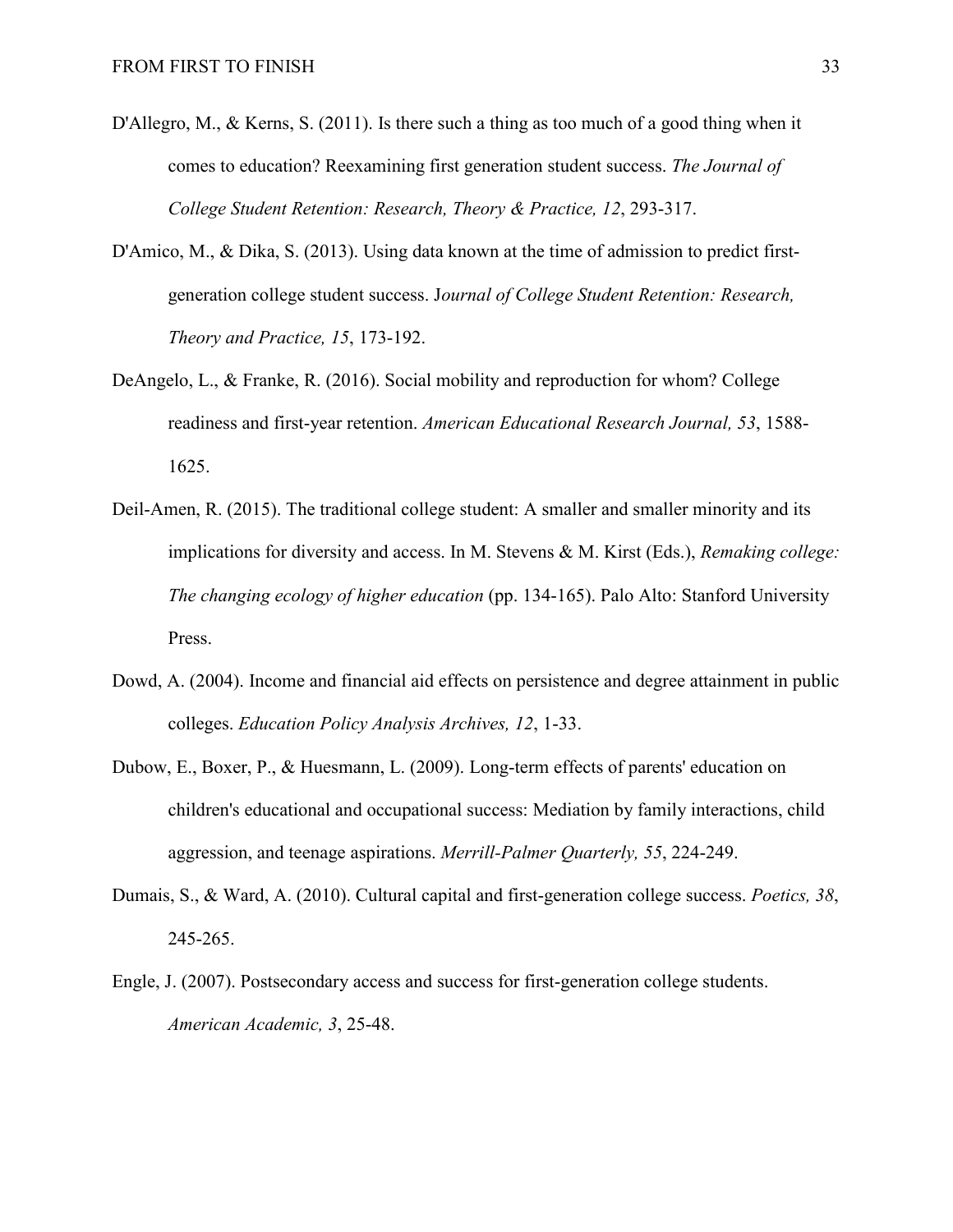Engle, J., & Tinto, V. (2008). Moving beyond access: College success for low-income, firstgeneration students. Pell Institute for the Study of Opportunity in Higher Education. Retrieved from [http://www.pellinstitute.org/publications-](http://www.pellinstitute.org/publications-Moving_Beyond_Access_2008.shtml)[Moving\\_Beyond\\_Access\\_2008.shtml](http://www.pellinstitute.org/publications-Moving_Beyond_Access_2008.shtml)

Field, J. (2017). *Social capital*. London: Routledge.

- Fike, D., & Fike, R. (2008). Predictors of first-year student retention in the community college. *Community College Review, 36*, 68-88.
- Hahs-Vaughn, D. (2004). The impact of parents' education level on college students: An analysis using the Beginning Postsecondary Students Longitudinal Study 1990-92/94*. Journal of College Student Development, 45*, 483-500.
- Hurtado, S., and Carter, D. (1997). Effects of college transition and perceptions of the campus racial climate on Latino students' sense of belonging. *Sociology of Education, 70*, 324- 345.
- Ishitani, T. (2003). A longitudinal approach to assessing attrition behavior among firstgeneration students: Time-varying effects of pre-college characteristics. *Research in Higher Education, 44*, 433-449.
- Ishitani, T. (2006). Studying attrition and degree completion behavior among first-generation college students in the United States. *The Journal of Higher Education, 77*, 861-885.
- Ishitani, T. (2016). First-generation students' persistence at four-year institutions. *College & University, 91*, 22-34.
- Jaeger, M., & Karlson, K. (2015). *Parental cultural capital investments and the production of social class differentials in educational attainment: A counterfactual analysis.* Abstract from ISA RC28 Spring Meeting, Tilburg, Netherlands.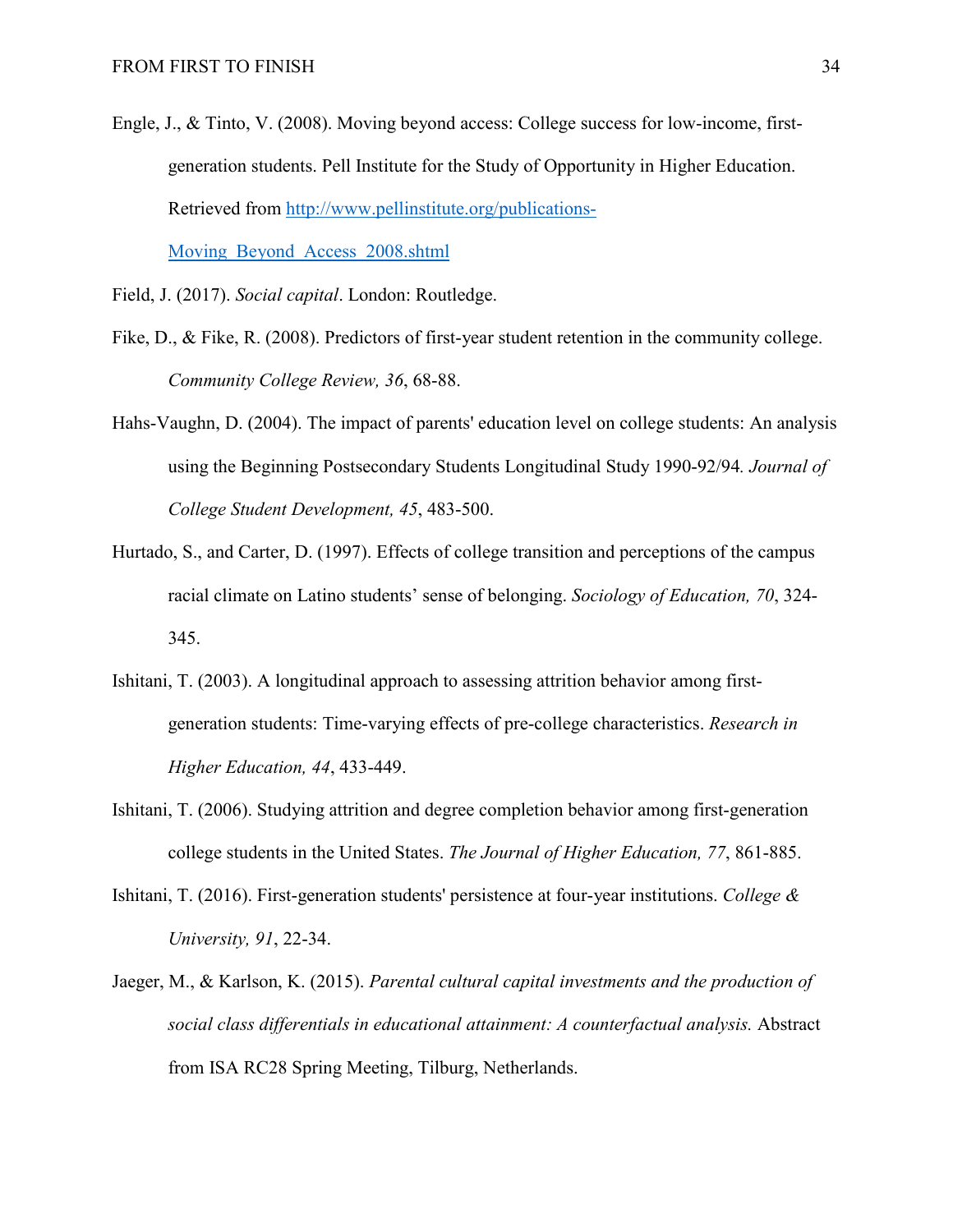- Lin, N. (2002). *Social capital: A theory of social structure and action* (Vol. 19). Cambridge, UK: Cambridge University Press.
- Lohfink, M., & Paulsen, M. (2005). Comparing the determinants of persistence for firstgeneration and continuing-generation students. *Journal of College Student Development, 46*, 409-428.
- Long, B. (2007). The contributions of economics to the study of college access and success. *Teachers College Record, 109*, 2367-2443.
- Longwell-Grice, R., & Longwell-Grice, H. (2008). Testing Tinto: How do retention theories work for first-generation, working-class students? *The Journal of College Student Retention: Research, Theory & Practice, 9*, 407-420.
- Lumina Foundation (2017). *Strategic plan for 2017 to 2020*. Retrieved from: https://www.luminafoundation.org/files/resources/strategic-plan-2017-to-2020-apr17.pdf
- Ma, J., Pender, M., & Welch, M. (2016). Education pays 2016: The benefits of higher education. The College Board. Retrieved from:

https://trends.collegeboard.org/sites/default/files/education-pays-2016-full-report.pdf

- Martinez, J., Sher, K., Krull, J., & Wood, P. (2009). Blue-collar scholars?: Mediators and moderators of university attrition in first-generation college students. *Journal of College Student Development, 50*, 87-103.
- Mayhew, M., Rockenbach, A., Bowman, N., Seifert, T., Wolniak, G., Pascarella, E., & Terenzini, P. (2016). *How college affects students: Twenty-first century evidence that higher education works* (Vol. 3). San Francisco: Jossey-Bass.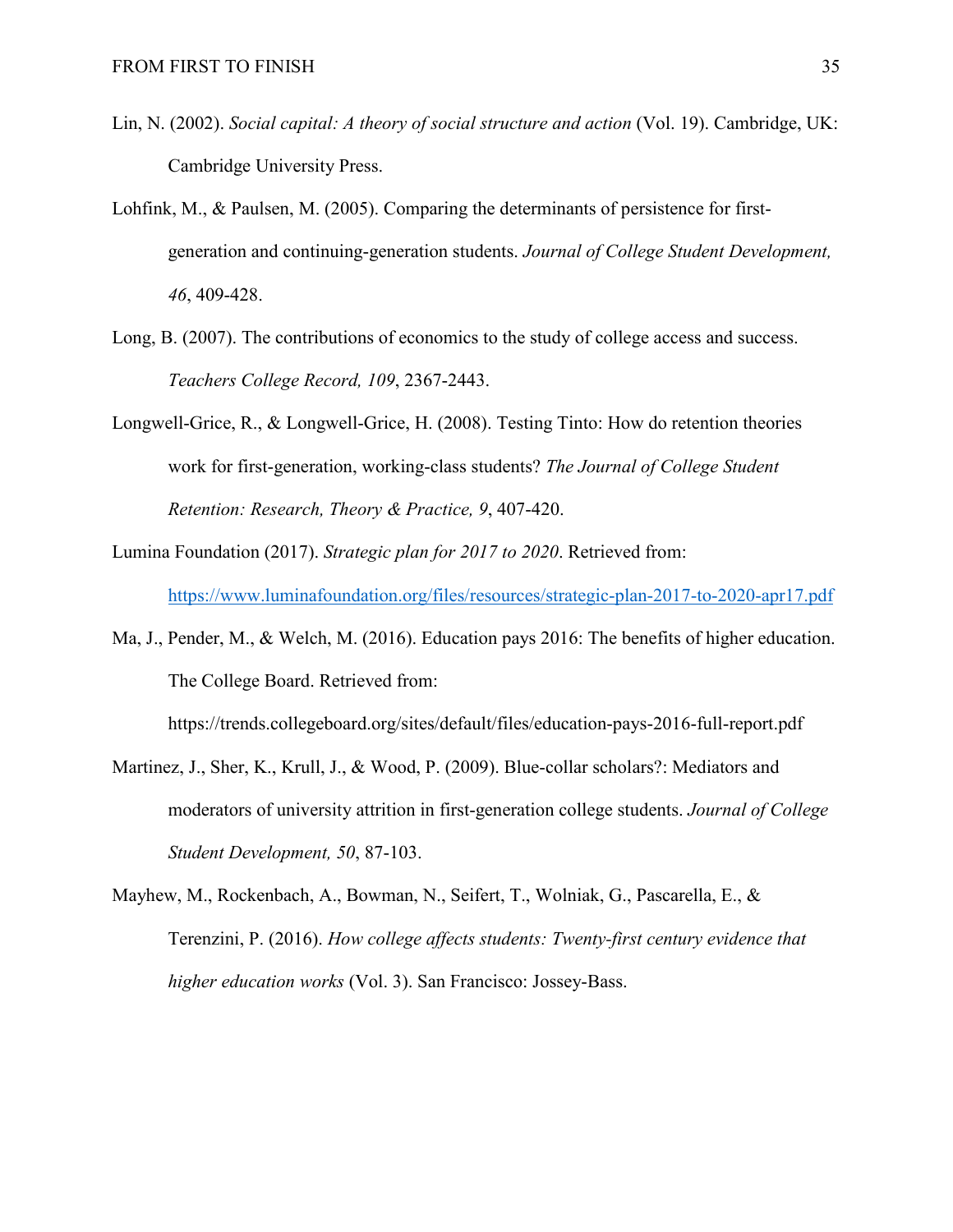- McCarron, G., & Inkelas, K. (2006). The gap between educational aspirations and attainment for first-generation college students and the role of parental involvement. *Journal of College Student Development, 47*, 534-549.
- Melguizo, T. (2011). A review of the theories developed to describe the process of persistence and attainment. In J. C. Smart (Ed.) *Higher education: Handbook of theory and research* (Vol. 24, pp. 321–358). Dordrecht, The Netherlands: Springer Publishing.
- Mollegaard, S., & Jaeger, M. (2015). The effect of grandparents' economic, cultural, and social capital on grandchildren's educational success. *Research in Social Stratification and Mobility*, *42*, 11-19.
- Moschetti, R., & Hudley, C. (2015). Social capital and academic motivation among firstgeneration community college students. *Community College Journal of Research and Practice*, *39*, 235-251.
- Museus, S. (2014). The Culturally Engaging Campus Environments (CECE) Model: A new theory of college success among racially diverse student populations. In M. B. Paulsen (Ed.) *Higher Education: Handbook of Theory and Research*. New York: Springer.
- NASPA (2018). *Center for First Generation Students.* Retrieved from https://www.naspa.org/constituent-groups/groups/center-for-first-generation-studentsuccess.
- Nguyen, T., & Nguyen, B. (2018). Is the "first-generation student" term useful for understanding inequality? The role of intersectionality in illuminating the implications of an accepted- yes unchallenged--term. *Review of Research in Education, 42*, 146-176.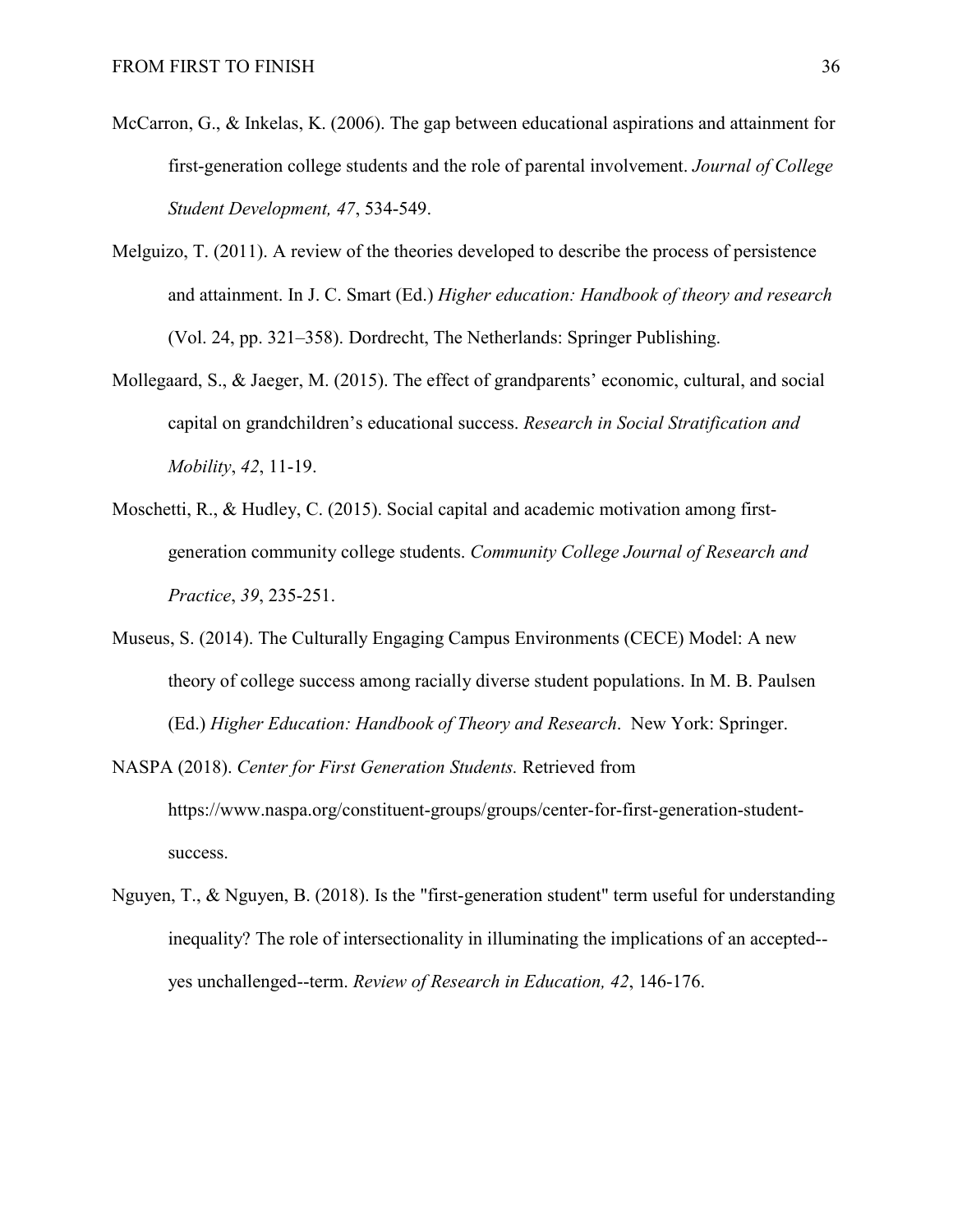- Nunez, A., & Cuccaro-Alamin, S. (1998). *First-generation students: Undergraduates whose parents never enrolled in postsecondary education* (NCES 98-082). Washington, DC: National Center for Educational Statistics.
- Padgett, R., Johnson, M., & Pascarella, E. (2012). First-generation undergraduate students and the impact of the first year of college: Additional evidence. *Journal of College Student Development, 53*, 243-266.
- Pascarella, E., Pierson, C., Wolniak, G., & Terenzini, P. (2004). First-generation college students: Additional evidence on college experiences and outcomes. *The Journal of Higher Education, 75*, 249-284.
- Peralta, K. J., & Klonowski, M. (2017). Examining conceptual and operational definitions of "first-generation college student" in research on retention. *Journal of College Student Development, 58*, 630-636.
- Perna, L., & Thomas, S. (2008). *Theoretical perspectives on student success: Understanding the contributions of the disciplines. (ASHE Higher Education Report, Vol. 34, No. 1)*. Hoboken, NJ: Wiley.
- Redford, J., & Mulvaney Hover, K. (2017). *First-generation and continuing-generation college students: A comparison of high school and postsecondary experiences* (NCES 2018-009). US Department of Education. Washington, DC: National Center for Education Statistics.
- Roksa, J. (2011). Differentiation and work: Inequality in degree attainment in us higher education. *Higher Education, 61*, 293-308.
- Rosenbaum, J., Deil-Amen, R., & Person, A. (2006). *After admission: From college access to college success*. New York, NY: Russell-Sage Foundation.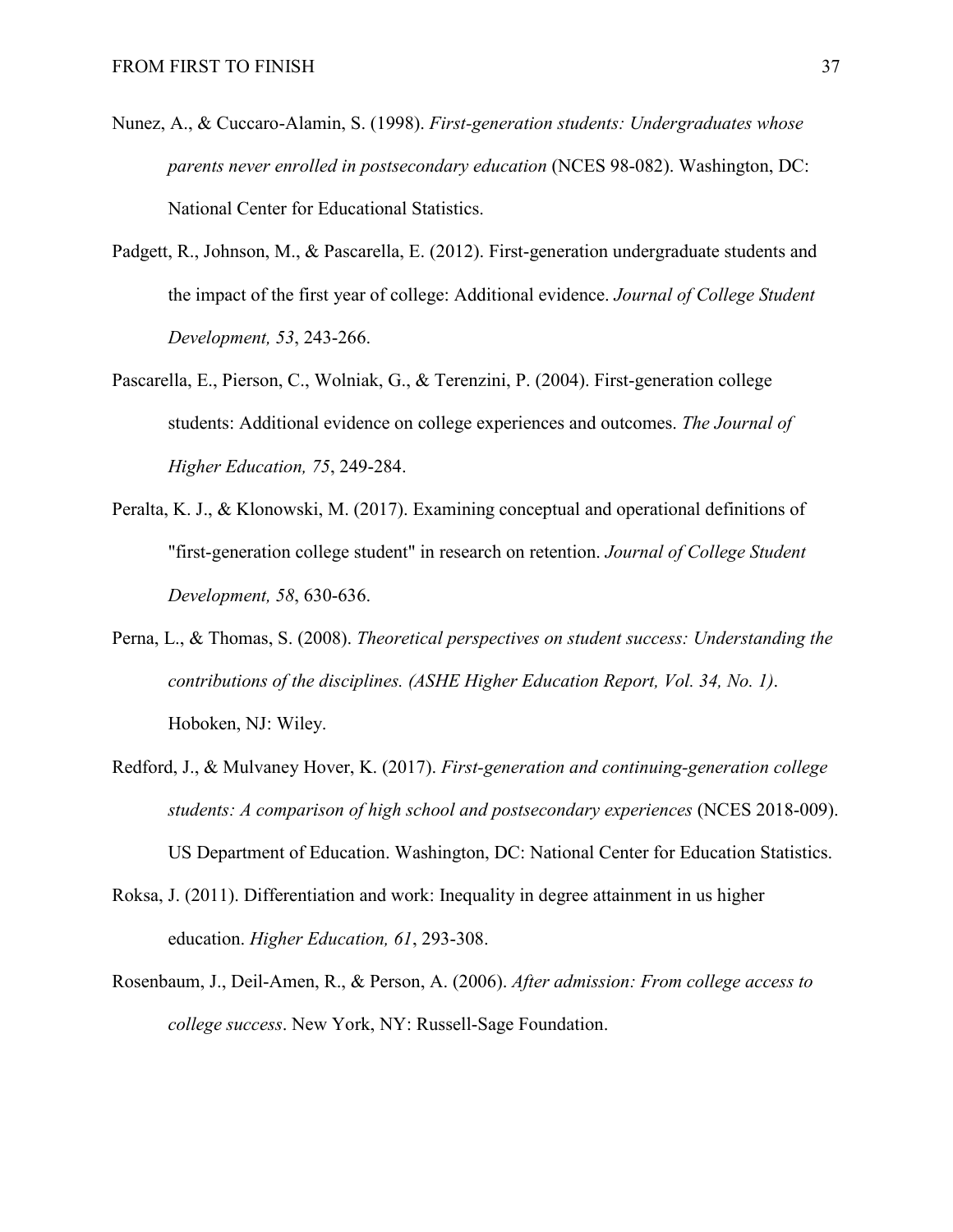- Stuart, G., Rios-Aguilar, C., & Deil-Amen, R. (2014). "How much economic value does my credential have?": Reformulating Tinto's model to study students' persistence in community colleges. *Community College Review, 42*, 327-341.
- Spiegler, T., & Bednarek, A. (2013). First-generation students: What we ask, what we know and what it means: An international review of the state of research. *International Studies in Sociology of Education, 23*, 318-337.
- Tan, C. (2017). Conceptual diversity, moderators, and the theoretical issues in quantitative studies of cultural capital theory. *Educational Review*, *69*, 600-619.
- Terenzini, P., Springer, L., Yaeger, P., Pascarella, E., & Nora, A. (1996). First-generation college students: Characteristics, experiences, and cognitive development. *Research in Higher Education, 37*, 1-22.
- Tierney, W. (1991). *Culture and ideology in higher education: Advancing a critical agenda*. New York: Praeger.
- Tierney, W. (1992). *Official encouragement, institutional discouragement: Minorities in academe-the Native American experience*. Norwood, NJ: Ablex.
- Tierney, W. (1993). The college experience of Native Americans: A critical analysis. In L. Weis & M. Fine (Eds.), *Beyond silenced voices: Class,race, and gender in United States schools*. Ithaca, NY: State University of New York Press.
- Tinto, V. (1993). *Leaving college: Rethinking the causes and cures of student attrition* (2nd ed.). Chicago: University of Chicago Press.
- Tinto, V. (2012). Moving from theory to action: A model for institutional action for student success. In A. Seidman (Ed.), *College student retention: Formula for student success* (pp. 251-266). Lanham, MD: Rowan and Littlefield Publishers.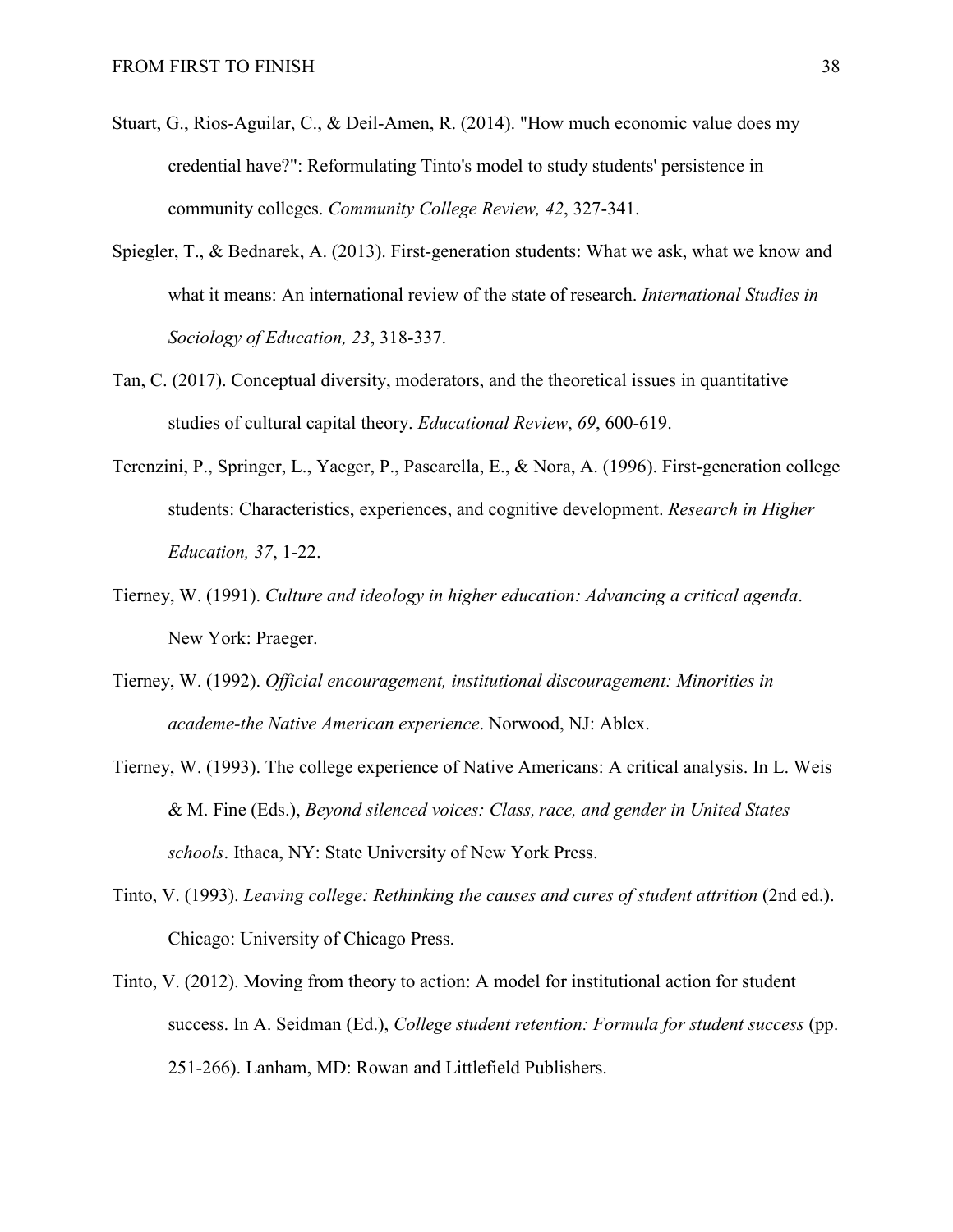- Toutkoushian, R., Stollberg, R., & Slaton, K. (2018). Talking 'bout my generation: Defining 'first-generation college students' in higher education research*. Teachers College Record*, *120*, 1-38.
- U.S. Department of Education. (1998). *Higher Education Act of 1965, 1998 Higher Education Act Amendments, Subpart 2—Federal Early Outreach and Student Services Programs,*  CHAPTER 1—FEDERAL TRIO PROGRAMS SEC. 402A. 20 U.S.C. 1070a—11.
- Vuong, M., Brown-Welty, S., & Tracz, S. (2010). The effects of self-efficacy on academic success of first-generation college sophomore students. *Journal of College Student Development, 51*, 50-64.
- Warburton, E., Bugarin, R., & Nunez, A. (2001). *Bridging the gap: Academic preparation and postsecondary success of first-generation students* (NCES 2001-153). Washington, DC: National Center for Education Statistics.
- Ward, L., Siegel, M., & Davenport, Z. (2012). *First-generation college students: Understanding and improving the experience from recruitment to commencement*. San Francisco: John Wiley & Sons.
- Wolniak, G., Mayhew, M., & Engberg, M. (2012). Learning's weak link to persistence. *The Journal of Higher Education, 83*, 795-823.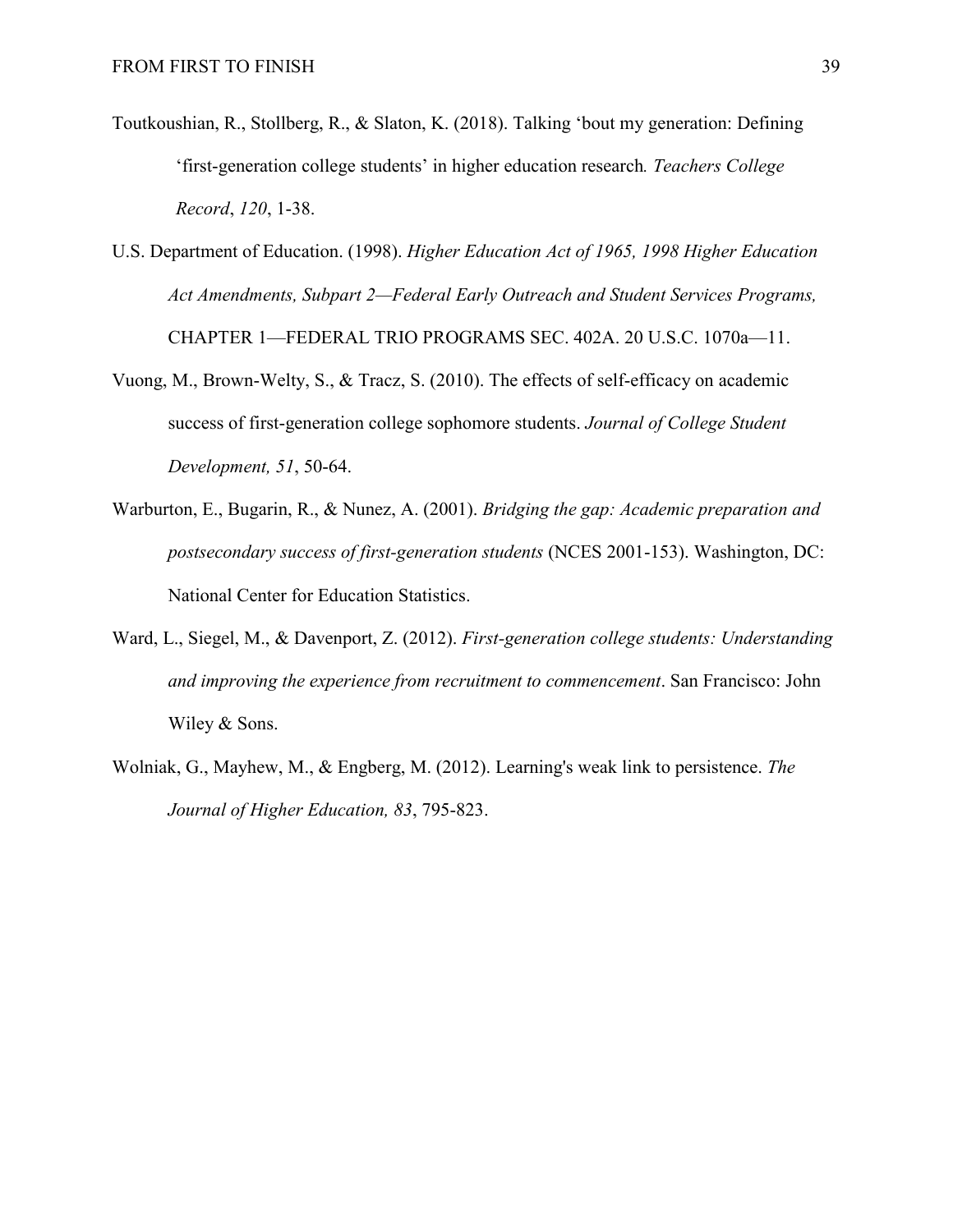#### FROM FIRST TO FINISH 40

#### **Figure 1: Construction of Parental Education Status Variables from ELS**

| Education<br>Category | Father                    | Mother                    |
|-----------------------|---------------------------|---------------------------|
| A                     | High School or Less       | High School or Less       |
| B                     | Attend 2-Year, No Degree  | Attend 2-Year, No Degree  |
| $\subset$             | Associate's Degree        | Associate's Degree        |
| D                     | Attend 4-Year, No Degree  | Attend 4-Year, No Degree  |
| E                     | Bachelor's Degree or More | Bachelor's Degree or More |

"*What is the highest level of education you and your spouse/partner have reached?*"

Exactly one parent is college-educated:

 $E_{11} = 1$  if Father or Mother (but not both) in A, 0 otherwise

 $E_{12} = 1$  if Father or Mother (but not both) in A or B, 0 otherwise

 $E_{13} = 1$  if Father or Mother (but not both) in A or B or C, 0 otherwise

 $E_{14} = 1$  if Father or Mother (but not both) in A or B or C or D, 0 otherwise

Neither parent is college-educated:

 $E_{21} = 1$  if both Father and Mother in A, 0 otherwise

 $E_{22} = 1$  if both Father and Mother in A or B, 0 otherwise

 $E_{23} = 1$  if both Father and Mother in A or B or C, 0 otherwise

 $E_{24} = 1$  if both Father and Mother in A or B or C or D, 0 otherwise

*Notes*: Data obtained from question 34 on Parent Questionnaire Base Year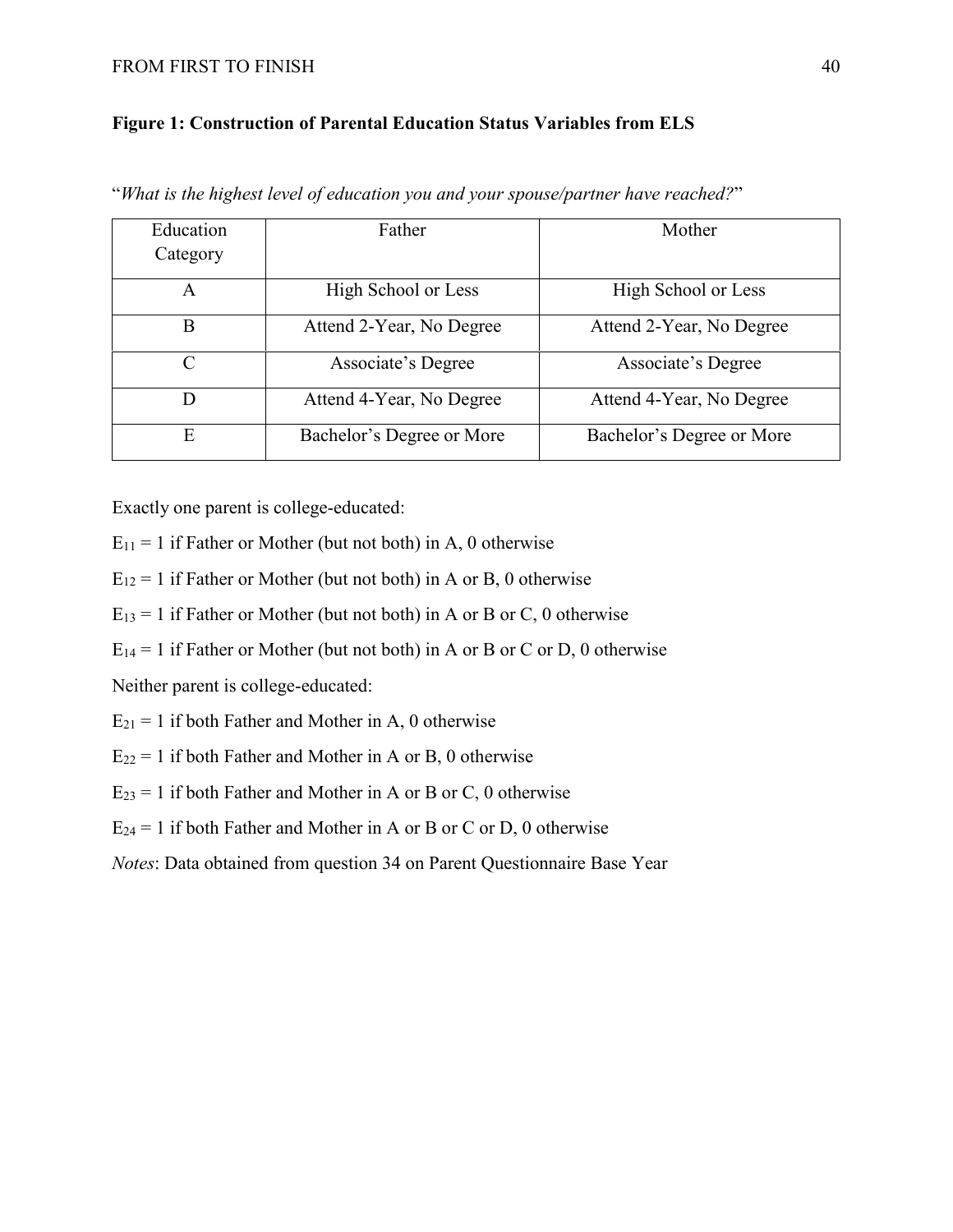

**Figure 2: Breakdown of Parental Education – 10th Graders**

*Notes*: Each column represents a different measure of college education. Bottom bar = neither parent is college educated. Middle bar = exactly one parent is college educated. Top bar = both parents are college educated.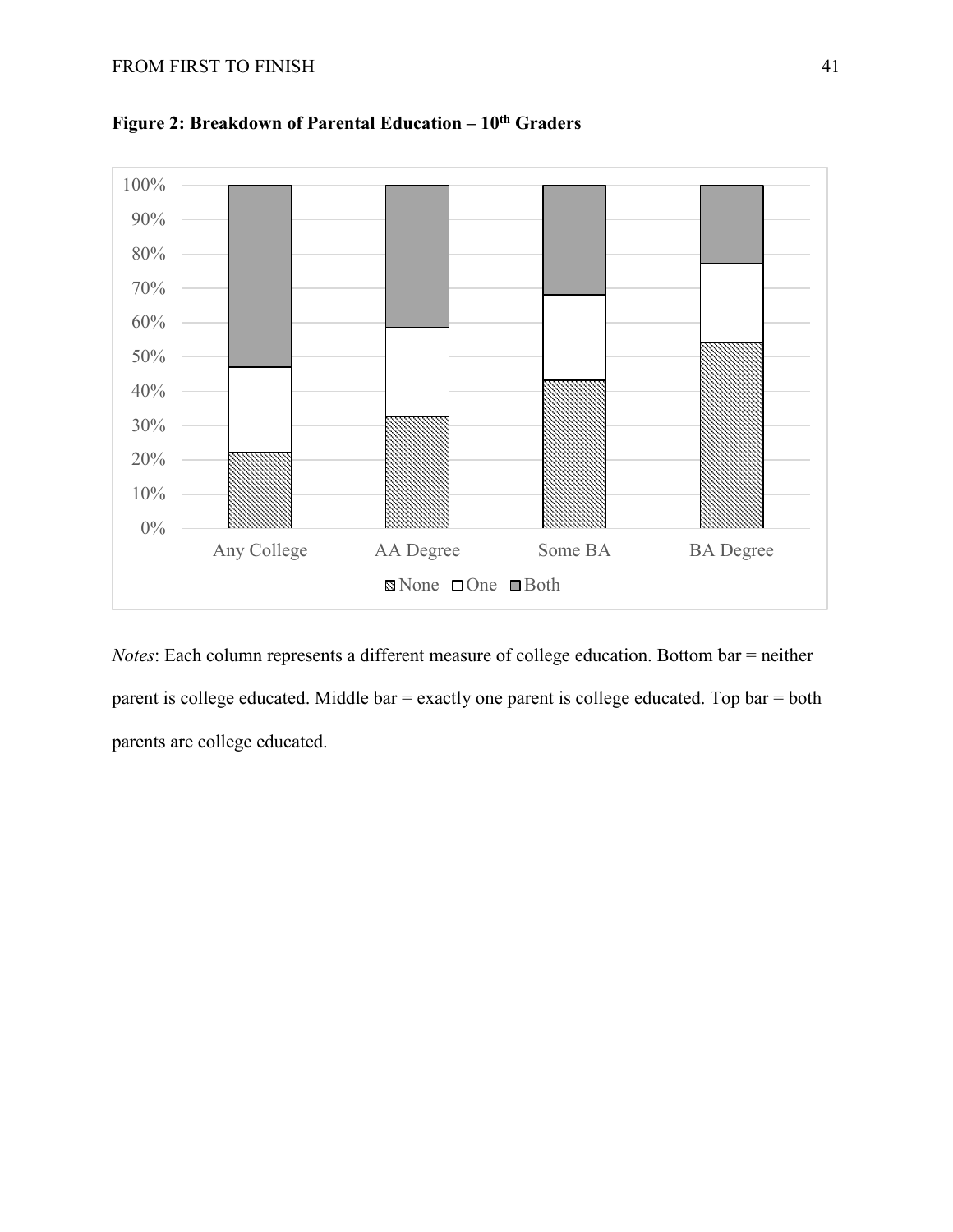# *Descriptive Statistics – Full Sample of 10th Graders*

|                                 |       | <b>Standard</b>  |                  |                |
|---------------------------------|-------|------------------|------------------|----------------|
| <b>Variable</b>                 | Mean  | <b>Deviation</b> | <b>Minimum</b>   | <b>Maximum</b> |
| Gender: Female                  | 0.51  | 0.50             | $\theta$         |                |
| Gender: Male [REF]              | 0.49  | 0.50             | $\boldsymbol{0}$ | 1              |
| Race: White [REF]               | 0.70  | 0.46             | $\boldsymbol{0}$ | 1              |
| Race: Black                     | 0.08  | 0.27             | $\boldsymbol{0}$ | 1              |
| Race: Asian                     | 0.09  | 0.29             | $\boldsymbol{0}$ | 1              |
| Race: All Other                 | 0.07  | 0.25             | $\overline{0}$   | 1              |
| Ethnicity: Hispanic             | 0.13  | 0.34             | $\boldsymbol{0}$ | 1              |
| Ethnicity: Non-Hispanic [REF]   | 0.86  | 0.35             | $\boldsymbol{0}$ | $\mathbf{1}$   |
| High School GPA                 | 2.90  | 0.71             | 0.30             | 4.00           |
| Score: Math                     | 5.17  | 0.84             | 3.08             | 7.32           |
| Score: Reading                  | 5.49  | 0.86             | 3.44             | 7.09           |
| Live w/Biological Parents       | 0.82  | 0.39             | $\boldsymbol{0}$ | 1              |
| Number of Siblings              | 2.07  | 1.50             | $\boldsymbol{0}$ | 6              |
| Number of Dependents            | 2.59  | 1.41             | $\overline{0}$   | 8              |
| Income: Below \$20K             | 0.06  | 0.24             | $\boldsymbol{0}$ | 1              |
| Income: \$20K to \$50K          | 0.28  | 0.45             | $\boldsymbol{0}$ | 1              |
| Income: $$50K$ to $$100K$ [REF] | 0.37  | 0.48             | $\boldsymbol{0}$ | 1              |
| Income: Above \$100K            | 0.18  | 0.38             | $\boldsymbol{0}$ | 1              |
| Enrollments: Grade 10 (in 100s) | 3.02  | 2.24             | 0.03             | 12.75          |
| School: Urban                   | 0.31  | 0.46             | $\boldsymbol{0}$ | 1              |
| School: Suburban                | 0.50  | 0.50             | $\boldsymbol{0}$ | $\mathbf{1}$   |
| School: Rural [REF]             | 0.19  | 0.39             | $\boldsymbol{0}$ | 1              |
| School: Pct Free Lunch          | 20.25 | 20.97            | 3                | 88             |
| School: Pct AP                  | 15.44 | 13.78            | $\boldsymbol{0}$ | 81             |
| School: Public                  | 0.74  | 0.44             | $\boldsymbol{0}$ | 1              |
| School: Non-Public [REF]        | 0.26  | 0.44             | $\boldsymbol{0}$ | 1              |
| School: New England             | 0.04  | 0.20             | $\boldsymbol{0}$ | 1              |
| School: Mid Atlantic            | 0.13  | 0.34             | $\boldsymbol{0}$ | 1              |
| School: E North Central         | 0.19  | 0.40             | $\boldsymbol{0}$ | 1              |
| School: W North Central         | 0.08  | 0.26             | $\boldsymbol{0}$ | 1              |
| School: South Atlantic          | 0.18  | 0.38             | $\boldsymbol{0}$ | 1              |
| School: E South Atlantic        | 0.08  | 0.27             | $\boldsymbol{0}$ | 1              |
| School: W South Atlantic        | 0.10  | 0.31             | $\boldsymbol{0}$ | 1              |
| School: Mountain                | 0.05  | 0.22             | $\boldsymbol{0}$ | 1              |
| School: West [REF]              | 0.14  | 0.35             | $\boldsymbol{0}$ | 1              |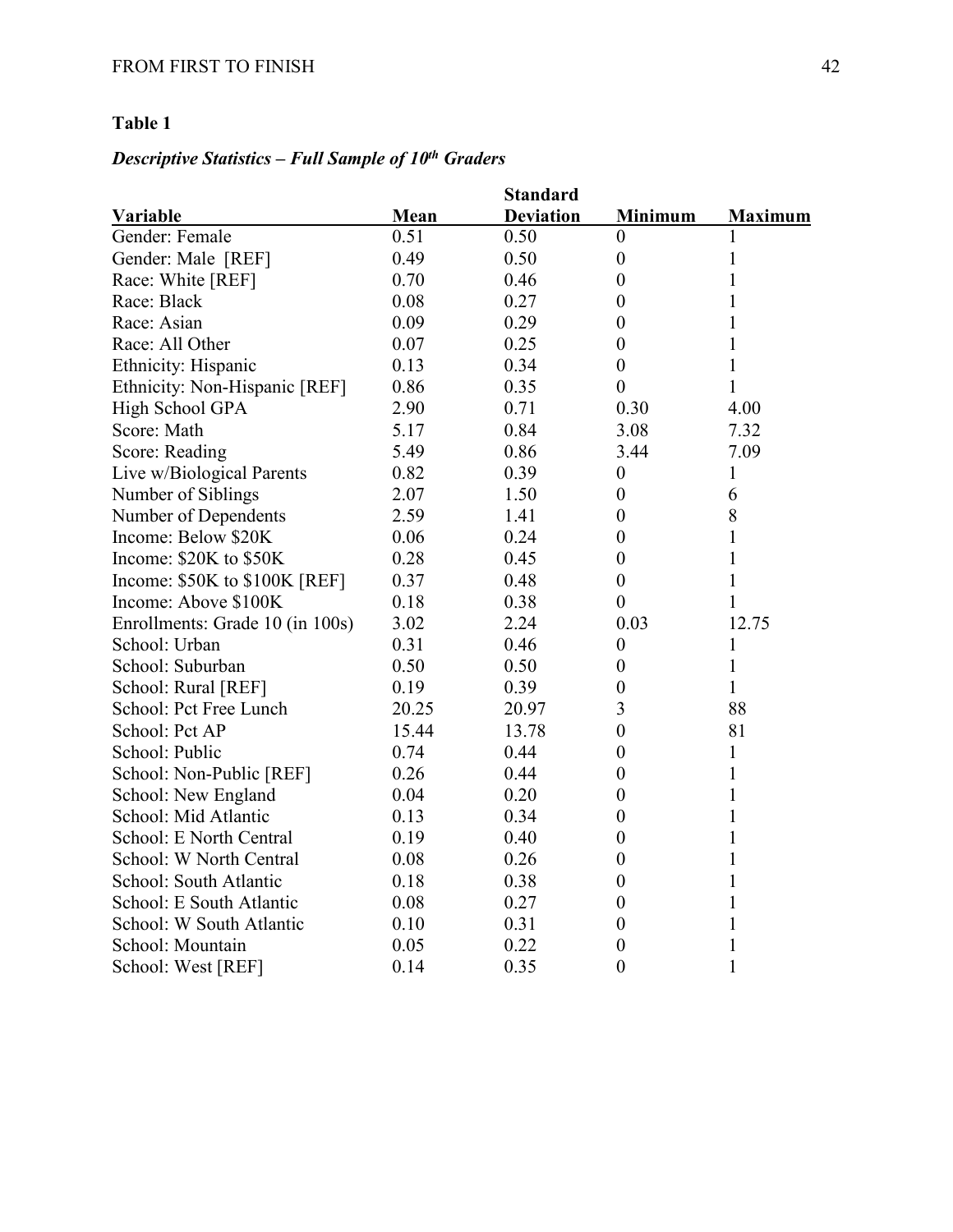#### FROM FIRST TO FINISH 43

#### **Table 2**

#### *Comparison of College Graduation Rates by First-Generation College Student Definition*

| Number of College-Educated |                  |         |          |       |               |               |               |
|----------------------------|------------------|---------|----------|-------|---------------|---------------|---------------|
|                            |                  |         | Parents: |       |               |               |               |
| Student                    | Definition of    |         |          |       |               |               |               |
| Graduated                  | College-Educated |         |          |       |               |               |               |
| From:                      | Parent:          | Two     | One      | None  | None vs. One  | One vs. Two   | None vs. Two  |
| Four-Year                  |                  |         |          |       |               |               |               |
| College                    | Any College      | 54.3%   | 30.9%    | 20.2% | $-10.7\%$ *** | $-23.4\%***$  | $-34.1\%***$  |
|                            | AA Degree        | 58.7%   | 36.5%    | 21.9% | $-14.6\%$ *** | $-22.2\%$ *** | $-36.8\%***$  |
|                            | Some BA          | 62.7%   | 42.1%    | 24.2% | $-17.9\%***$  | $-20.6\%$ *** | $-38.5\%$ *** |
|                            | <b>BA</b> Degree | 67.9%   | 49.7%    | 25.9% | $-23.8\%***$  | $-18.2\%***$  | $-42.0\%***$  |
| Two-Year                   |                  |         |          |       |               |               |               |
| College                    | Any College      | $5.6\%$ | 8.4%     | 8.5%  | $0.1\%$       | 2.8%          | 2.9%          |
|                            | AA Degree        | 4.7%    | 8.3%     | 8.7%  | $0.4\%$       | 3.6%          | $4.0\%$       |
|                            | Some BA          | 3.7%    | 7.6%     | 9.0%  | $1.4\%$       | 3.9%          | 5.3%          |
|                            | <b>BA</b> Degree | 2.7%    | 7.2%     | 8.6%  | $1.4\%$       | 4.5%          | 5.9%          |
| Any College                | Any College      | 59.9%   | 39.4%    | 28.7% | $-10.7\%$ *** | $-20.5\%$ *** | $-31.2\%***$  |
|                            | AA Degree        | 63.4%   | 44.8%    | 30.6% | $-14.2\%$ *** | $-18.6\%$ *** | $-32.8\%***$  |
|                            | Some BA          | 66.4%   | 49.7%    | 33.2% | $-16.5\%$ *** | $-16.7\%$ *** | $-33.2\%***$  |
|                            | <b>BA</b> Degree | 70.6%   | 56.9%    | 34.5% | $-22.4\%***$  | $-13.7\%***$  | $-36.1\%***$  |

*Notes*: Sample includes all 10<sup>th</sup> graders who live with two parents and have complete data on the variables used in subsequent statistical models (n  $\sim$  7,800). Data are weighted using survey weights for participation in 10<sup>th</sup> grade. Parents include biological, step, adopted, and foster parents. Education level of a collegeeducated parent: Any College = Parent(s) attended any postsecondary institution; AA Degree = Parent(s) earned an associate's degree or attended a 4-year institution; Some BA = Parent(s) enrolled in a 4-year institution (does not include enrolling in or completing an associate's degree); BA Degree = Parent(s) earned a bachelor's degree. \*\*\* *p*<.001.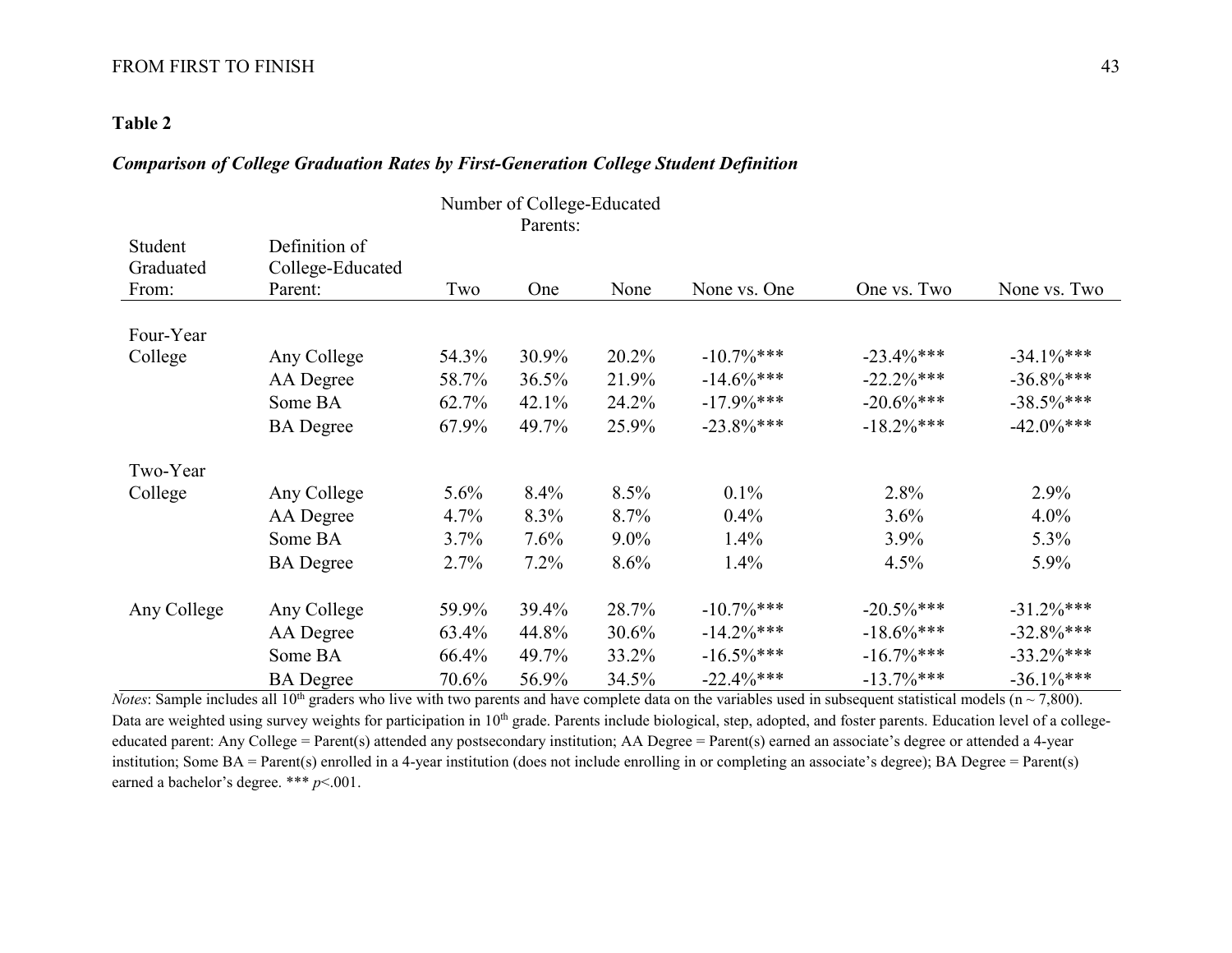| `able |  |
|-------|--|
|-------|--|

*Multinomial Logit Models for College Graduation -- All 10th Graders*

| ruunomuu Logu moucis      |                             | THE LOUR OFWEED             |                              |
|---------------------------|-----------------------------|-----------------------------|------------------------------|
| Variable                  | (1)<br><b>No Graduation</b> | (2)<br><b>Two-Year Grad</b> | (3)<br><b>Four-Year Grad</b> |
| <b>Both Parents: HS</b>   | $0.082***$                  | 0.009                       | $-0.091***$                  |
|                           |                             |                             |                              |
|                           | (0.016)                     | (0.011)                     | (0.015)                      |
| One Parent: HS            | $0.055***$                  | 0.009                       | $-0.064***$                  |
|                           | (0.015)                     | (0.010)                     | (0.014)                      |
| Female                    | $-0.039**$                  | $0.019*$                    | $0.020+$                     |
|                           | (0.012)                     | (0.008)                     | (0.011)                      |
|                           |                             |                             |                              |
| <b>Black</b>              | $-0.070**$                  | 0.004                       | $0.066**$                    |
|                           | (0.022)                     | (0.014)                     | (0.021)                      |
| Asian                     | $-0.036$                    | $-0.018$                    | $0.055*$                     |
|                           | (0.031)                     | (0.019)                     | (0.026)                      |
|                           |                             |                             |                              |
| All Other Races           | $-0.022$                    | 0.016                       | 0.006                        |
|                           | (0.021)                     | (0.015)                     | (0.021)                      |
|                           |                             |                             |                              |
| Hispanic                  | 0.021                       | 0.000                       | $-0.021$                     |
|                           | (0.024)                     | (0.015)                     | (0.022)                      |
|                           |                             |                             |                              |
| High School GPA           | $-0.261***$                 | $-0.015*$                   | $0.276***$                   |
|                           | (0.010)                     | (0.007)                     | (0.010)                      |
|                           |                             |                             |                              |
| Score: Math               | $-0.047***$                 | 0.005                       | $0.042***$                   |
|                           | (0.012)                     | (0.008)                     | (0.010)                      |
| Score: Reading            | $-0.012$                    | $-0.008$                    | $0.020*$                     |
|                           | (0.010)                     | (0.007)                     | (0.010)                      |
|                           |                             |                             |                              |
| Live w/Biological Parents | $-0.065***$                 | 0.002                       | $0.063***$                   |
|                           | (0.015)                     | (0.010)                     | (0.014)                      |
|                           |                             |                             |                              |
| Number of Siblings        | 0.003                       | 0.002                       | $-0.006$                     |
|                           | (0.005)                     | (0.003)                     | (0.005)                      |
|                           |                             |                             |                              |
| Number of Dependents      | $0.009 +$                   | $-0.005$                    | $-0.005$                     |
|                           | (0.005)                     | (0.003)                     | (0.005)                      |
|                           |                             |                             |                              |
| Income Below \$20K        | 0.043                       | $-0.013$                    | $-0.030$                     |
| (Table continues)         | (0.027)                     | (0.018)                     | (0.026)                      |
|                           |                             |                             |                              |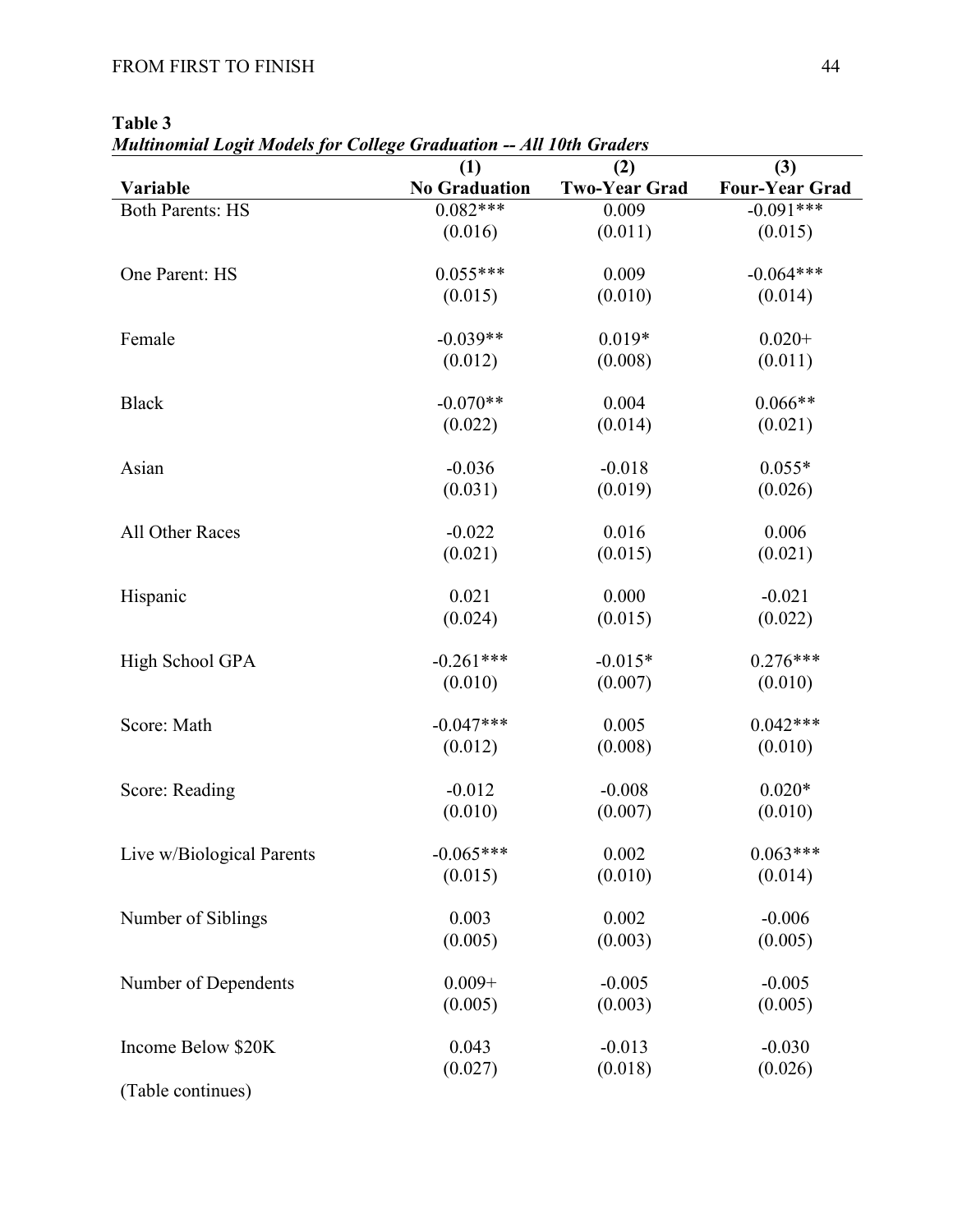| Variable                | (1)<br><b>No Graduation</b> | (2)<br><b>Two-Year Grad</b> | (3)<br><b>Four-Year Grad</b> |
|-------------------------|-----------------------------|-----------------------------|------------------------------|
|                         |                             |                             |                              |
| Income \$20K to \$50K   | $0.056***$                  | $-0.008$                    | $-0.048***$                  |
|                         | (0.014)                     | (0.009)                     | (0.013)                      |
| Income Above \$100K     | $-0.015$                    | $-0.036*$                   | $0.051**$                    |
|                         | (0.021)                     | (0.015)                     | (0.017)                      |
| Enrollments: Grade 10   | $-0.008*$                   | $-0.000$                    | $0.008**$                    |
|                         | (0.004)                     | (0.003)                     | (0.003)                      |
| School: Urban           | $-0.023$                    | $-0.027+$                   | $0.051**$                    |
|                         | (0.021)                     | (0.015)                     | (0.018)                      |
| School: Suburban        | 0.004                       | 0.001                       | $-0.005$                     |
|                         | (0.017)                     | (0.011)                     | (0.015)                      |
| School: Pct Free Lunch  | $0.001 +$                   | $-0.000+$                   | $-0.000$                     |
|                         | (0.000)                     | (0.000)                     | (0.000)                      |
| School: Pct AP          | $-0.000$                    | $-0.000$                    | $0.001 +$                    |
|                         | (0.001)                     | (0.000)                     | (0.000)                      |
| School: Public          | $0.062**$                   | $-0.001$                    | $-0.061***$                  |
|                         | (0.020)                     | (0.014)                     | (0.017)                      |
| School: New England     | $-0.069+$                   | $-0.041$                    | $0.111***$                   |
|                         | (0.037)                     | (0.029)                     | (0.026)                      |
| School: Mid Atlantic    | $-0.119***$                 | 0.014                       | $0.105***$                   |
|                         | (0.025)                     | (0.017)                     | (0.023)                      |
| School: E North Central | $-0.045+$                   | $-0.005$                    | $0.050*$                     |
|                         | (0.023)                     | (0.017)                     | (0.020)                      |
| School: W North Central | $-0.030$                    | 0.019                       | 0.011                        |
|                         | (0.027)                     | (0.018)                     | (0.024)                      |
| School: South Atlantic  | $-0.057*$                   | 0.009                       | $0.048*$                     |
|                         | (0.024)                     | (0.018)                     | (0.021)                      |
| School: E South Central | $-0.027$                    | $-0.007$                    | 0.033                        |
|                         | (0.028)                     | (0.020)                     | (0.026)                      |

(Table continues)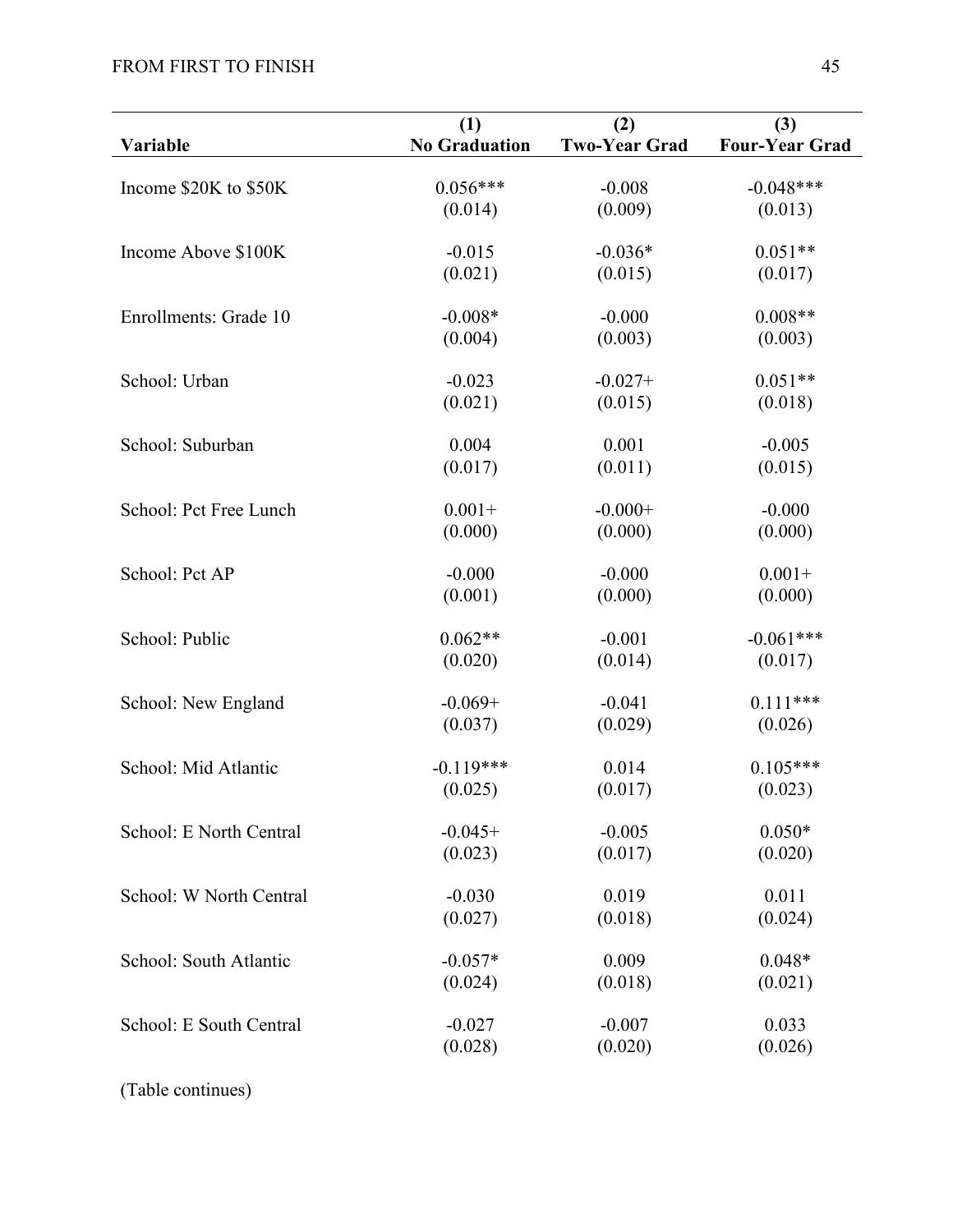| Variable                | (1)<br><b>No Graduation</b> | (2)<br><b>Two-Year Grad</b> | (3)<br><b>Four-Year Grad</b> |
|-------------------------|-----------------------------|-----------------------------|------------------------------|
| School: W South Central | $-0.009$                    | 0.003                       | 0.006                        |
|                         | (0.024)                     | (0.018)                     | (0.023)                      |
| School: Mountain        | 0.037                       | 0.014                       | $-0.052+$                    |
|                         | (0.031)                     | (0.019)                     | (0.027)                      |
| Pseudo $R2 = 0.25$      |                             |                             |                              |

Chi-Square =  $1755.16***$ 

*Notes*: Sample size ~ 7,800. Coefficients are reported as average marginal effects. Standard errors are shown in parentheses and are clustered at the school level. Data are weighted using survey weights for participation in 10th grade. Reference category for race is white. Reference category for income is \$50K to \$100K. Models also include variables for missing income, ethnicity, siblings, dependents, family income, school FLP, school AP, and race. + *p*<.10, \* *p*<.05, \*\* *p*<.01, \*\*\* *p*<.001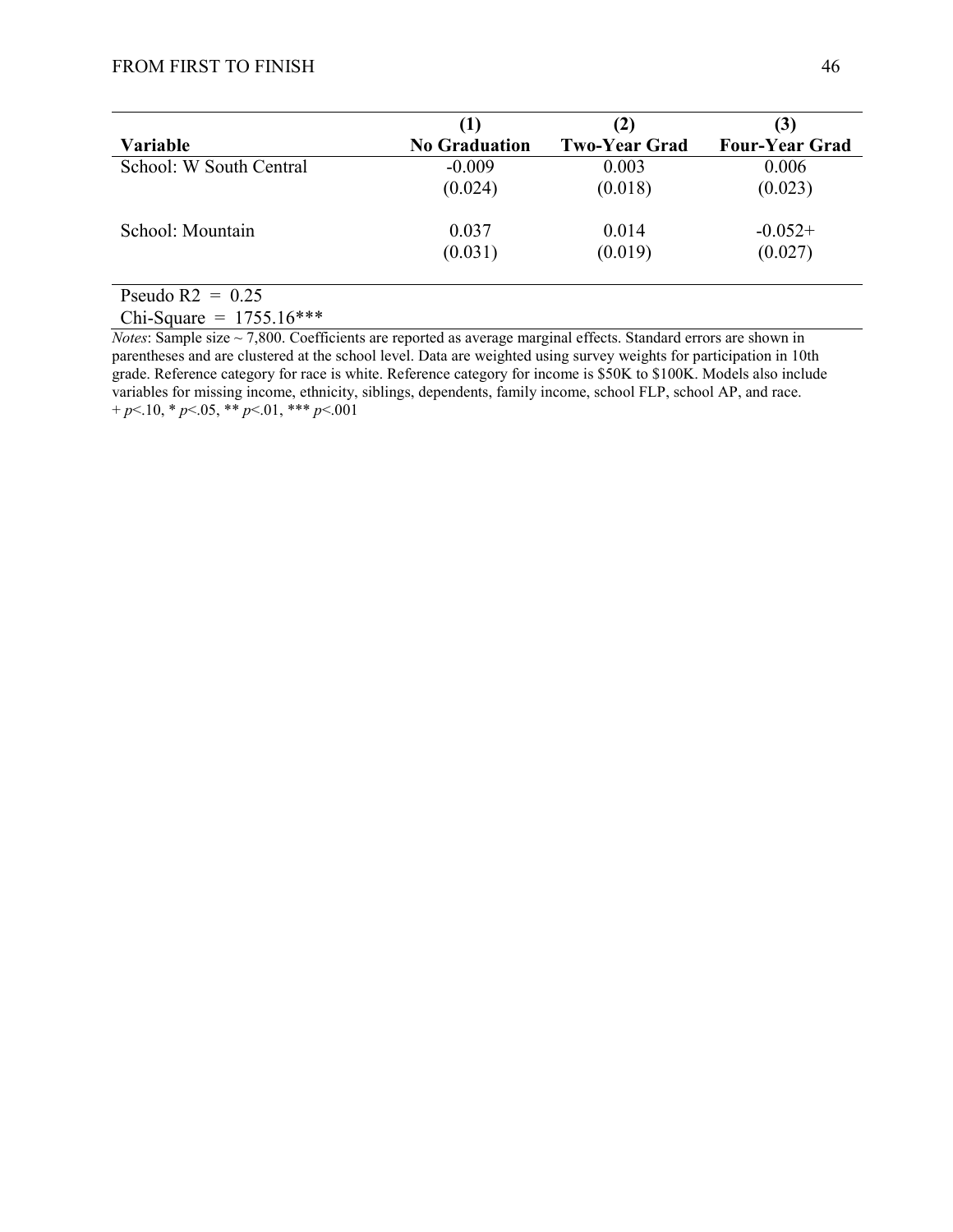*Effects of First-Generation College Status on College Graduation – 10th Graders*

| # College-           |                                      | Outcome:    |              |             |  |  |
|----------------------|--------------------------------------|-------------|--------------|-------------|--|--|
| Educated             | Definition of                        | No College  | Two-Year     | Four-Year   |  |  |
| Parents <sup>1</sup> | College-Educated Parent <sup>2</sup> |             | Grad         | Grad        |  |  |
|                      |                                      | $+0.082***$ | $+0.009$     | $-0.091***$ |  |  |
|                      | Any College                          | (0.016)     | (0.011)      | (0.015)     |  |  |
|                      |                                      | $+0.070***$ | $+0.026*$    | $-0.097***$ |  |  |
|                      | AA Degree                            | (0.015)     | (0.011)      | (0.014)     |  |  |
| Zero                 |                                      | $+0.057***$ | $+0.041$ *** | $-0.098***$ |  |  |
|                      | Some BA                              | (0.016)     | (0.012)      | (0.014)     |  |  |
|                      |                                      | $+0.073***$ | $+0.042**$   | $-0.114***$ |  |  |
|                      | <b>BA</b> Degree                     | (0.019)     | (0.016)      | (0.016)     |  |  |
|                      | Any College                          | $+0.055***$ | $+0.009$     | $-0.064***$ |  |  |
|                      |                                      | (0.015)     | (0.010)      | 0.014)      |  |  |
|                      | AA Degree                            | $+0.031*$   | $+0.024*$    | $-0.054***$ |  |  |
|                      |                                      | (0.016)     | (0.010)      | (0.014)     |  |  |
| One                  | Some BA                              | $+0.028$    | $+0.035**$   | $-0.063***$ |  |  |
|                      |                                      | (0.018)     | (0.013)      | (0.015)     |  |  |
|                      | <b>BA</b> Degree                     | $+0.016$    | $+0.042*$    | $-0.058***$ |  |  |
|                      |                                      | (0.021)     | (0.016)      | (0.016)     |  |  |
|                      |                                      | $+0.065***$ | $+0.009$     | $-0.074***$ |  |  |
|                      | Any College                          | (0.013)     | (0.009)      | (0.012)     |  |  |
|                      |                                      | $+0.049***$ | $+0.025**$   | $-0.073***$ |  |  |
|                      | AA Degree                            | (0.013)     | (0.009)      | (0.012)     |  |  |
| Zero or One          | Some BA                              | $+0.043**$  | $+0.038***$  | $-0.081***$ |  |  |
|                      |                                      | (0.015)     | (0.011)      | (0.013)     |  |  |
|                      |                                      | $+0.048**$  | $+0.041**$   | $-0.089***$ |  |  |
|                      | <b>BA</b> Degree                     | (0.018)     | (0.015)      | (0.015)     |  |  |

*Notes*: Marginal effects for the alternative first-generation college student variables. Standard errors are in parentheses and are clustered at the school level. Data are weighted using survey weights for participation in 10<sup>th</sup> grade. Each model also controls for gender, race, GPA, standardized test score, number of siblings and dependents, family status and income, grade 10 enrollments, and school attributes. <sup>1</sup> Parents include biological, step, adopted, and foster parents ( $n \sim 7,300$ ); <sup>2</sup> Education level of a college-educated parent: Any College = Parent(s) attended any postsecondary institution; AA Degree = Parent(s) earned an associate's degree or attended a 4-year institution; Some BA = Parent(s) enrolled in a 4-year institution (does not include enrolling in or completing an associate's degree); BA Degree = Parent(s) earned a bachelor's degree. +  $p$  <.10, \*  $p$  <.05, \*\*  $p$  <.01, \*\*\*  $p$  <.001.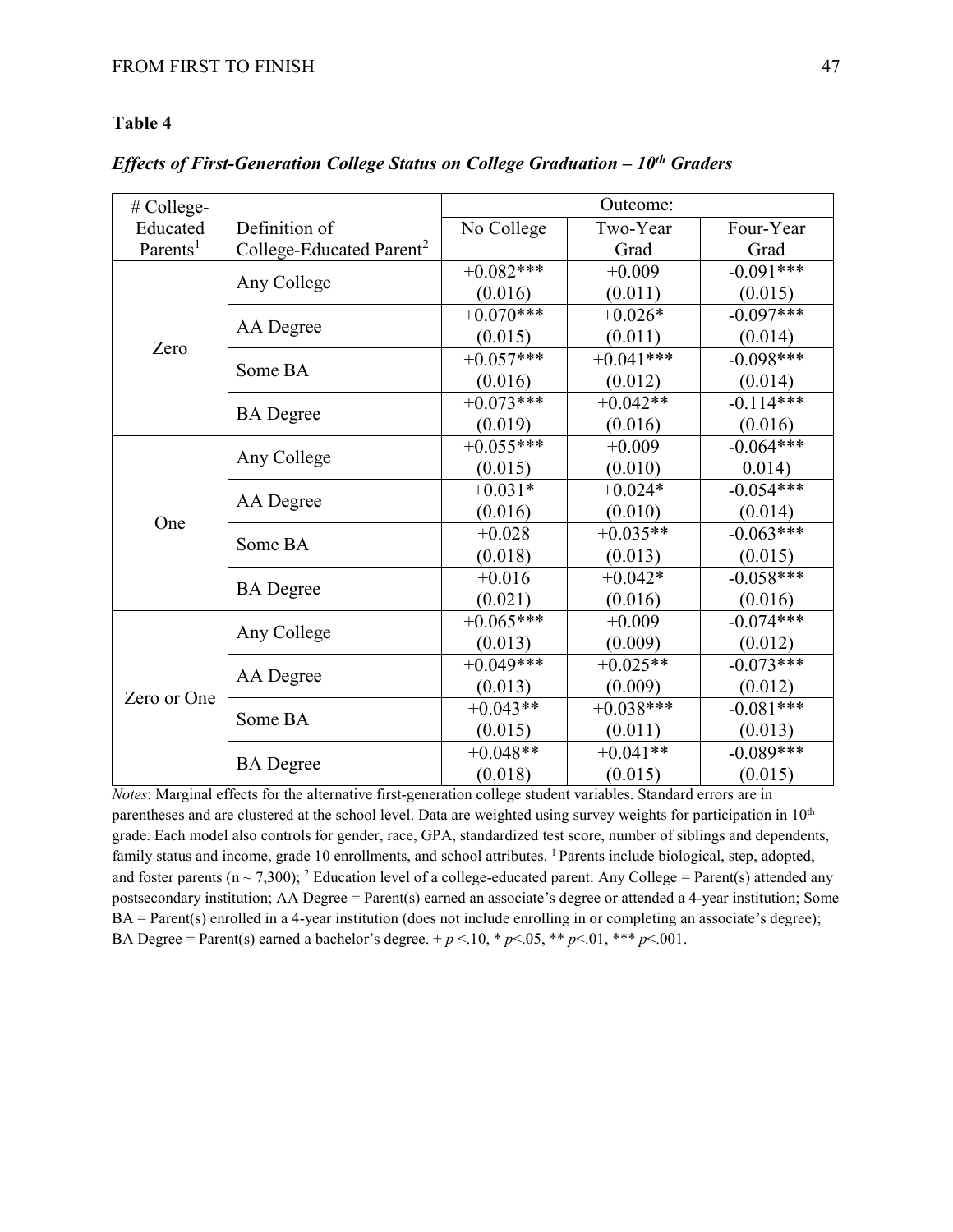*Multinomial Logit Models for College Graduation -- All College Enrollees*

|                           | (1)                  | (2)                  | (3)                   |
|---------------------------|----------------------|----------------------|-----------------------|
| Variable                  | <b>No Graduation</b> | <b>Two-Year Grad</b> | <b>Four-Year Grad</b> |
| <b>Both Parents: HS</b>   | $0.050*$             | 0.018                | $-0.067***$           |
|                           | (0.020)              | (0.012)              | (0.019)               |
| One Parent: HS            | $0.055**$            | 0.012                | $-0.067***$           |
|                           | (0.018)              | (0.012)              | (0.017)               |
| Female                    | $-0.036*$            | $0.021*$             | 0.016                 |
|                           | (0.014)              | (0.010)              | (0.014)               |
| <b>Black</b>              | $-0.028$             | 0.003                | 0.025                 |
|                           | (0.027)              | (0.017)              | (0.025)               |
| Asian                     | $-0.004$             | $-0.028$             | 0.032                 |
|                           | (0.033)              | (0.022)              | (0.030)               |
| All Other Races           | $-0.037$             | 0.028                | 0.010                 |
|                           | (0.028)              | (0.018)              | (0.027)               |
| Hispanic                  | 0.046                | $-0.017$             | $-0.029$              |
|                           | (0.030)              | (0.017)              | (0.027)               |
| <b>GPA High School</b>    | $-0.236***$          | $-0.030***$          | $0.266***$            |
|                           | (0.013)              | (0.008)              | (0.013)               |
| Score: Math               | $-0.031*$            | $-0.001$             | $0.033*$              |
|                           | (0.015)              | (0.008)              | (0.013)               |
| Score: Reading            | 0.001                | $-0.012$             | 0.012                 |
|                           | (0.012)              | (0.008)              | (0.012)               |
| Live w/Biological Parents | $-0.071***$          | 0.005                | $0.066***$            |
|                           | (0.017)              | (0.011)              | (0.017)               |
| Number of Siblings        | $-0.003$             | 0.003                | $-0.000$              |
|                           | (0.006)              | (0.004)              | (0.006)               |
| Number of Dependents      | $0.017*$             | $-0.005$             | $-0.011+$             |
|                           | (0.007)              | (0.004)              | (0.006)               |
| Income Below \$20K        | 0.003                | 0.005                | $-0.008$              |
|                           | (0.034)              | (0.022)              | (0.032)               |
| (Table continues)         |                      |                      |                       |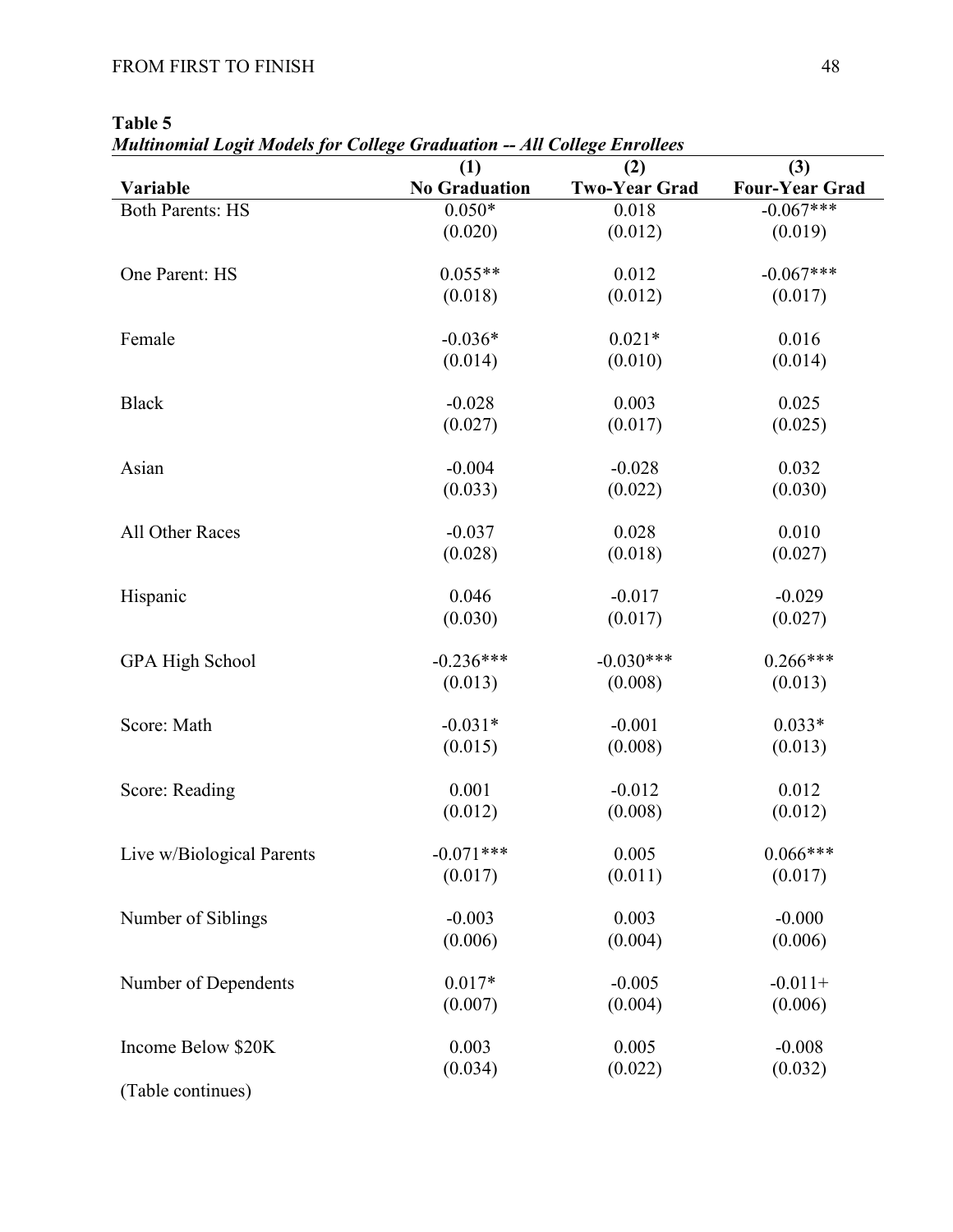|                         | (1)                  | (2)                  | (3)                   |
|-------------------------|----------------------|----------------------|-----------------------|
| Variable                | <b>No Graduation</b> | <b>Two-Year Grad</b> | <b>Four-Year Grad</b> |
| Income \$20K to \$50K   | $0.045**$            | $-0.002$             | $-0.043*$             |
|                         | (0.017)              | (0.011)              | (0.017)               |
| Income Above \$100K     | $-0.016$             | $-0.042*$            | $0.058**$             |
|                         | (0.023)              | (0.018)              | (0.020)               |
| Enrollments: Grade 10   | $-0.008+$            | $-0.002$             | $0.010**$             |
|                         | (0.005)              | (0.003)              | (0.004)               |
| School: Urban           | $-0.026$             | $-0.029+$            | $0.055**$             |
|                         | (0.025)              | (0.017)              | (0.021)               |
| School: Suburban        | 0.005                | $-0.001$             | $-0.004$              |
|                         | (0.020)              | (0.013)              | (0.017)               |
| School: Pct Free Lunch  | 0.001                | $-0.000+$            | $-0.000$              |
|                         | (0.000)              | (0.000)              | (0.000)               |
| School: Pct AP          | $-0.000$             | $-0.001$             | $0.001 +$             |
|                         | (0.001)              | (0.000)              | (0.001)               |
| School: Public          | $0.054*$             | 0.004                | $-0.058**$            |
|                         | (0.022)              | (0.016)              | (0.020)               |
| School: New England     | $-0.061$             | $-0.030$             | $0.091**$             |
|                         | (0.045)              | (0.032)              | (0.031)               |
| School: Mid Atlantic    | $-0.104***$          | 0.013                | $0.091***$            |
|                         | (0.029)              | (0.021)              | (0.027)               |
| School: E North Central | $-0.028$             | $-0.012$             | $0.040+$              |
|                         | (0.027)              | (0.021)              | (0.023)               |
| School: W North Central | $-0.008$             | 0.020                | $-0.012$              |
|                         | (0.031)              | (0.022)              | (0.026)               |
| School: South Atlantic  | $-0.044+$            | 0.004                | $0.040+$              |
|                         | (0.027)              | (0.020)              | (0.023)               |
| School: E South Central | $-0.010$             | $-0.008$             | 0.019                 |
|                         | (0.032)              | (0.024)              | (0.030)               |

(Table continues)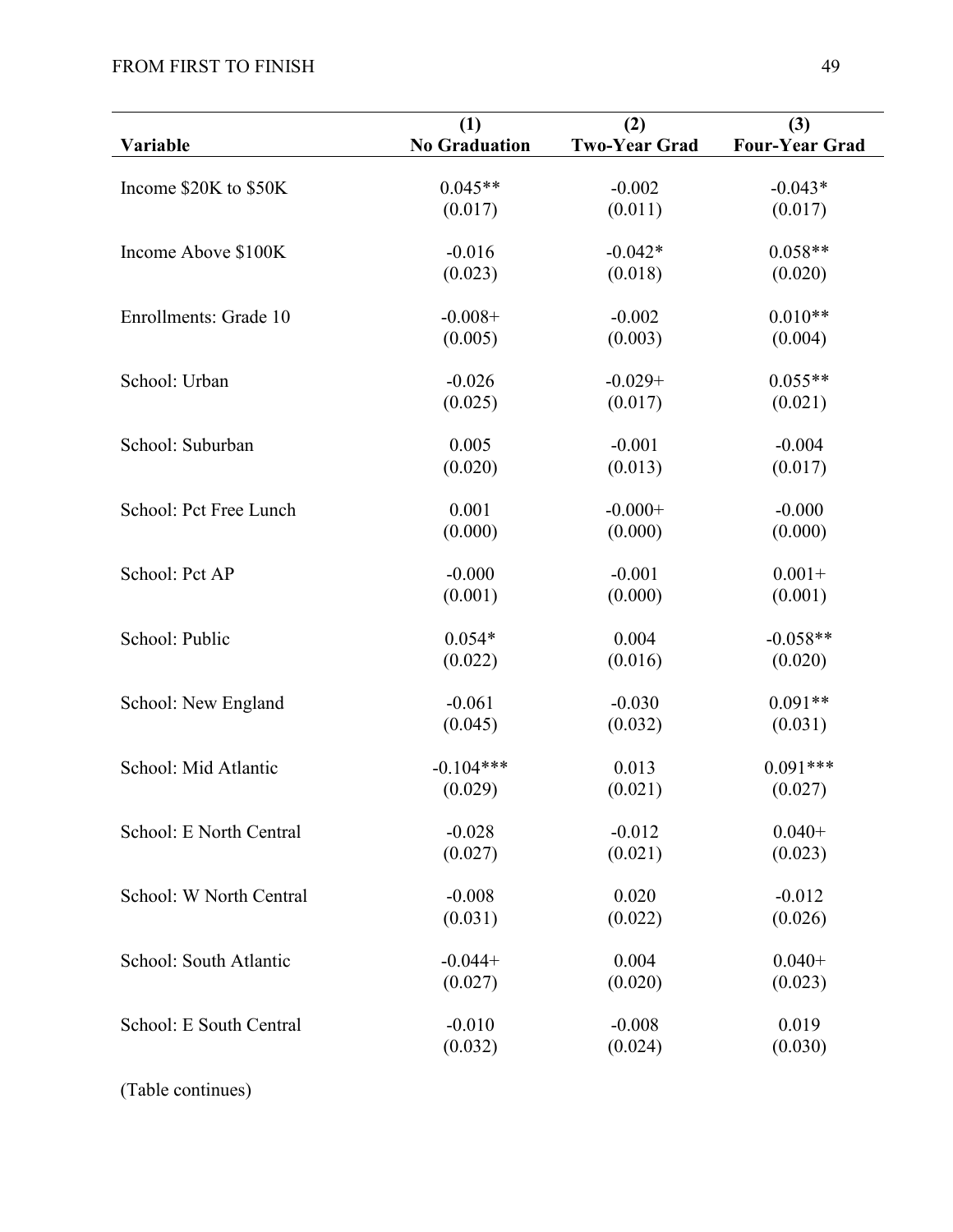|                                           | (1)                  | (2)                  | (3)                   |
|-------------------------------------------|----------------------|----------------------|-----------------------|
| Variable                                  | <b>No Graduation</b> | <b>Two-Year Grad</b> | <b>Four-Year Grad</b> |
| School: W South Central                   | $-0.004$             | 0.007                | $-0.004$              |
|                                           | (0.029)              | (0.020)              | (0.027)               |
|                                           |                      |                      |                       |
| School: Mountain                          | 0.037                | 0.017                | $-0.054+$             |
|                                           | (0.037)              | (0.022)              | (0.032)               |
| Enrolled in College FT                    | $-0.183***$          | 0.003                | $0.179***$            |
|                                           | (0.022)              | (0.012)              | (0.024)               |
| 1 <sup>st</sup> Attend Public College     | $-0.089*$            | $-0.043**$           | $0.132***$            |
|                                           | (0.040)              | (0.016)              | (0.040)               |
|                                           |                      |                      |                       |
| 1 <sup>st</sup> Attend Private NP College | $-0.070$             | $-0.095***$          | $0.165***$            |
|                                           | (0.044)              | (0.022)              | (0.042)               |
| Planned STEM Major                        | $-0.033+$            | 0.015                | 0.018                 |
|                                           | (0.019)              | (0.013)              | (0.018)               |
| Planned Business Major                    | $-0.055**$           | $-0.003$             | $0.058**$             |
|                                           | (0.020)              | (0.013)              | (0.018)               |
|                                           |                      |                      |                       |
| Pay for College w/Grants                  | $-0.033*$            | $-0.006$             | $0.039**$             |
|                                           | (0.015)              | (0.010)              | (0.014)               |
| Pay for College w/Loans                   | $-0.021$             | $-0.028**$           | $0.049***$            |
|                                           | (0.015)              | (0.010)              | (0.013)               |
| $D_1, \ldots, D_n$<br>0.20                |                      |                      |                       |

Pseudo  $R2 = 0.20$ Chi-Square =  $1370.43***$ 

*Notes*: Sample size ~ 6,300. Coefficients are reported as average marginal effects. Standard errors are shown in parentheses and are clustered at the school level. Data are weighted using survey weights for participation in 10th grade. Reference category for race is white. Reference category for income is \$50K to \$100K. Models also include variables for missing income, ethnicity, siblings, dependents, family income, school FLP, school AP, and race.  $+p < 10$ , \* *p* <.05, \*\* *p* <.01, \*\*\* *p* <.001.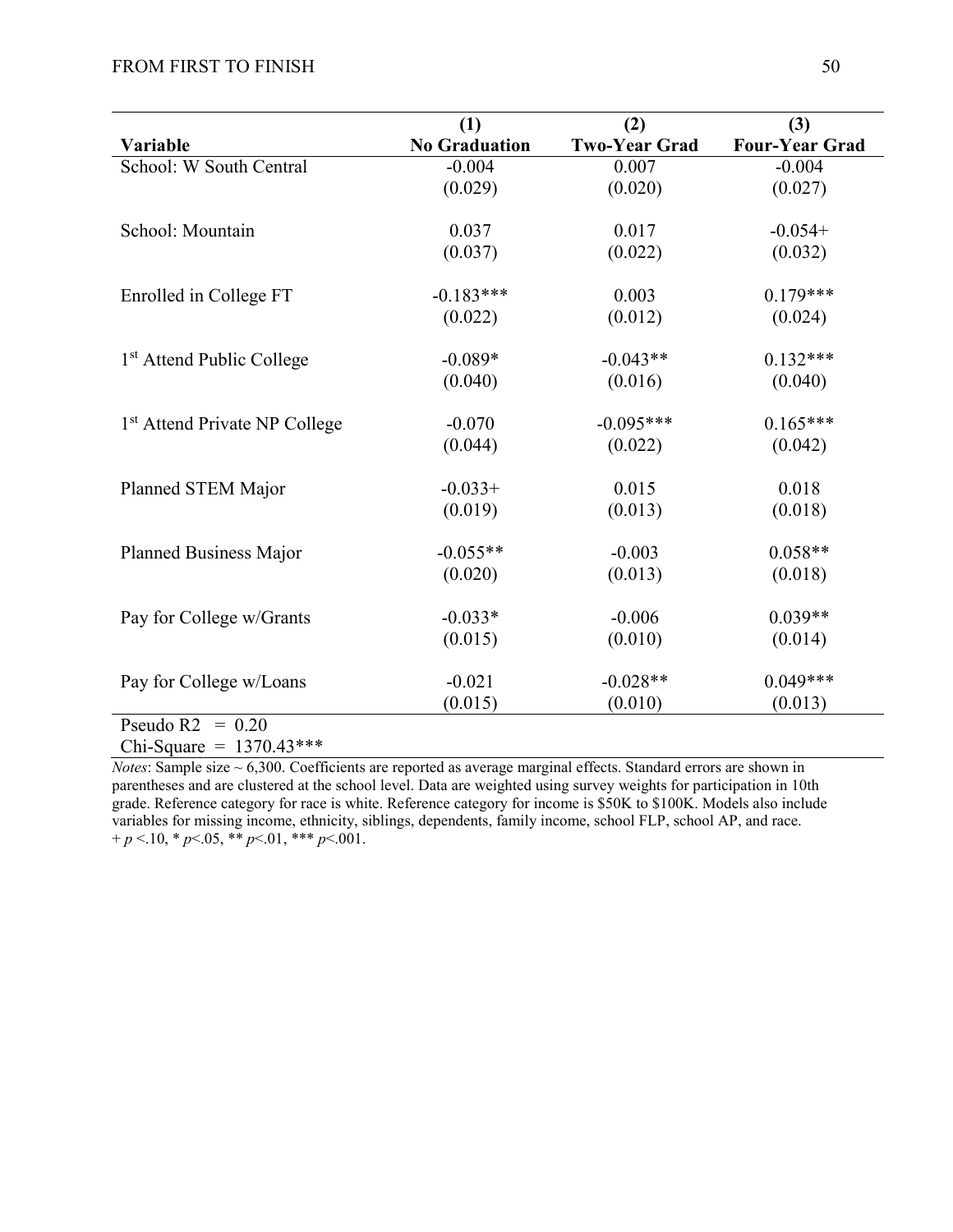*Effects of First-Generation College Status on College Graduation – All College Enroll*

| # College-           |                                      | Outcome:    |             |             |  |  |
|----------------------|--------------------------------------|-------------|-------------|-------------|--|--|
| Educated             | Definition of                        | No College  | Two-Year    | Four-Year   |  |  |
| Parents <sup>1</sup> | College-Educated Parent <sup>2</sup> |             | Grad        | Grad        |  |  |
|                      |                                      | $+0.050*$   | $+0.018$    | $-0.067***$ |  |  |
|                      | Any College                          | (0.020)     | (0.012)     | (0.019)     |  |  |
|                      |                                      | $+0.047**$  | $+0.033**$  | $-0.080***$ |  |  |
|                      | AA Degree                            | (0.018)     | (0.012)     | (0.017)     |  |  |
| Zero                 | Some BA                              | $+0.039*$   | $+0.049***$ | $-0.087***$ |  |  |
|                      |                                      | (0.018)     | (0.014)     | (0.017)     |  |  |
|                      |                                      | $+0.062**$  | $+0.047**$  | $-0.110***$ |  |  |
|                      | <b>BA</b> Degree                     | (0.021)     | (0.018)     | (0.019)     |  |  |
|                      | Any College                          | $+0.055**$  | $+0.012$    | $-0.067***$ |  |  |
|                      |                                      | (0.018)     | (0.012)     | (0.017)     |  |  |
|                      | AA Degree                            | $+0.034+$   | $+0.020+$   | $-0.054**$  |  |  |
| One                  |                                      | (0.018)     | (0.011)     | (0.017)     |  |  |
|                      | Some BA                              | $+0.035+$   | $+0.033*$   | $-0.067***$ |  |  |
|                      |                                      | (0.020)     | (0.014)     | (0.018)     |  |  |
|                      | <b>BA</b> Degree                     | $+0.019$    | $+0.045*$   | $-0.064***$ |  |  |
|                      |                                      | (0.023)     | (0.019)     | (0.019)     |  |  |
|                      |                                      | $+0.053***$ | $+0.014$    | $-0.067***$ |  |  |
|                      | Any College                          | (0.015)     | (0.010)     | (0.015)     |  |  |
|                      |                                      | $+0.039**$  | $+0.026*$   | $-0.065***$ |  |  |
|                      | AA Degree                            | (0.015)     | (0.010)     | (0.015)     |  |  |
| Zero or One          | Some BA                              | $+0.036*$   | $+0.041**$  | $-0.077***$ |  |  |
|                      |                                      | (0.017)     | (0.013)     | (0.016)     |  |  |
|                      |                                      | $+0.042*$   | $+0.046**$  | $-0.088***$ |  |  |
|                      | <b>BA</b> Degree                     | (0.020)     | (0.017)     | (0.017)     |  |  |

*Notes*: Sample only includes students who enrolled in college (~6,300). Marginal effects for the alternative firstgeneration college student variables. Standard errors are in parentheses and are clustered at the school level. Data are weighted using survey weights for participation in 10<sup>th</sup> grade. Each model also controls for gender, race, GPA, standardized test score, number of siblings and dependents, family status and income, grade 10 enrollments, school attributes, and college attributes. 1 Parents include biological, step, adopted, and foster parents; 2 Education level of a college-educated parent: Any College = Parent(s) attended any postsecondary institution; AA Degree = Parent(s) earned an associate's degree or attended a 4-year institution; Some BA = Parent(s) enrolled in a 4-year institution (does not include enrolling in or completing an associate's degree); BA Degree = Parent(s) earned a bachelor's degree.  $+p < 10$ ,  $\ast p < 05$ ,  $\ast \ast p < 01$ ,  $\ast \ast \ast p < 001$ .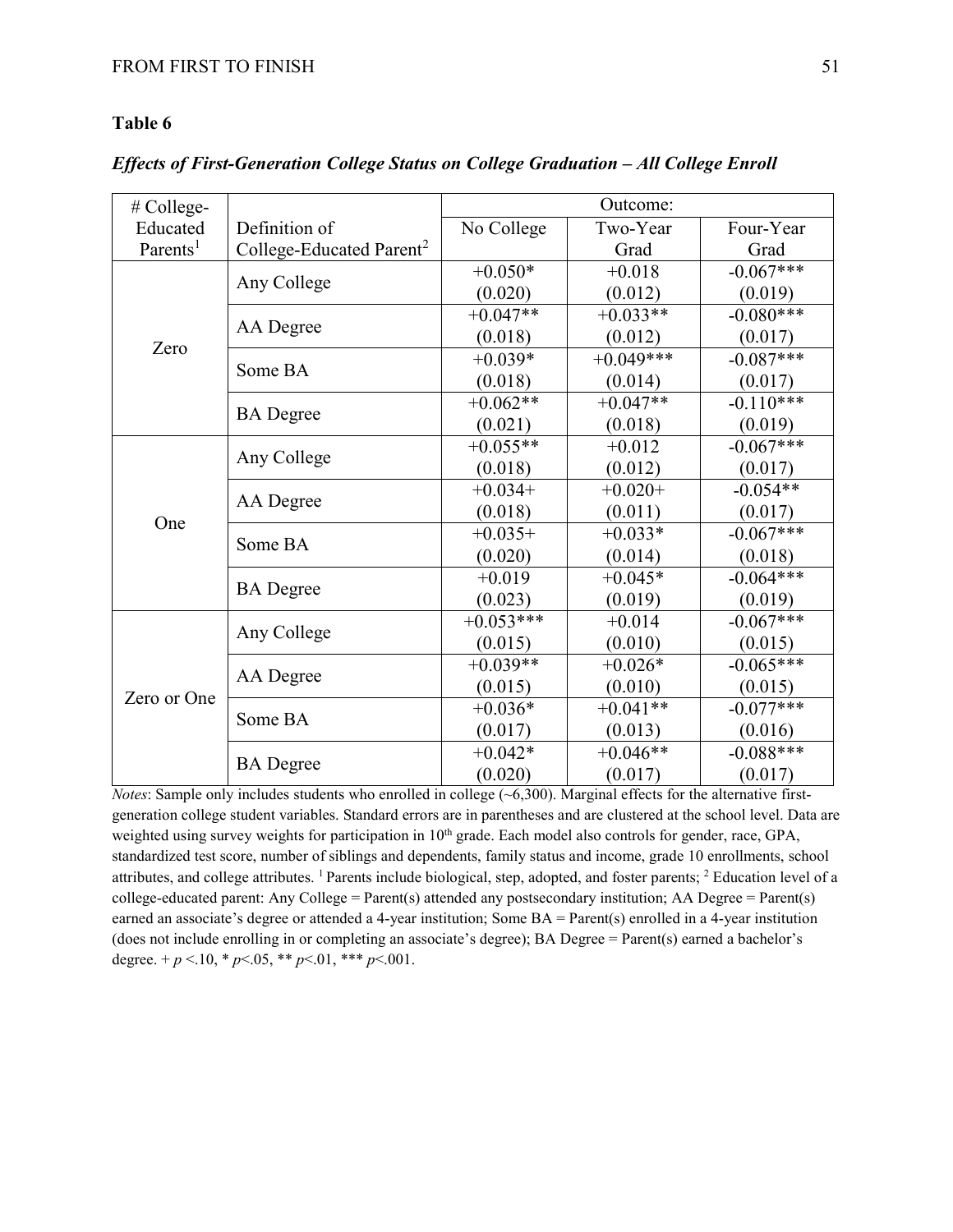*Effects of First-Generation College Status on College Graduation – 4-Year Enroll*

| # College-           |                                      | Outcome:   |             |             |
|----------------------|--------------------------------------|------------|-------------|-------------|
| Educated             | Definition of                        | No College | Two-Year    | Four-Year   |
| Parents <sup>1</sup> | College-Educated Parent <sup>2</sup> |            | Grad        | Grad        |
|                      |                                      | $+0.055*$  | $+0.010$    | $-0.066**$  |
|                      | Any College                          | (0.025)    | (0.014)     | (0.025)     |
|                      |                                      | $+0.031$   | $+0.027*$   | $-0.058*$   |
|                      | AA Degree                            | (0.023)    | (0.012)     | (0.024)     |
| Zero                 | Some BA                              | $+0.030$   | $+0.039***$ | $-0.069**$  |
|                      |                                      | (0.021)    | (0.012)     | (0.022)     |
|                      |                                      | $+0.049*$  | $+0.052***$ | $-0.101***$ |
|                      | <b>BA</b> Degree                     | (0.023)    | (0.015)     | (0.024)     |
|                      | Any College                          | $+0.056**$ | $+0.012$    | $-0.068**$  |
|                      |                                      | (0.020)    | (0.011)     | (0.021)     |
|                      |                                      | $+0.023$   | $+0.025*$   | $-0.048*$   |
| One                  | AA Degree                            | (0.021)    | (0.012)     | (0.021)     |
|                      |                                      | $+0.040+$  | $+0.025+$   | $-0.065**$  |
|                      | Some BA                              | (0.022)    | (0.013)     | (0.022)     |
|                      |                                      | $+0.041+$  | $+0.040*$   | $-0.081***$ |
|                      | <b>BA</b> Degree                     | (0.023)    | (0.016)     | (0.022)     |
|                      |                                      | $+0.056**$ | $+0.011$    | $-0.067***$ |
| Zero or One          | Any College                          | (0.018)    | (0.010)     | (0.019)     |
|                      |                                      | $+0.026$   | $+0.026**$  | $-0.052**$  |
|                      | AA Degree                            | (0.018)    | (0.010)     | (0.019)     |
|                      | Some BA                              | $+0.035+$  | $+0.032**$  | $-0.067***$ |
|                      |                                      | (0.018)    | (0.011)     | (0.019)     |
|                      |                                      | $+0.045*$  | $+0.046**$  | $-0.091***$ |
|                      | <b>BA</b> Degree                     | (0.020)    | (0.014)     | (0.020)     |

*Notes*: Sample includes students who initially enrolled in a 4-year institution (~3,900). Marginal effects for the alternative first-generation college student variables. Standard errors are in parentheses and are clustered at the school level. Data are weighted using survey weights for participation in 10<sup>th</sup> grade. Each model also controls for gender, race, GPA, standardized test score, number of siblings and dependents, family status and income, grade 10 enrollments, school attributes, and college attributes. <sup>1</sup> Parents include biological, step, adopted, and foster parents; <sup>2</sup> Education level of a college-educated parent: Any College = Parent(s) attended any postsecondary institution; AA Degree = Parent(s) earned an associate's degree or attended a 4-year institution; Some BA = Parent(s) enrolled in a 4-year institution (does not include enrolling in or completing an associate's degree); BA Degree = Parent(s) earned a bachelor's degree.  $+p < 10$ ,  $\ast p < 05$ ,  $\ast \ast p < 01$ ,  $\ast \ast \ast p < 001$ .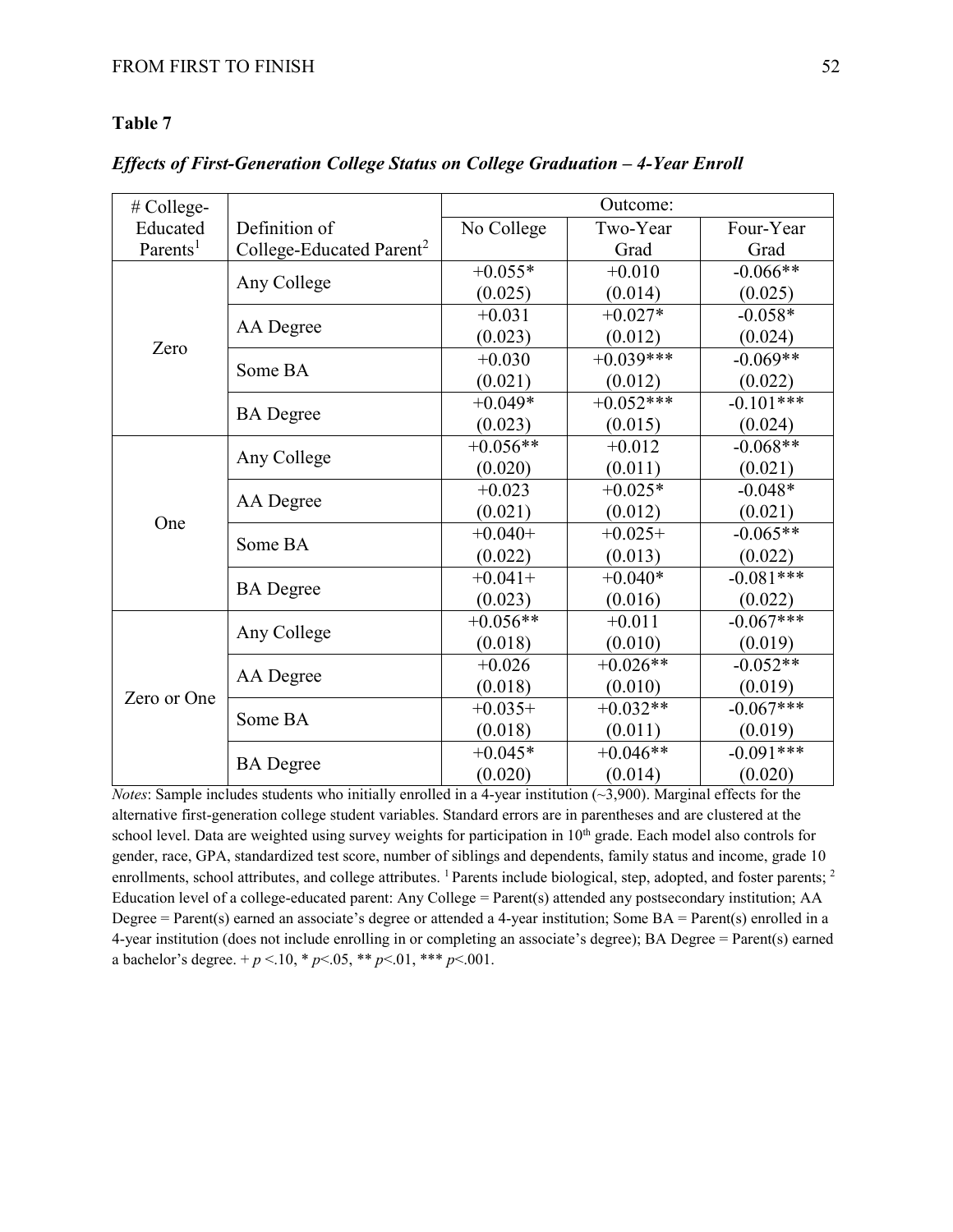*Effects of First-Generation College Status on College Graduation – 2-Year Enroll*

| # College-           |                                      | Outcome:   |          |           |
|----------------------|--------------------------------------|------------|----------|-----------|
| Educated             | Definition of                        | No College | Two-Year | Four-Year |
| Parents <sup>1</sup> | College-Educated Parent <sup>2</sup> |            | Grad     | Grad      |
|                      |                                      | $+0.025$   | $+0.024$ | $-0.050+$ |
|                      | Any College                          | (0.032)    | (0.029)  | (0.030)   |
|                      |                                      | $+0.024$   | $+0.040$ | $-0.064*$ |
| Zero                 | AA Degree                            | (0.032)    | (0.031)  | (0.028)   |
|                      | Some BA                              | $+0.020$   | $+0.054$ | $-0.073*$ |
|                      |                                      | (0.037)    | (0.036)  | (0.032)   |
|                      |                                      | $+0.087+$  | $+0.000$ | $-0.087*$ |
|                      | <b>BA</b> Degree                     | (0.047)    | (0.046)  | (0.038)   |
|                      | Any College                          | $+0.042$   | $+0.001$ | $-0.043$  |
|                      |                                      | (0.033)    | (0.029)  | (0.029)   |
|                      |                                      | $+0.036$   | $+0.007$ | $-0.043$  |
| One                  | AA Degree                            | (0.035)    | (0.031)  | (0.031)   |
|                      |                                      | $+0.026$   | $+0.033$ | $-0.060+$ |
|                      | Some BA                              | (0.040)    | (0.039)  | (0.034)   |
|                      |                                      | $+0.000$   | $+0.029$ | $-0.029$  |
|                      | <b>BA</b> Degree                     | (0.051)    | (0.049)  | (0.041)   |
|                      |                                      | $+0.035$   | $+0.011$ | $-0.046+$ |
| Zero or One          | Any College                          | (0.027)    | (0.025)  | (0.024)   |
|                      |                                      | $+0.029$   | $+0.025$ | $-0.054*$ |
|                      | AA Degree                            | (0.030)    | (0.028)  | (0.025)   |
|                      | Some BA                              | $+0.022$   | $+0.046$ | $-0.068*$ |
|                      |                                      | (0.035)    | (0.035)  | (0.030)   |
|                      |                                      | $+0.058$   | $+0.009$ | $-0.067+$ |
|                      | <b>BA</b> Degree                     | (0.046)    | (0.045)  | (0.037)   |

*Notes*: Sample includes students who initially enrolled in 2-year institutions (~1,600). Marginal effects for the alternative first-generation college student variables. Standard errors are in parentheses and are clustered at the school level. Data are weighted using survey weights for participation in 10<sup>th</sup> grade. Each model also controls for gender, race, GPA, standardized test score, number of siblings and dependents, family status and income, grade 10 enrollments, school attributes and college attributes. <sup>1</sup> Parents include biological, step, adopted, and foster parents; <sup>2</sup> Education level of a college-educated parent: Any College = Parent(s) attended any postsecondary institution; AA Degree = Parent(s) earned an associate's degree or attended a 4-year institution; Some BA = Parent(s) enrolled in a 4-year institution (does not include enrolling in or completing an associate's degree); BA Degree = Parent(s) earned a bachelor's degree.  $+p < 10$ ,  $\ast p < 05$ ,  $\ast \ast p < 01$ ,  $\ast \ast \ast p < 001$ .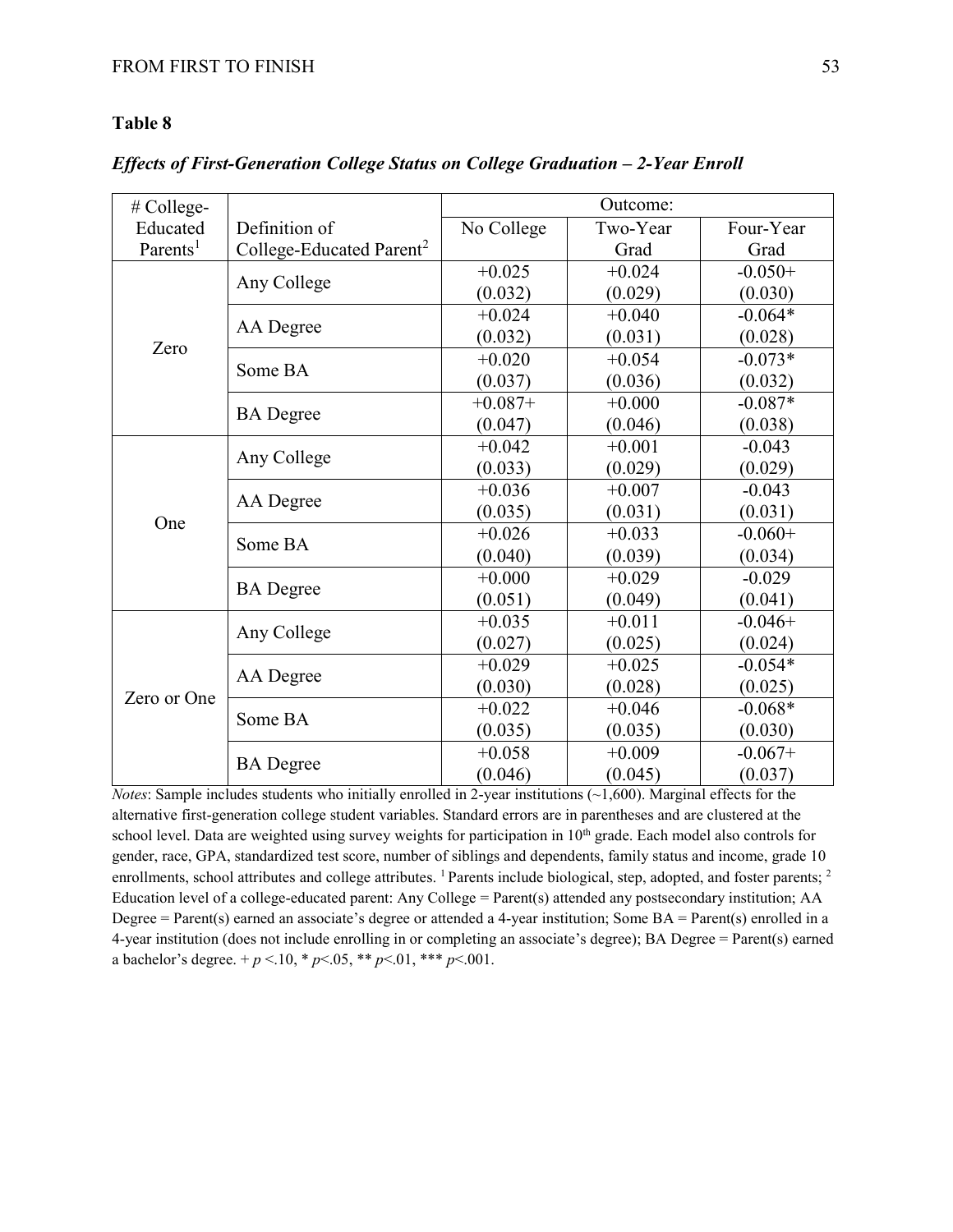### **Appendix**

## *Variable Descriptions*

| <b>Variable Name</b>                | <b>ELS:02</b>     | <b>Description</b>                                                                                          |
|-------------------------------------|-------------------|-------------------------------------------------------------------------------------------------------------|
|                                     | Variable          |                                                                                                             |
| Grad 4-Year                         | <b>F3ICRED</b>    | 1 if highest degree earned across all reported higher<br>education credentials was a 4-year degree by 2012  |
| Grad 2-Year                         | <b>F3ICRED</b>    | 1 if highest degree earned across all reported higher<br>education credentials was a 2-year degree by 2012  |
| Grad Any                            | <b>F3ICRED</b>    | 1 if Grad 4-Year = 1 or Grad 2-Year = 1                                                                     |
| Enroll                              | F2B07             | 1 if student enrolled in a postsecondary institution as of 2 <sup>nd</sup><br>follow-up survey, 0 otherwise |
| Enroll2Yr                           | F2PS1SEC          | 1 if student first enrolled in a 2-year or less than 2-year<br>postsecondary institution, 0 otherwise       |
| Enroll4Yr                           | F2PS1SEC          | 1 if student first enrolled in a 4-year postsecondary<br>institution, 0 otherwise                           |
| Neither Parent:                     | BYP34A,           | 1 if educational attainment for both parents was at most a                                                  |
| Any College                         | BYP34B            | high school diploma or GED, 0 otherwise                                                                     |
| Neither Parent:                     | BYP34A,           | 1 if neither parent earned an associate's degree nor enrolled                                               |
| AA Degree                           | BYP34B            | at a 4-year institution, 0 otherwise                                                                        |
| Neither Parent:<br>Some BA          | BYP34A,<br>BYP34B | 1 if educational attainment for both parents was at most an<br>associate's degree, 0 otherwise              |
| Neither Parent:<br><b>BA</b> Degree | BYP34A,<br>BYP34B | 1 if neither parent earned a bachelor's degree, 0 otherwise                                                 |
| One Parent: Any<br>College          | BYP34A,<br>BYP34B | 1 if educational attainment for only one parent was at most<br>a high school diploma or GED, 0 otherwise    |
| One Parent: AA                      | BYP34A,           | 1 if only one parent did not earn an associate's degree nor                                                 |
| Degree                              | BYP34B            | enroll at a 4-year institution, 0 otherwise                                                                 |
| One Parent:                         | BYP34A,           | 1 if educational attainment for only one parent was at most                                                 |
| Some BA                             | BYP34B            | an associate's degree, 0 otherwise                                                                          |
| One Parent: BA                      | BYP34A,           | 1 if only one parent did not earn a bachelor's degree, 0                                                    |
| Degree                              | BYP34B            | otherwise                                                                                                   |
| Female                              | BYS14             | 1 if sex = female, 0 otherwise                                                                              |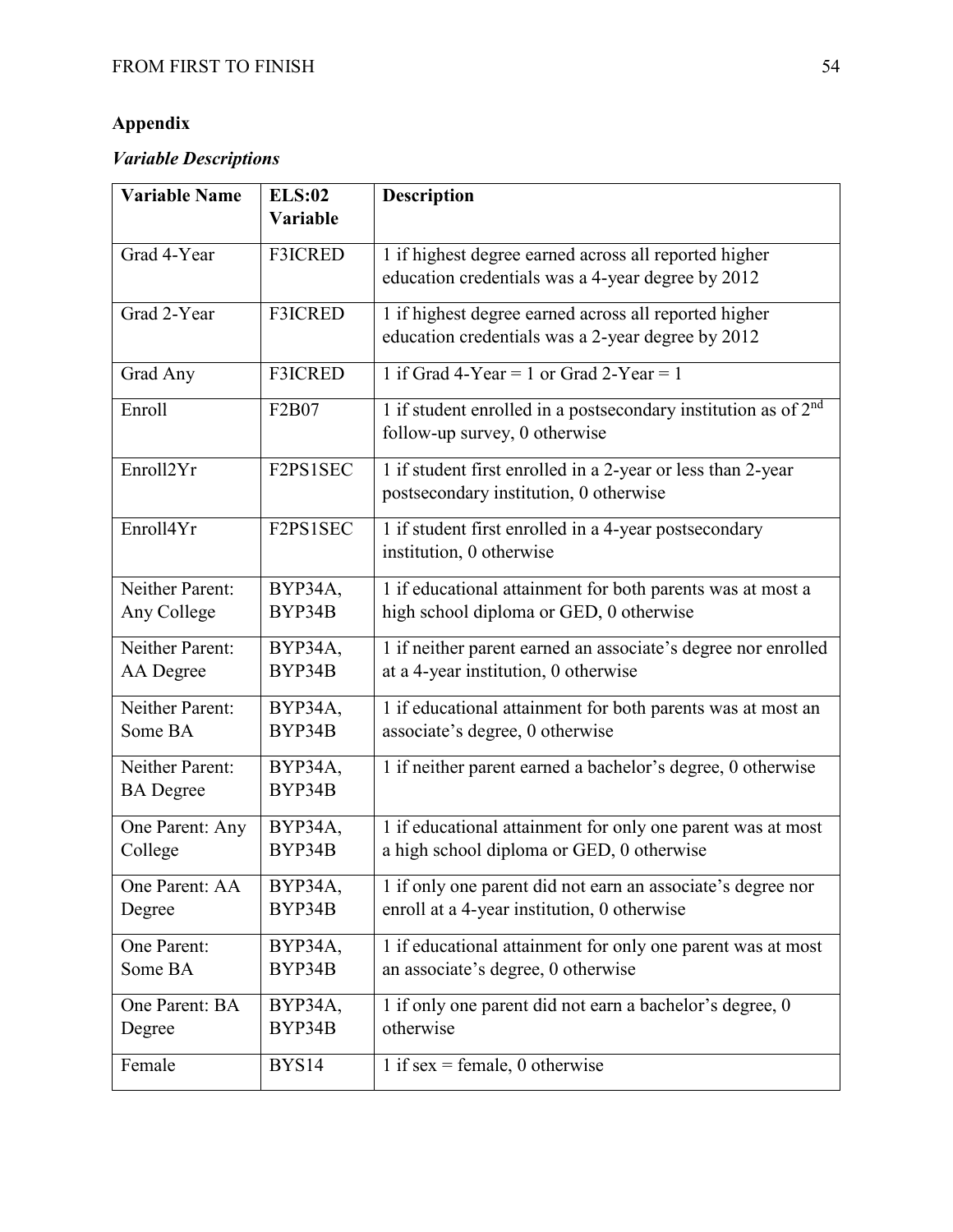| <b>Variable Name</b>             | <b>ELS:02</b>     | <b>Description</b>                                                                                                                      |
|----------------------------------|-------------------|-----------------------------------------------------------------------------------------------------------------------------------------|
|                                  | Variable          |                                                                                                                                         |
| Male                             | BYS14             | 1 if sex = male, 0 otherwise $[Reference]$                                                                                              |
| Missing: Gender                  | BYS14             | $\overline{1}$ if sex = missing, 0 otherwise                                                                                            |
| White                            | BYS17A            | 1 if race = only white, 0 otherwise $[Reference]$                                                                                       |
| <b>Black</b>                     | BYS17B            | 1 if race $=$ only black, 0 otherwise                                                                                                   |
| Asian                            | BYS17C            | 1 if race $=$ only Asian, 0 otherwise                                                                                                   |
| Hispanic                         | BYS15             | 1 if ethnicity = Hispanic or Latino/a, 0 otherwise                                                                                      |
| All Other Races                  | BYS17D,<br>BYS17E | 1 if race $=$ all other categories (includes multiple races), 0<br>otherwise                                                            |
| Missing: Race                    | BYS17A-E          | 1 if race = missing, 0 otherwise                                                                                                        |
| Missing:<br>Ethnicity            | BYS15             | 1 if ethnicity = missing, 0 otherwise                                                                                                   |
| GPA Grade 9                      | F1RGP9            | Freshman year grade point average (missing cases dropped)                                                                               |
| Score: Math                      | <b>BYPISAME</b>   | Score on mathematics test administered by the Program for<br>International Student Assessment (PISA) in 2003 (missing<br>cases dropped) |
| Score: Reading                   | <b>BYPISARE</b>   | Score on reading test administered by the Program for<br>International Student Assessment (PISA) in 2003 (missing<br>cases dropped)     |
| Number of<br>Siblings            | BYP08             | Number of siblings as of grade 10. Includes adoptive, half-<br>and step-brothers and sisters                                            |
| Missing: Number<br>of Siblings   | BYP08             | 1 if number of siblings is not reported, 0 otherwise                                                                                    |
| Number of<br>Dependents          | BYP06             | Number of people who are dependent on the parent or<br>spouse/partner (not counting parents).                                           |
| Missing: Number<br>of Dependents | BYP06             | 1 if number of dependents is not reported, 0 otherwise                                                                                  |
| <b>Income Below</b><br>\$20K     | <b>BYP85</b>      | 1 if total family income in 2001 from all sources is \$20,000<br>or less, 0 otherwise                                                   |
| Income \$20K to<br>\$50K         | <b>BYP85</b>      | 1 if total family income in 2001 from all sources is between<br>\$20,001 and \$50,000, 0 otherwise                                      |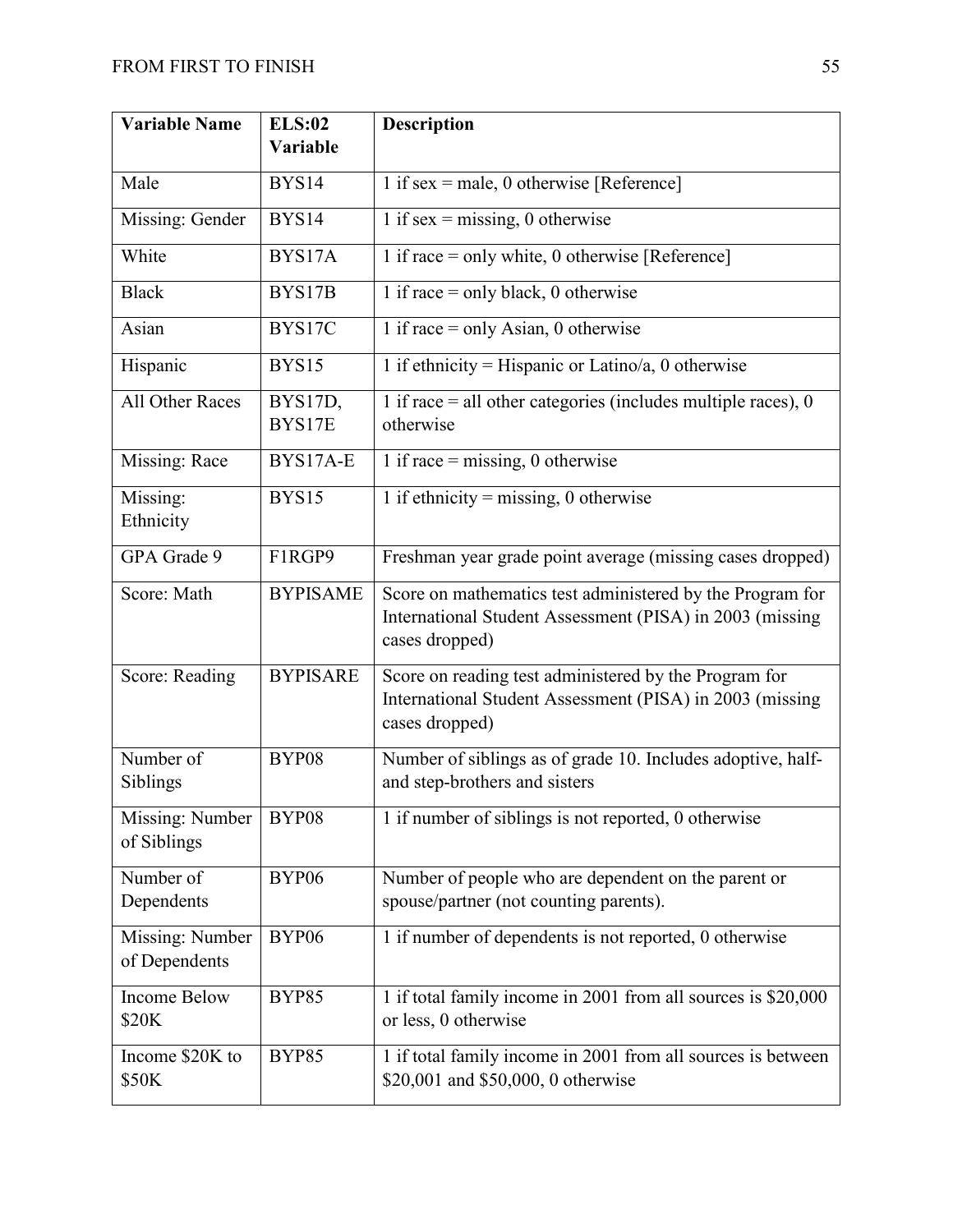| <b>Variable Name</b> | <b>ELS:02</b>   | <b>Description</b>                                                                   |
|----------------------|-----------------|--------------------------------------------------------------------------------------|
|                      | Variable        |                                                                                      |
| Income \$50K to      | <b>BYP85</b>    | 1 if total family income in 2001 from all sources is between                         |
| \$100K               |                 | \$50,001 and \$100,000, 0 otherwise [Reference]                                      |
| Income Above         | <b>BYP85</b>    | 1 if total family income in 2001 from all sources is at least                        |
| \$100K               |                 | \$100,001, 0 otherwise                                                               |
| Missing: Income      | <b>BYP85</b>    | 1 if total family income in 2001 from all sources is not<br>reported, 0 otherwise    |
| Enrollments:         | BYG10ER         | Number of students in the respondent's 10 <sup>th</sup> grade level (in              |
| Grade 10             |                 | 100s)                                                                                |
| School: Urban        | <b>BYURBAN</b>  | 1 if school is located in an urban area, 0 otherwise                                 |
| School:              | <b>BYURBAN</b>  | 1 if school is located in a suburban area, 0 otherwise                               |
| Suburban             |                 |                                                                                      |
| School: Rural        | <b>BYURBAN</b>  | 1 if school is located in a rural area, 0 otherwise<br>[Reference]                   |
| School: Pct Free     | BY10FLP         | Percentage of students in the high school who received free                          |
| Lunch                |                 | lunch services (midpoints for categories used as values)                             |
| Missing: Pct         | BY10FLP         | 1 if school is missing data on percent of students receiving                         |
| Free Lunch           |                 | free lunch, 0 otherwise                                                              |
| School: Pct AP       | F1A22F          | Percentage of high school student body in Advanced<br>Placement (AP) classes         |
| Missing: Pct AP      | F1A22F          | 1 if school is missing data on percent of students taking an<br>AP exam, 0 otherwise |
| School: Public       | <b>BYSCTRL</b>  | 1 if school is public, 0 otherwise                                                   |
| School: New          |                 |                                                                                      |
| England              | <b>BYCENDIV</b> | 1 if Census division is New England (CT, ME, MA, NH,<br>RI, VT), 0 otherwise         |
| School: Mid          | <b>BYCENDIV</b> | 1 if Census division is Middle Atlantic (NJ, NY, PA), 0                              |
| Atlantic             |                 | otherwise                                                                            |
| School: E North      | <b>BYCENDIV</b> | 1 if Census division is East North Central (IL, IN, MI, OH,                          |
| Central              |                 | WI), 0 otherwise                                                                     |
| School: W North      | <b>BYCENDIV</b> | 1 if Census division is West North Central (IA, KS, MN,                              |
| Central              |                 | MO, NE, ND, SD), 0 otherwise                                                         |